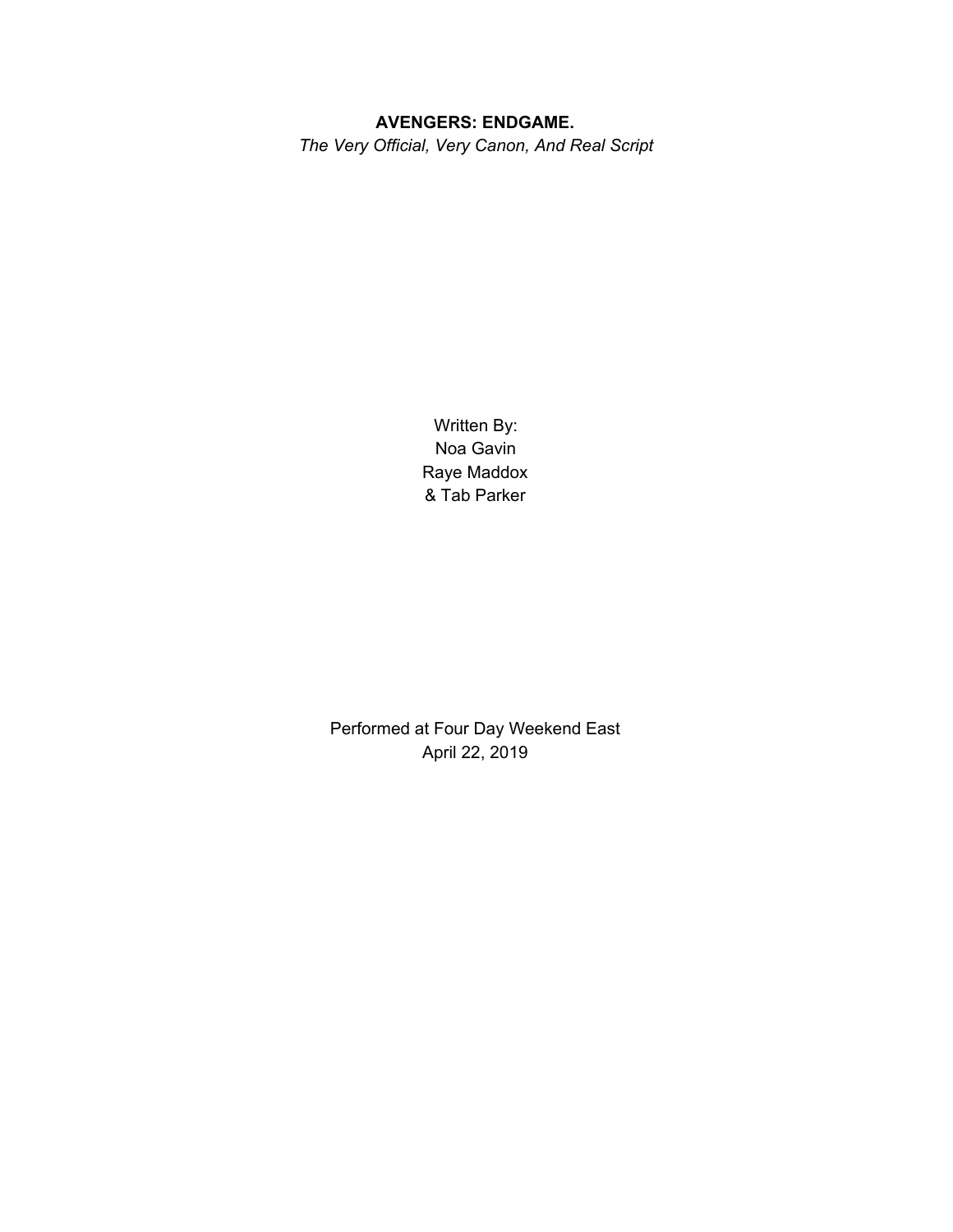### **NOTE TO THE AUDIENCE, TO BE READ ALOUD:**

Dear Audience, I, Raye Maddox, found this script at a bus stop on Gaston Avenue across from the 7-11 two months ago. I was waiting for my dear aunt. She never showed. But this little script walked off a bus wearing a small little hat and holding a suitcase. It took a look at the city in the distance and proclaimed with a mouth full of smiling teeth, "Bright lights! Big City!". Across its face was plastered in big inked letters "Very Official Desk Copy of Script", and then the Russo brothers' signature was under that.

I, in excitement, kicked the script in the face and then Noa, Tab, and I "doctored" the script back to good, fine health.

What you are about to watch performed is THE script for Avengers: Endgame. When you watch the actual movie you may notice differences, but I can only assume this was the Russo brothers' trying to cover their sweet asses when they realized they LOST their PRECIOUS ENDGAME script. Anyways, please enjoy. Please laugh.

## **COLD OPENING: EXT. ANCIENT CITY GATES, THE GALLOWS**

*In LARGE TEXT the words 616 AD display on screen as we see a crowd gathering at some* gallows outside a medieval city. A man is tied into a noose, the executioner has his hand on the *lever.*

### **EXECUTIONER** Any last words, Sir Reginald of the Round Table?

### SIR REGINALD

You can go bugger yourself! The Ebony Blade is a curse! A CURSE! BUGGER YOU! BUGGER YOUUUUU!

## **EXECUTIONER**

Very well then.

*The EXECUTIONER moves to pull the lever and hang Sir Reginald, but suddenly a cloaked figure emerges from the crowd!*

> CLOAKED FIGURE Stop. Right. There!

### **EXECUTIONER** Who the bloody hell are you?

### CLOAKED FIGURE You could call me the Hand of Fate, but mostly people call me: THE BLACK KNIGHT!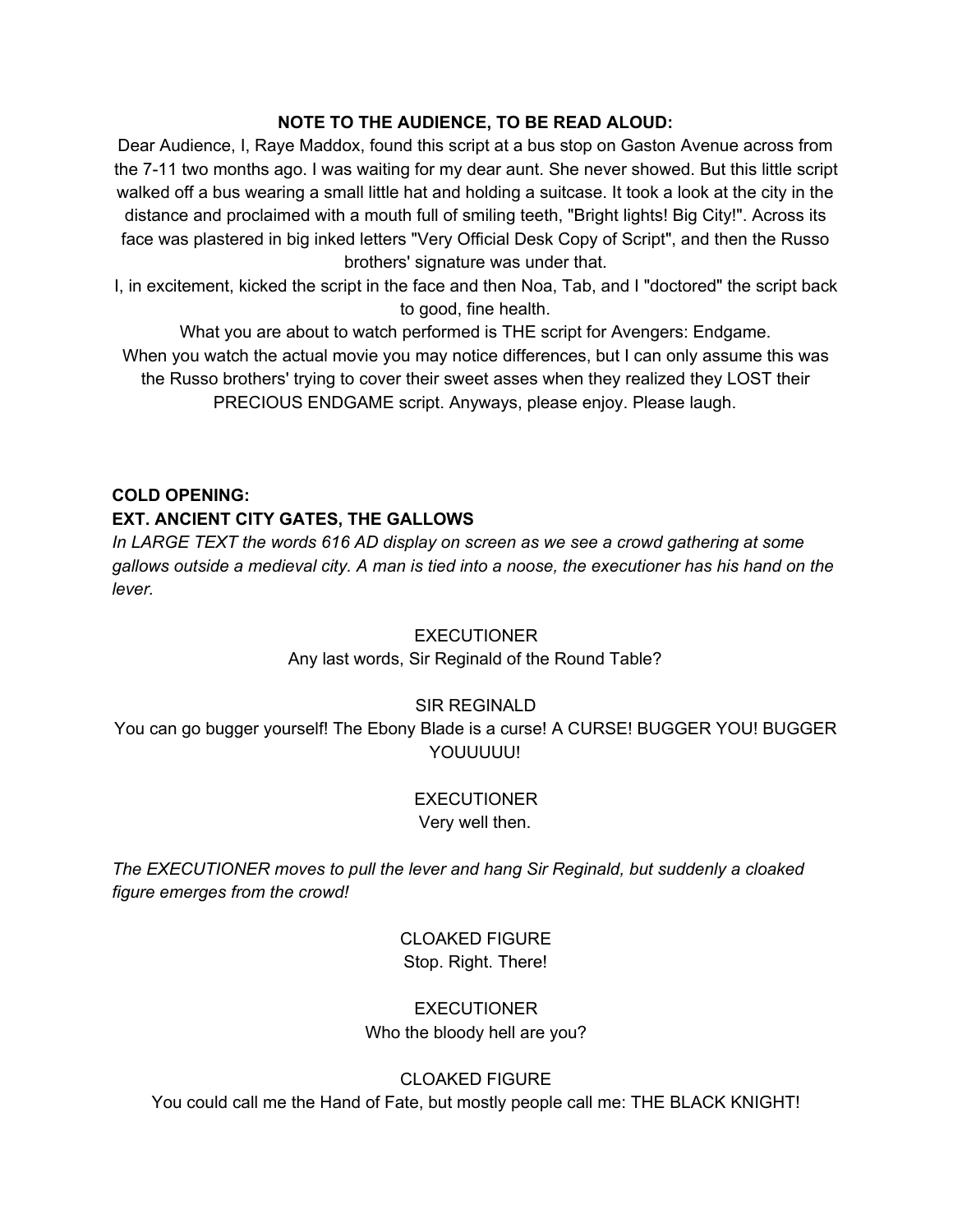*The CLOAKED FIGURE rips off his cloak to reveal ebony-plated armor, dark as midnight, an ornate devilish helmet, a stalwart shield, but, most importantly, he wields a large blade with a threatening aura: The Ebony Blade. The crowd gasps!*

### BLACK KNIGHT

And I'm here to seek justice on Sir Reginald! He killed my father with this very blade, and now I must kill him with it.

### **EXECUTIONER**

Haw, haw, now this is going to be a good fight.

*The EXECUTIONER pulls out a big, scary axe and is about to charge The Black Knight when suddenly an explosion of light rips through the crowd. The crowd parts to reveal ANT-MAN.*

### ANT-MAN OH THANK GOD. I'M BACK. What is this? Medieval Times?

### BLACK KNIGHT Who the bloody hell are you?

ANT-MAN Woah, look at this guy! Got a real Black Knight vibe goin' for you!

> BLACK KNIGHT That's because I...am...the Black Knight…

ANT-MAN Do the "It's just a flesh wound!" bit!

BLACK KNIGHT I don't know what that is! Identify yourself, stranger!

> ANT-MAN I'm Ant-Man! The Avenger!

**EXECUTIONER** Step aside, Man of Ants, for you interfere in my battle with The Black Knight.

ANT-MAN Are you hearing this, everybody?! This is the actual Black Knight! What is this a movie set? Real nice set.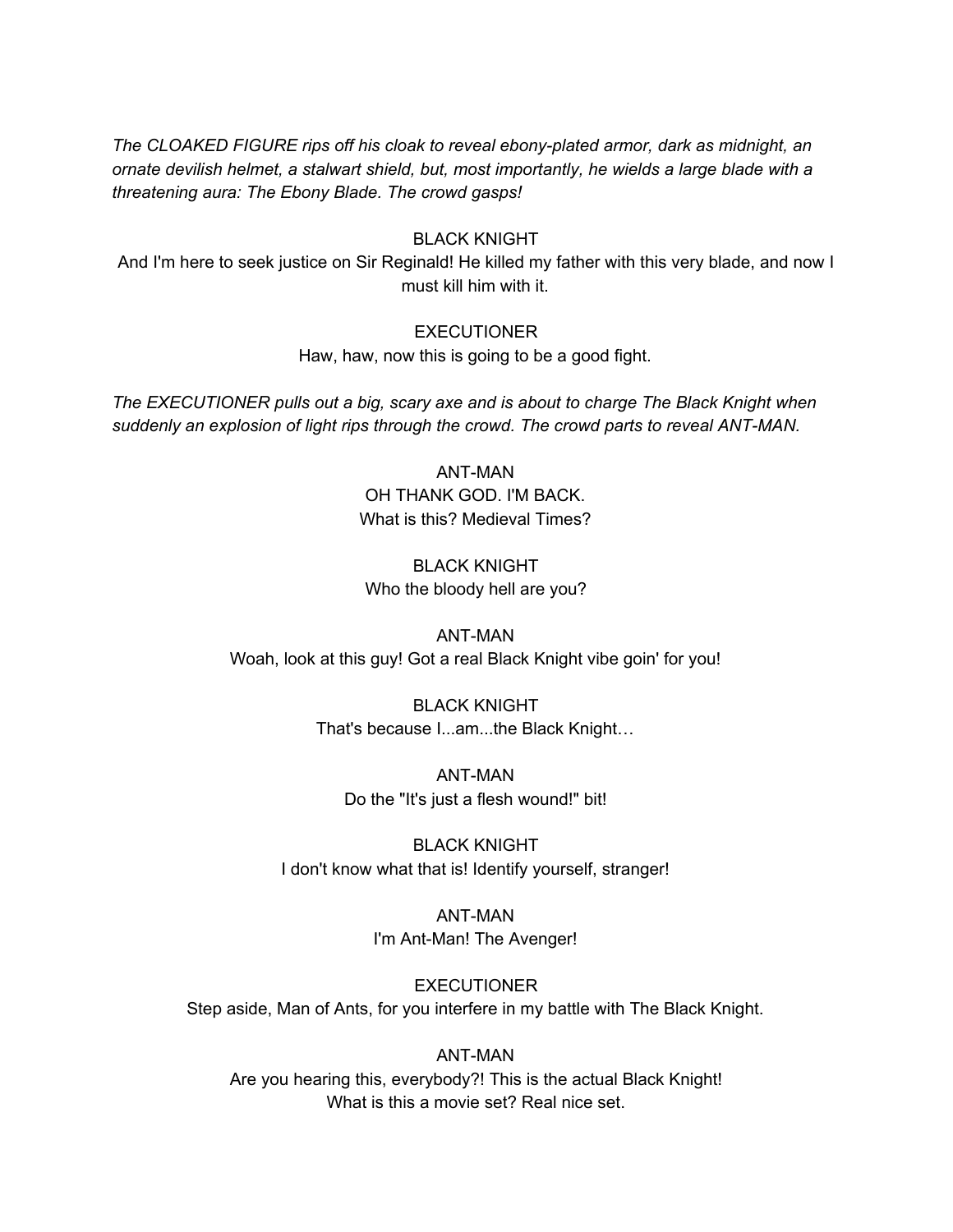### BLACK KNIGHT What word is that you speak? A Mo0oveie?

ANT-MAN Yeah, a, uh...movie, oh boy. What year is it?

### BLACK KNIGHT Why it is the Year of the Lord Six-Hundred-and-Six-Teen.

### ANT-MAN

### Oh my god.

I overshot. OVERshot? I UNDERshot! Should've stayed away from that time vortex! Shouldn't have mixed the chronal energy with my Regulator, come on Scott, what is this Amateur hour!? It's the year 616. Christ, no wonder it smells like a rectum here. No offense.

### **EXECUTIONER** I'm right done with you, Man-Ant.

*EXECUTIONER lifts his axe up high, about to bring it down on Ant-Man.*

ANT-MAN (Scooby Doo accent) Ruh-ro.

*ANT-MAN slams the Quantum Regulator on his belt. He collapses in on himself and is gone, further into space and time. He is pulled apart and put back together, again, and again as time and space flash and flux and flex around them in like a cool CGI effect.*

*MONTAGE as ANT-MAN is thrown around time, first into Early America 1492, then into the Civil War, then into a roaring party of the 1920s, we see Vietnam later, and FINALLY into the year 2012, during the Chitauri Invasion seen in The Avengers.*

### **EXT. NEW YORK CITY**

*ANT-MAN is spun, thrown out of thin air as his Regulator begins to spark.*

## ANT-MAN

### That's not good.

*He looks around as Chitauri fly through the air, the city is in chaos, people scream AND DIE.*

ANT-MAN (CONT'D) Oh no, the Chitauri Invasion.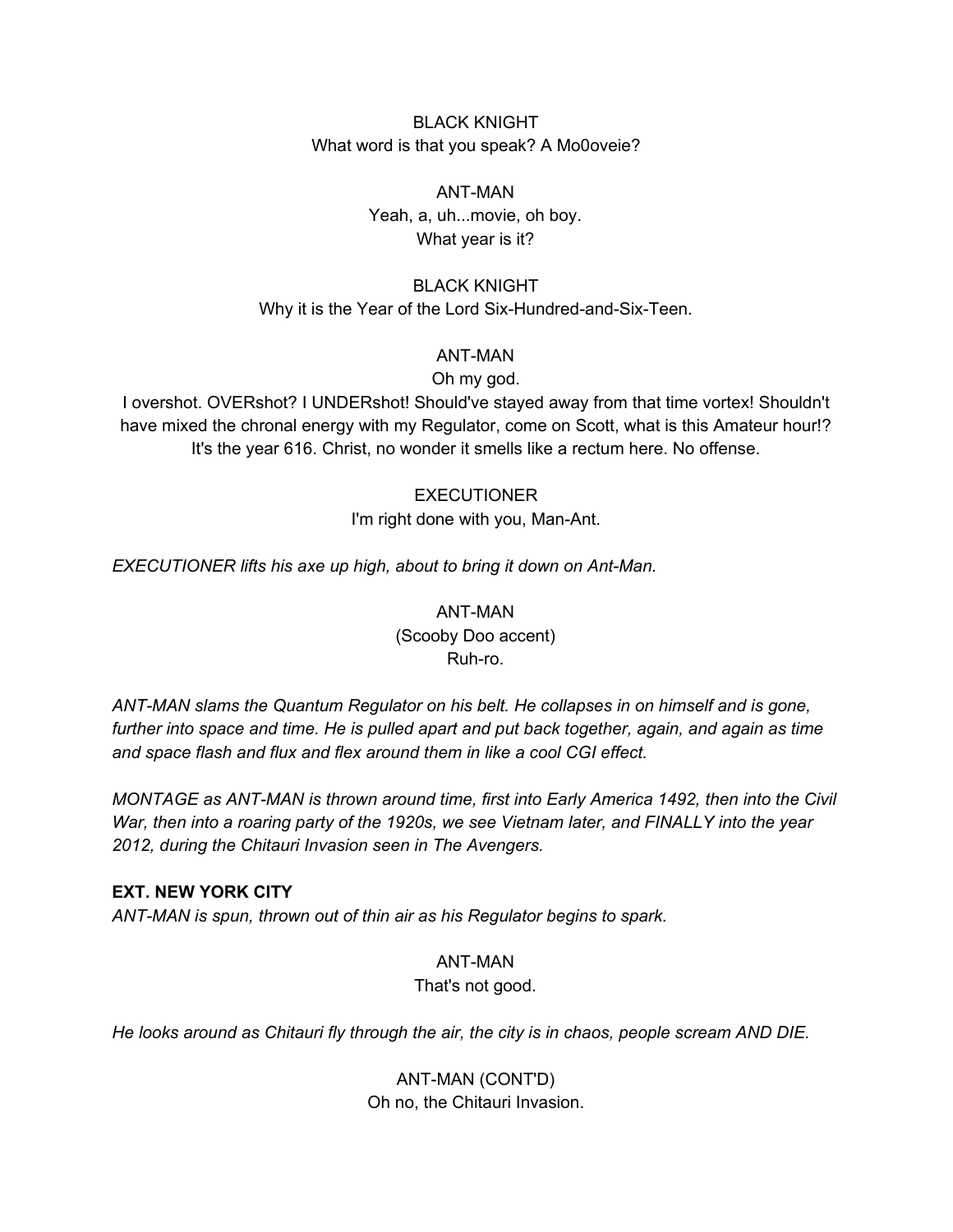*CAPTAIN MARVEL flys down.*

**CAROL** 

You there! Wearing the uniform. Why are the Chitauri invading? Where's Fury?

ANT-MAN

What is this...2012? Ok, so I am not supposed to be here. Look lady-

### **CAROL**

Carol

### ANT-MAN

Cool, yeahyeahyeah, that's a name. I'm Ant-Man, I'm an Avenger...well not yet, hoo boy, time travel-

*ANT-MAN's belt begins beeping.*

### ANT-MAN (CONT'D) Oh, neat, it's never done that before.

### CAROL Did you say Time Travel?

*Suddenly, the belt EXPLODES, sucking, imploding, combining Captain Marvel and Ant-Man and they disappear. CAPTAIN AMERICA rolls into the shot, throwing his shield.*

### CAPTAIN AMERICA DIE ALIENS!

### *INT. A Braums in the america Midwest, like Kansas i guess.*

*A kind old woman checks out her groceries at a Braums Counter. Suddenly, in the middle of the ice cream freezers an enormous eruption of light and energy as CAPTAIN MARVEL and ANT-MAN are flung out. Back into the present.*

> ANT-MAN Oh wow! A Braums! That's a good sign! Very modern!

> > **CAROL** What the HELL did you do?

*CAPTAIN MARVEL wrist begins to beep.*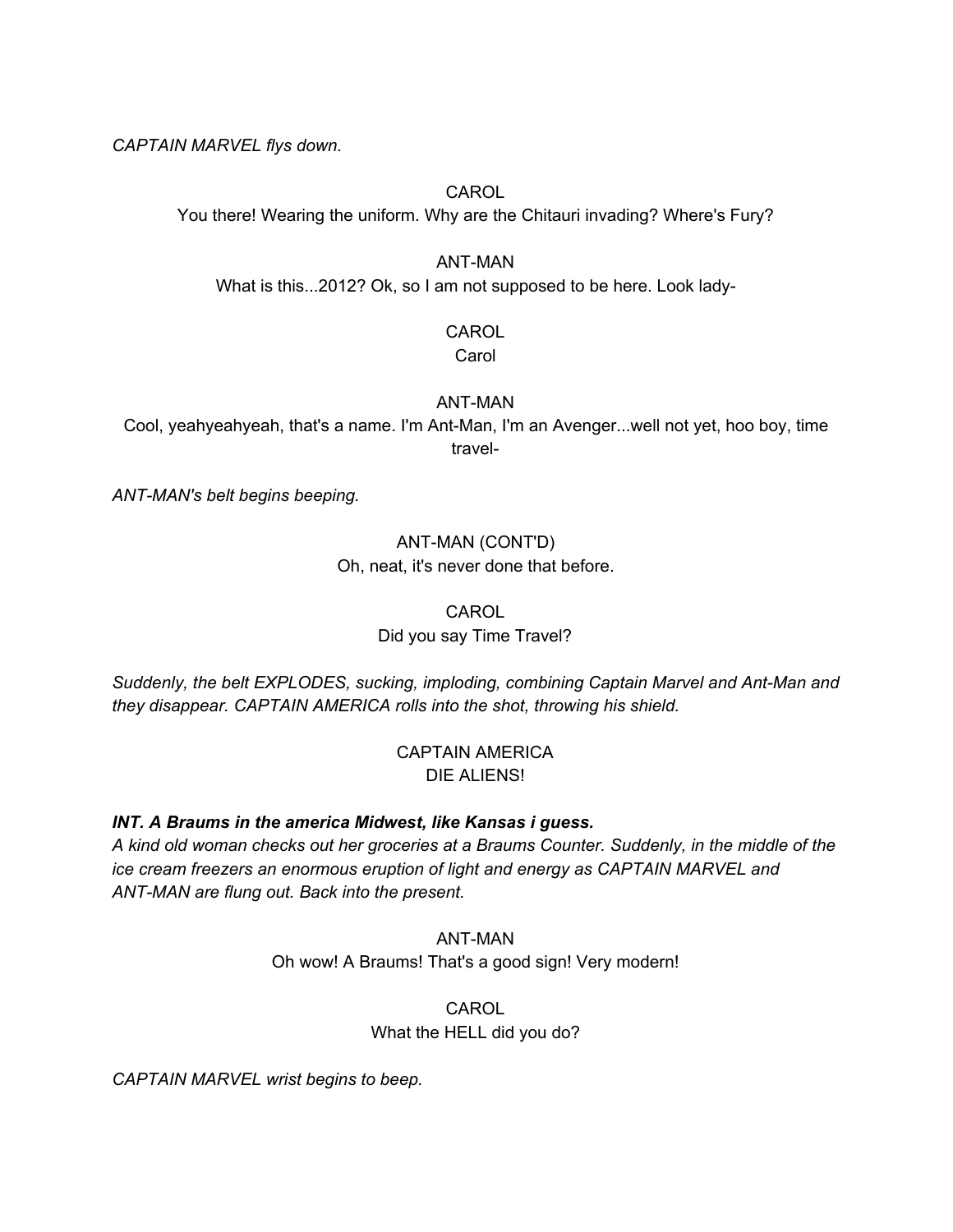### ANT-MAN

### Your beeper is beeping.

**CAROL** SHIT! We made a time jump. GREAT! Another five years of my life lost to time travel. (turns to Ant-Man) Take us back. Now.

*CAPTAIN MARVEL's other wrist begins to beep.*

### ANT-MAN

Your other beeper is beeping.

*CAPTAIN MARVEL pulls out a small beeper resembling the one Nick Fury had at the end of Infinity War.*

### **CAROL**

Nick's communicator. We've definitely made a time jump and this is bad. We had an agreement. He could only send a signal through here if there was an Omega-Level Cataclysm.

*OLD LADY at the counter with groceries comes into shot.*

### OLD LADY

You young boys wouldn't happen to be talking about The Rapture a few days ago?

### ANT-MAN

The what now?

### OLD LADY

Oh, yes, yes, how could you miss it? Seemed almost everyone turned into dust all of a sudden. Planes fell from the sky. I was watching Wheel of Fortune and my husband...sweet, sweet George turned to me and said "honey, something ain't right, I don't-" and he turned to ash, oh George. Please come back to me. Every day I-

### ANT-MAN

I don't care anymore. Carol, we need to-

*CAPTAIN MARVEL shoots off into the sky, bursting through the Braums' Ceiling and is gone. ANT-MAN pauses for a second, looking at the hole.*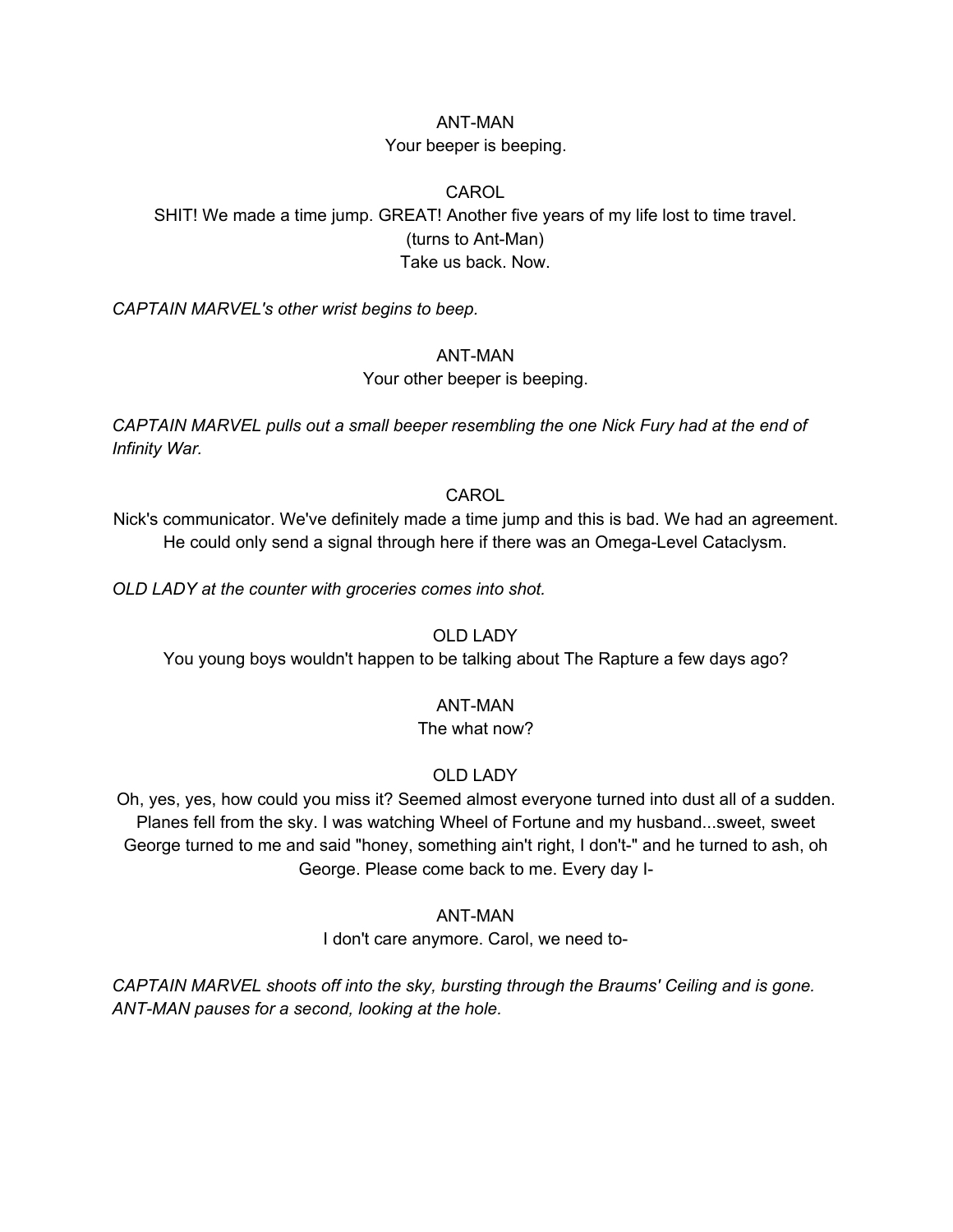### ANT-MAN (CONT'D) Ok, sure, see ya later, Carol! An Alien named Carol, huh... What is this, Michigan? My van's in San Francisco... DOES ANYONE IN HERE HAVE A PHONE? I NEED TO CALL A LYFT AND CALL SOME PEOPLE, Y'KNOW THE-

*Music crescendos triumphantly as the shot cuts away to the TITLE CARD:*

# **AVENGERS: ENDGAME**

### **INT. THE BENATAR**

*Tony Stark sits on the ground, recording a message with his busted Iron Man helmet.*

### IRON MAN

This thing on? Hey Miss Potts, if you find this recording, don't feel bad about this. Part of the journey is the end. (beat) Just for the record, being adrift in space with zero promise of rescue is more fun than it sounds. The food and water ran out four days ago, oxygen'll run out tomorrow morning. That'll be it. (pause) When I drift off, I will dream about you. It's always you.

NEBULA

How many of those are you going to record?

IRON MAN

We have...12 hours before the oxygen runs out? So, I don't know, fifty? Sixty? What's the appropriate number of final messages?

### **NEBULA**

One.

### IRON MAN One. Hundred.

### *EXT. AVENGERS HEADQUARTERS.*

*STEVE ROGERS, AKA, CAPTAIN AMERICA, STANDING IN HIS SHOWER.*

### CAPTAIN AMERICA (singing sadly) Exit Light/ Enter Night/ Taaaaake my hand/ We're off to Never Never Land/ (Cap bursts into tears)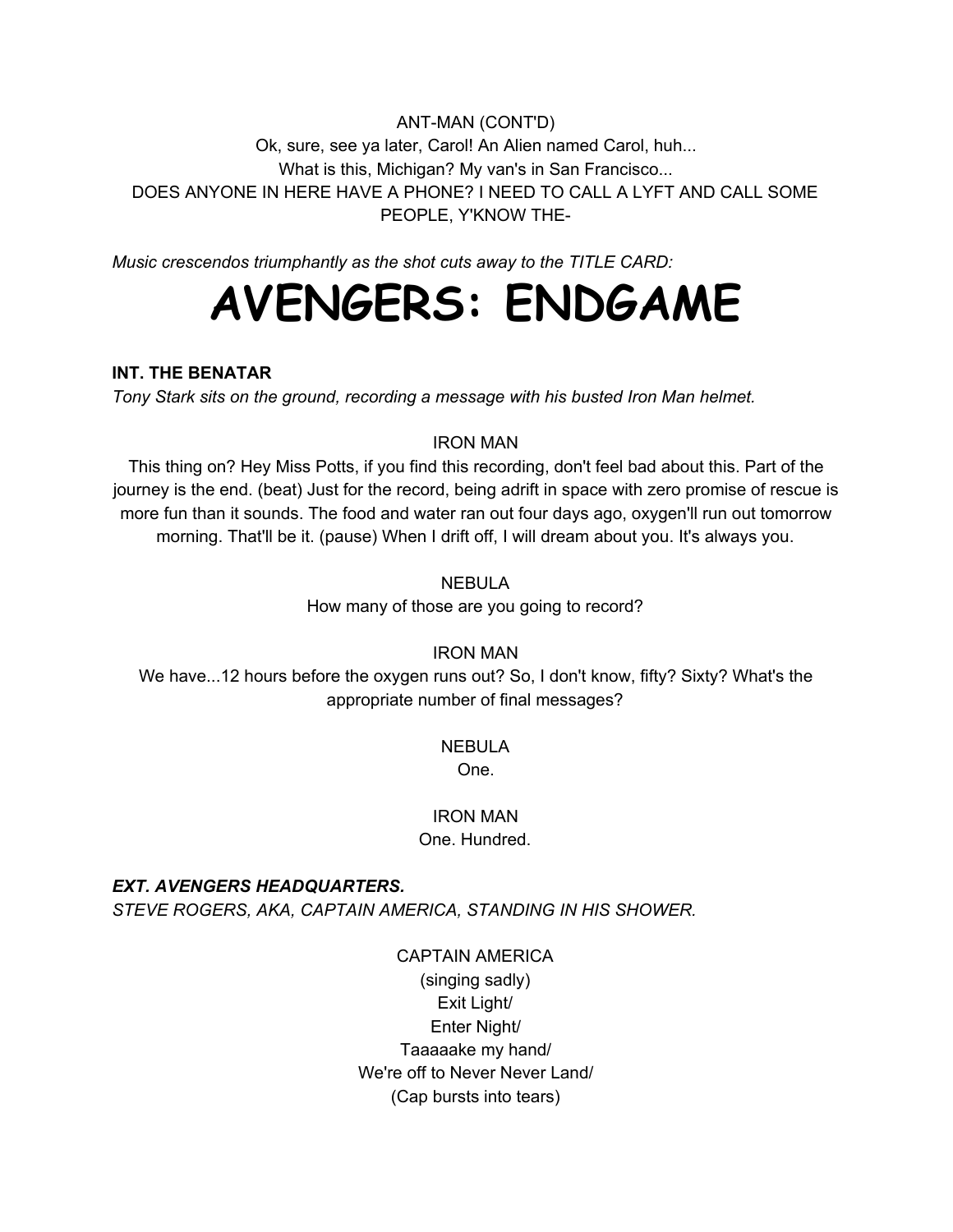### *INT. THE BENATAR - LATER*

IRON MAN (singing) And I'll take/ with me the memories/ to be my sunshine/ after the rain/ it's so hard/to say goodbye/ to yesterday

*INT. YMCA - LATER*

*Cut to a poorly lit room in a grubby community center, where a circle of chairs contains only three people, CAPTAIN AMERICA, WAR MACHINE, and a THERAPIST.*

> CAPTAIN AMERICA Another Saturday night and I ain't got nobody/ I've got some money cause I just got paid/ Now how I wish I had someone to talk to/ I'm in an awful oooooooo/ I'm in an awful way/ (Cap bursts into tears.)

THERAPIST Thank you for sharing that, Cap. I appreciate your vulnerability.

> CAPTAIN AMERICA Thank you. I feel - very seen.

THERAPIST Do you want to share what you've been thinking about this week?

> CAPTAIN AMERICA I made out with the niece of the love of my life.

> > WAR MACHINE Oh goddamnit.

### CAPTAIN AMERICA

My Peggy - oh my love. She got real old and Alzheimer-y, and she forgot about me a lot, so to help myself feel better I made out with her niece after she died.

> THERAPIST Oh-–-oh no-–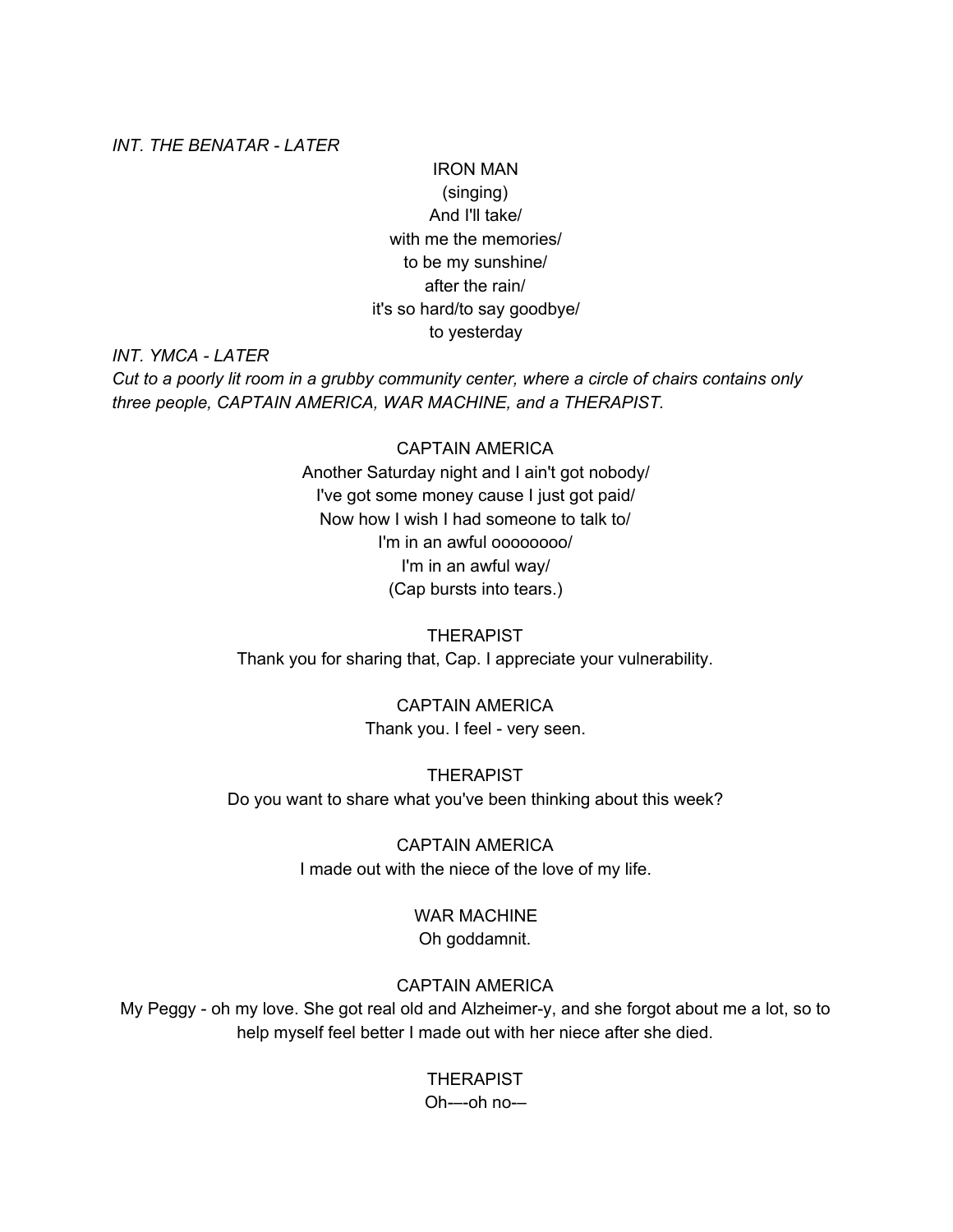### WAR MACHINE It's not what you think. The niece was 33.

### THERAPIST

What the fuck

### CAPTAIN AMERICA Rhodey I gotta confess something.

### WAR MACHINE Please do not.

### CAPTAIN AMERICA

You guys think the first time I made out with Sharon was just before the airport thing but we totally made out right after the funeral. I helped carry Peggy's casket to the cemetery and then Sharon and I made out behind a mausoleum. We were both crying.

> WAR MACHINE No one ever needed to know that.

## CAPTAIN AMERICA

I needed you to know.

*INT. THE BENATAR IRON MAN is recording into the Iron Man helmet.*

### IRON MAN

Captain Tony Stark's Log. Stardate 301. The thing about space is that it's big. It's so big. It just keeps going forever and ever and you just drift along and nothing ever happens and everything kind of stays the same. Anyway. I miss my science room. If I was there right now, oh boy, I would be doing all sorts of science. And math. They go together, science and math, math and science. (beat) I never had a dog.

*INT. THERAPY ROOM*

### THERAPIST

Cap I get it. It's...it, uh...it can be hard to move on when we lose our loved ones.

### WAR MACHINE

She's right Cap. Maybe we just need to sweep up what we can of our lives and move on.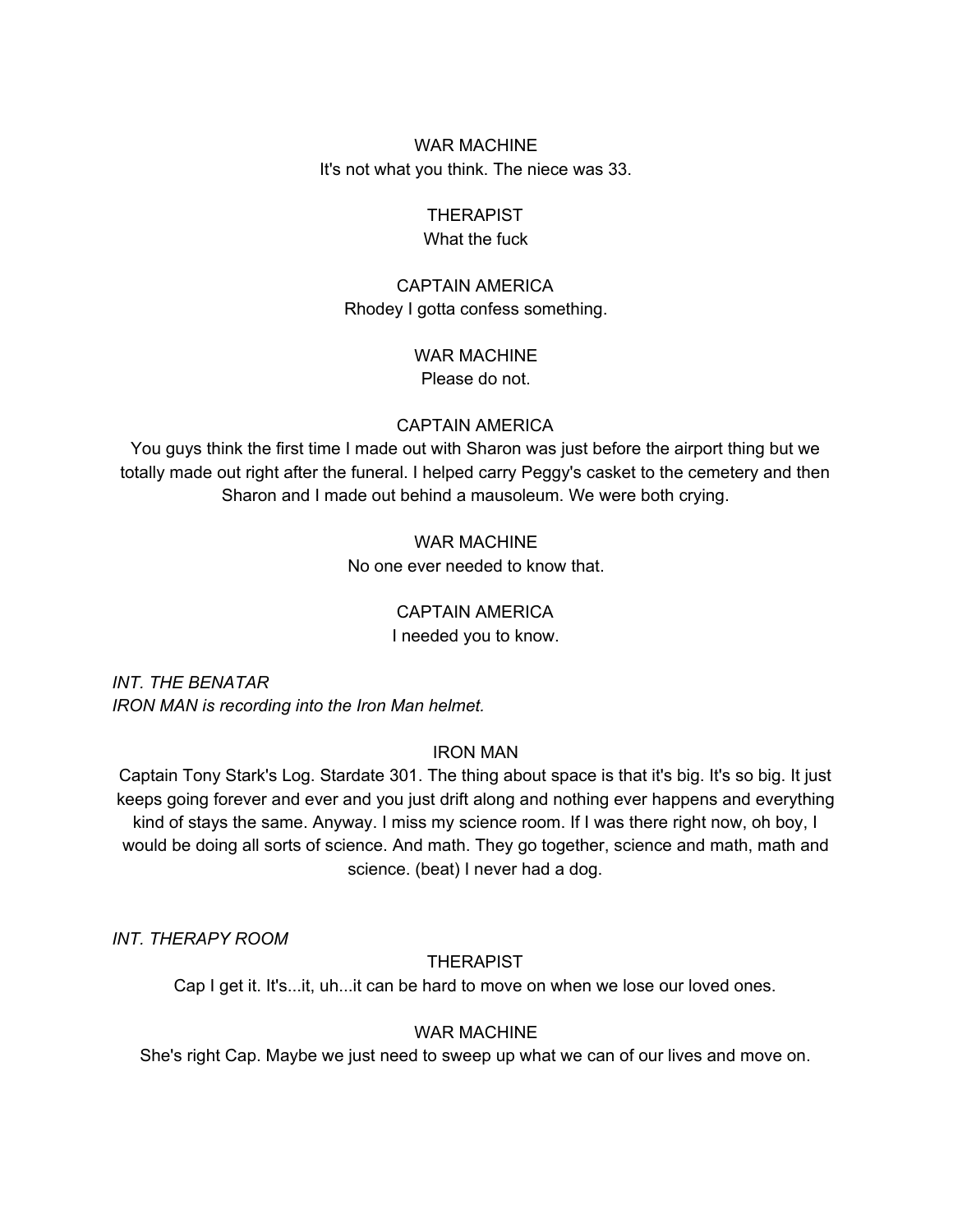### CAPTAIN AMERICA Some people move on, but not us.

*(Long Beat of Silence - NOBODY SAY ANYTHING SHUT UP JUST SHUT UP)*

### THERAPIST Did he...break?

### WAR MACHINE It's really hard to te-–

## CAPTAIN AMERICA

Not us.

*INT. THE BENATAR - CONTINUOUS IRON MAN lays on the floor, yelling to the Iron Man helmet.*

### IRON MAN

Pepper. Pep. Pep pep pep. Pepper Potts. Peppy pep. Pep pep pep. (laughs) All my friends are dead.

*INT. AVENGERS HQ*

*Captain America is laying on the sofa in the center of the common area. He has an Iron Man mask in his hands. It's dirty.*

### CAPTAIN AMERICA

Bucky, you're my angel/ you're my darling angel/ Closer than my peeps you are to me, baby/ Shorty, you're my angel/ you're my darling angel/ Tony, you're my friend when I'm in need/ Baby/ (Cap bursts into tears.)

*THE CAMERA ZOOMS OUT TO REVEAL BLACK WIDOW, THOR, ROCKET RACCOON, BRUCE BANNER, AND WAR MACHINE.*

> BLACK WIDOW Ok. Um. Was...was that your idea? Or was there more?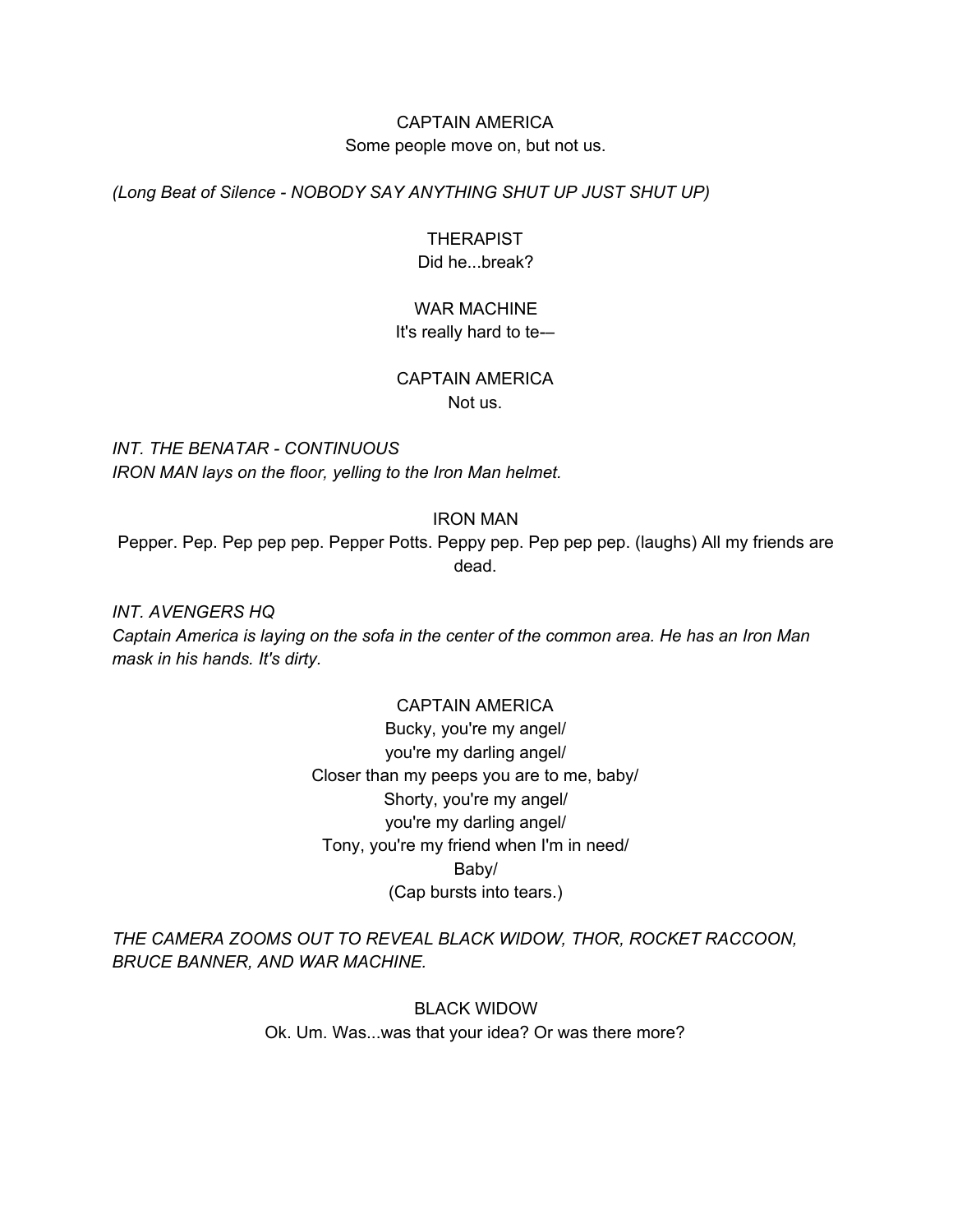### CAPTAIN AMERICA (ANGRY) What? More than what? My heart? My soul?

BLACK WIDOW

Was there any more to your idea about how to fix everything other than singing Shaggy to one of Tony's old masks?

> WAR MACHINE That's not one of Tony's. He just got that one from a CVS.

> > ROCKET RACCOON I think he sleeps in it.

BLACK WIDOW (IRRITATED) Great. Cool. So, Cap is low on ideas. Rocket?

> ROCKET RACCOON Have we tried guns?

> > BLACK WIDOW Yes.

ROCKET RACCOON Bombs?

> BLACK WIDOW Yeah.

ROCKET RACCOON Punches?

> BLACK WIDOW Yes.

ROCKET RACCOON Then no, I have no further ideas.

> BLACK WIDOW Thor?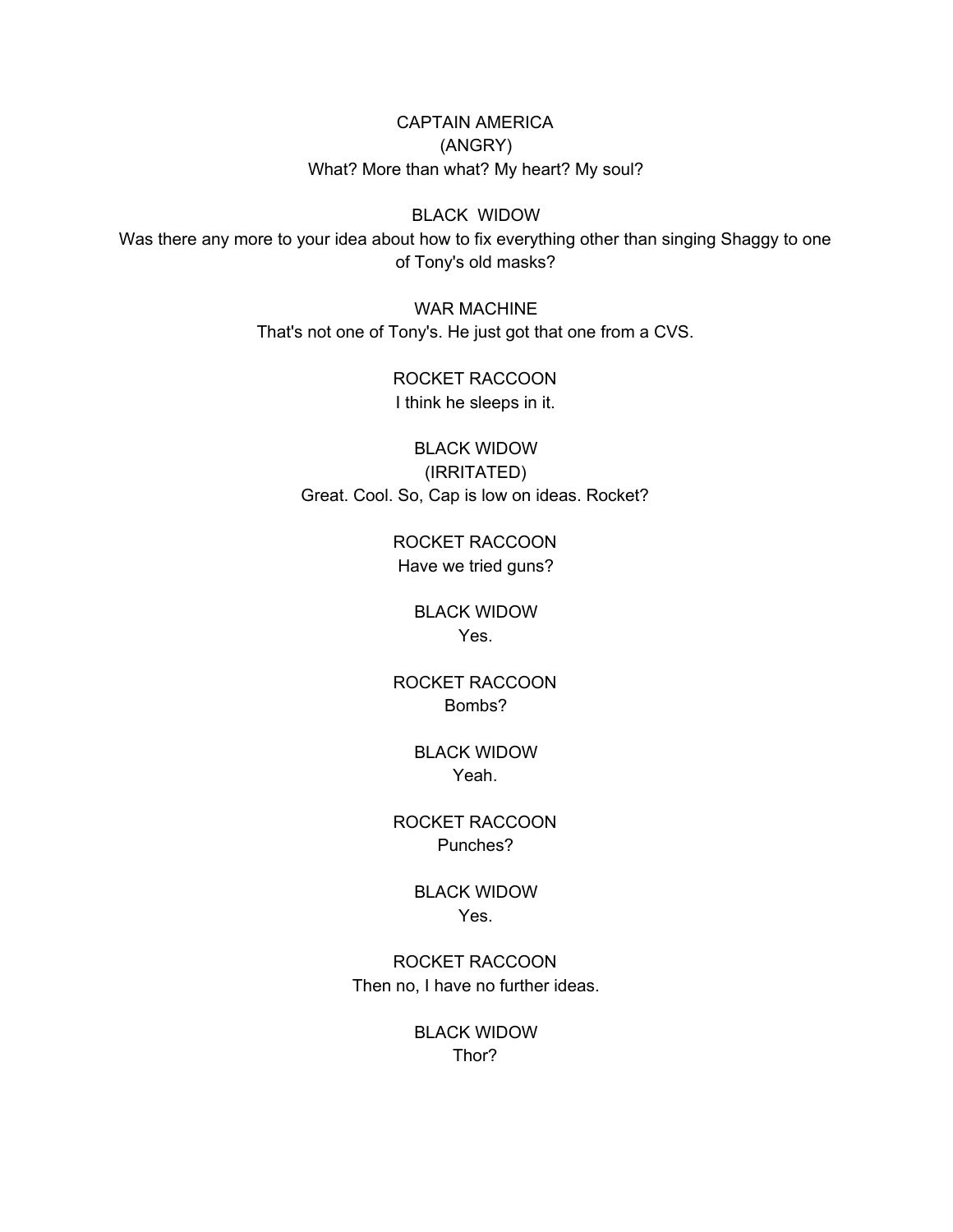### **THOR** I had one shot. One opportunity. To seize everything I ever wanted. In one moment-–

### BLACK WIDOW

### Great. Rhodey?

### WAR MACHINE

In case you forgot I was recently totally paralyzed, so mostly I have been focused on that. I wasn't even supposed to get back in a suit. My spine is held together with basically zip ties right now, so that consumes most of my day. Well, that and being the only black Avenger left. Did you guys notice that? There weren't that many of us to begin with, but-–

> BLACK WIDOW Well at least we still have a Hulk.

BANNER Ahhhhhh we don't though.

### BLACK WIDOW Excuse me?

**BANNER** Yeah I got real scared in space so...no Hulk.

### BLACK WIDOW

Christ. Ok fine. Do you have any science shit?

### **BANNER**

Uh, yeah, I uh...didn't have a ton of time? I've only been back on Earth for like, a week, but I thought I'd take a crack at trying to bring back Vision. I thought that maybe since Vision was only half the mind stone and half our programming, there was a chance we could recreate him.

BLACK WIDOW

Oh my god, that's incredible. Are you making headway? How is it going?

There's a loud crash from the room next to the common area. A lot of metal clangs around, and *glass shatters. The door slides open and everyone gasps as they see Vision - as whole and as real as the day he was created.*

### VISION 2 HELLO EVERYONE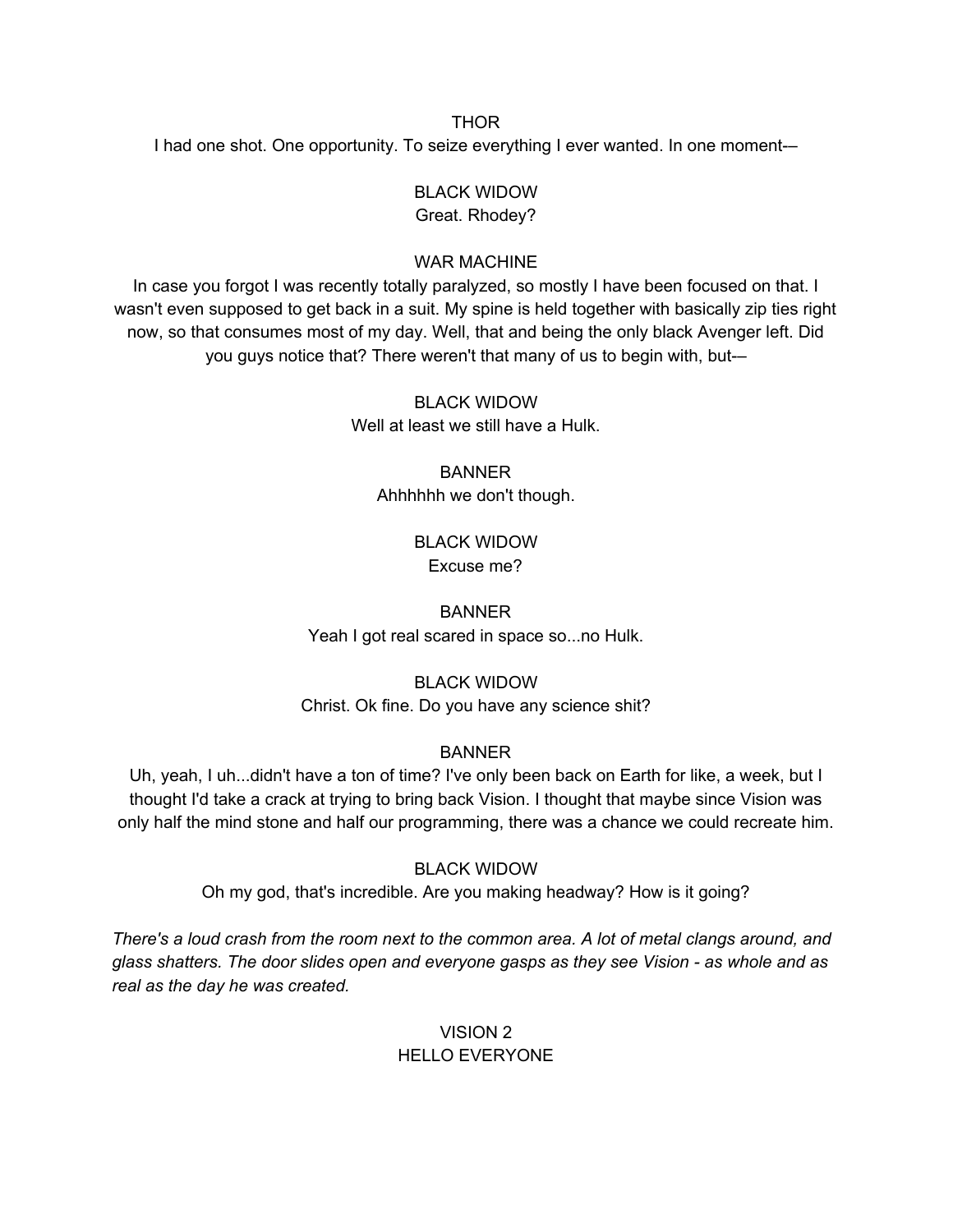### BANNER

### Not super.

### VISION 2

I'M YOUR BEST FRIEND BRUCE BANNER. I'M THE RESULT OF A WISH YOU MADE ON A FALLING STAR TO BRING YOUR COMPUTER TO LIFE.

### **BANNER**

Turns out there was a lot more mind stone in him than we estimated.

VISION 2 I'M YOUR MAGIC WISH FRIEND.

BANNER It's like, 90/10 mind stone to programming.

### VISION 2 DO YOU GUYS THINK WITCHES ARE SPOOKY? I DO.

(BEAT OF SILENCE)

### VISION 2 (CONT'D) I THINK THEY CAN READ YOUR MIND.

**BANNER** So we have this to deal with now too.

### VISION 2 WHATEVER IT TAKES.

*INT. THE BENATAR*

### IRON MAN

I keep having these nightmares. Watching them die over and over again... Then it changes and I'm in a hospital and I'm screaming. Nonstop, screaming and screaming. There are doctors all around me yelling 'push, push!' I look down and I realize - I'm giving birth. I have created life, not ended it. In the dream, labor is only seconds but it feels like hours. Eventually the doctor hands me a baby. He says 'it's a boy'. I look down at his little face and it's Peter. Parker. Spiderman. He's crying, so I think he's probably hungry. I try to feed him, to breastfeed...but he just turns to dust.

> NEBULA Okay I'm done. That's enough.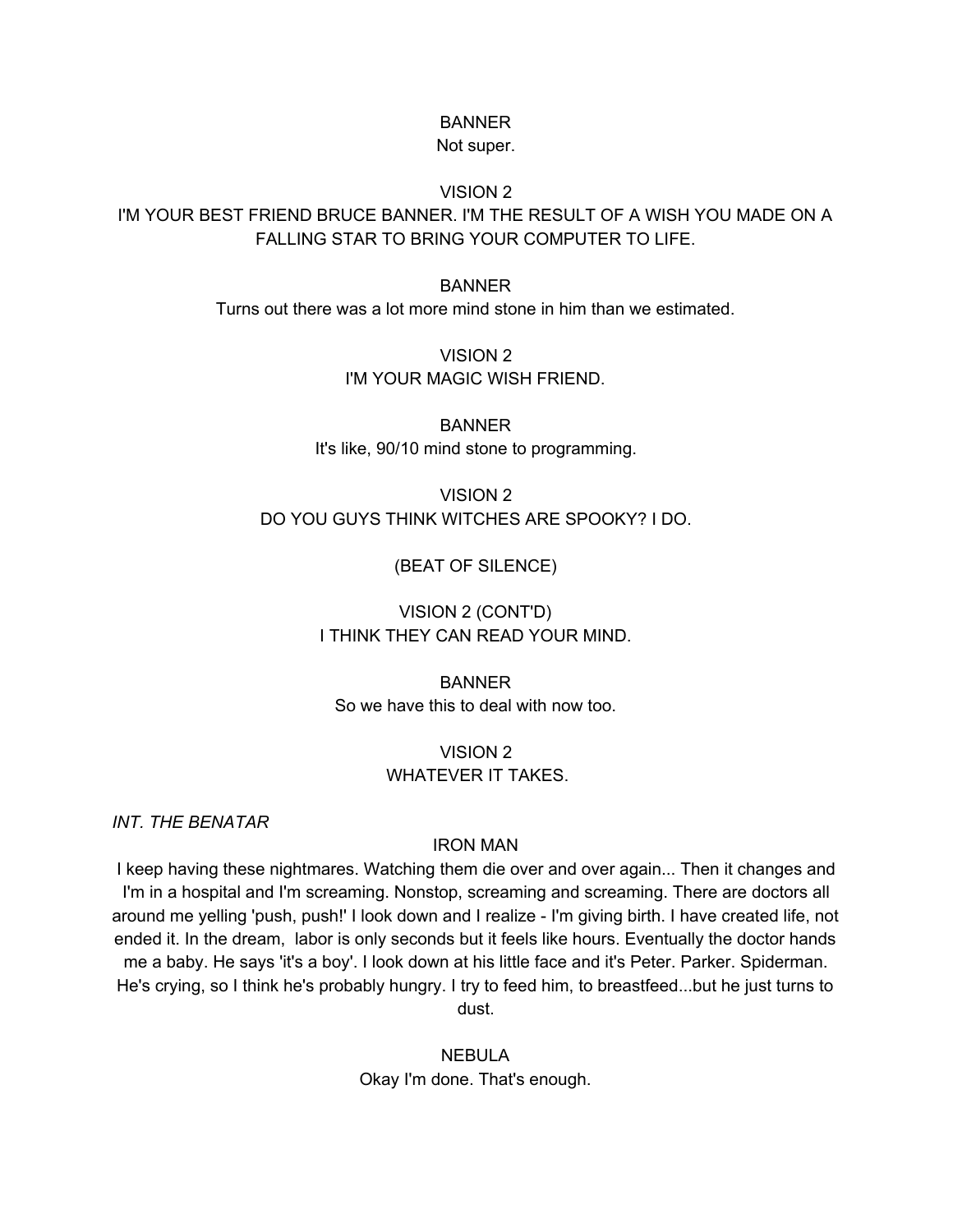### IRON MAN

#### Six more hours.

### NEBULA

No. No more hours. I'm going to go out there and see if anyone can help us.

### IRON MAN

Okay, in case you don't come back in time I'll record a farewell message from me to you.

### **NEBULA**

### Please don't.

*NEBULA leaves*

#### IRON MAN

Okay this message is for the blue robot woman. God what was her name? Did I ever ask her? (beat) I never asked. Oh well. Blue woman, I know how much you like hearing stories about my recurring space dreams. In this dream I am running as fast as I can, I turn around and I see I'm being chased by a smaller version of the Stay Puft Marshmallow Man, from Ghostbusters. This one is a woman, she's pink, and she's about as tall as a house. She keeps yelling (deep voice) "why won't you make love to me?" while she chases me. I can hear someone laughing at me and I turn - it's James Caan, wearing a kimono. He morphs into Thanos in front of my eyes. Can you imagine? Thanos. In a KIMONO. I keep running but then Thanos James Caan clotheslines me and I wake up.

*INT. AVENGERS HQ*

### VISION 2 BING BONG! (beat) BING BONG!

### BANNER Uh...he must be shorting out or something.

### VISION 2 THE FUTURE APPROACHES A SOUL WITHOUT THE BOUNDS OF TIME IS AT THE GATES.

*Everyone stills for a moment, as the TV on the wall comes on, security footage from the front door appears on screen. On the screen, they see Scott Lang, the Ant-Man, standing in front of the shittiest van you've ever seen in your life.*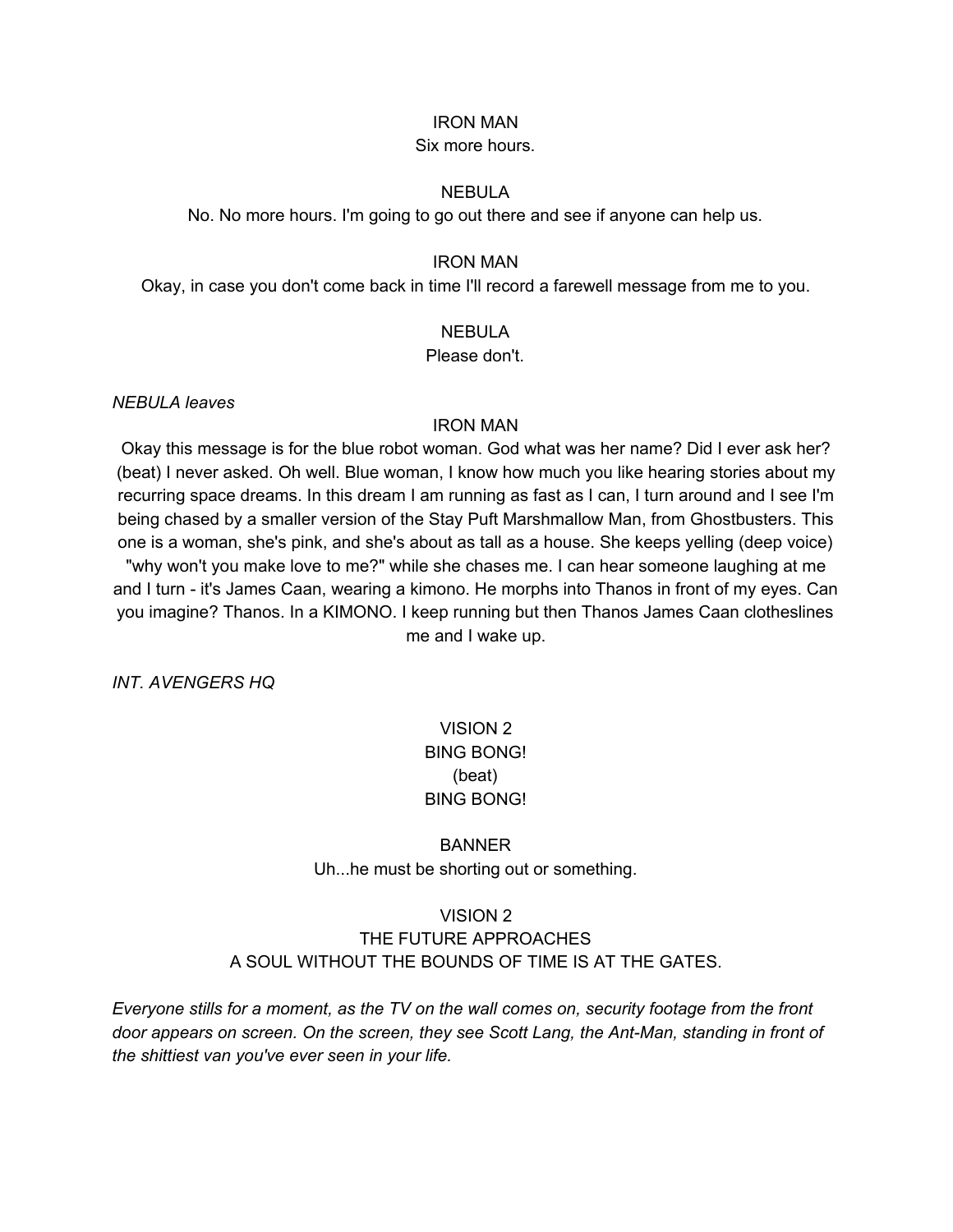### ANT-MAN

Hi, uh, is anyone home? This is Scott Lang. We met a few years ago? At the airport? In Germany? I got really big.

### CAPTAIN AMERICA

Is this an old message?

### ANT-MAN

Ant-man? Ant man. I know - I know you remember me! Very memorable superhero!

### BLACK WIDOW It's the front door.

ANT-MAN It's me. I think every else might be like dead, or something. Can you buzz me in?

*INT. THE BENATAR - 1 HOUR UNTIL OXYGEN GOES*

IRON MAN I should probably plan out my last words.

*EXT. SPACE - A SHADOW OF A SHIP FALLS OVER THE BENATAR*

### IRON MAN Is that...is that a SHIP?

*THE AIRLOCK OPENS REVEALING...LANDO CALRISSIAN*

LANDO Are you Tony Stark? I'm supposed to give you a ride.

### IRON MAN

I am...are you...you're a character from a different franchise.

### LANDO

Yeah, listen, this is it. I'm the only person out in space who can save you, there's no one left. Everyone is either dead or dust, and you're just going to have to deal with this.

> IRON MAN (pause) Are you from Star Wars?

LANDO IT DOESN'T MATTER IT'S ALL DISNEY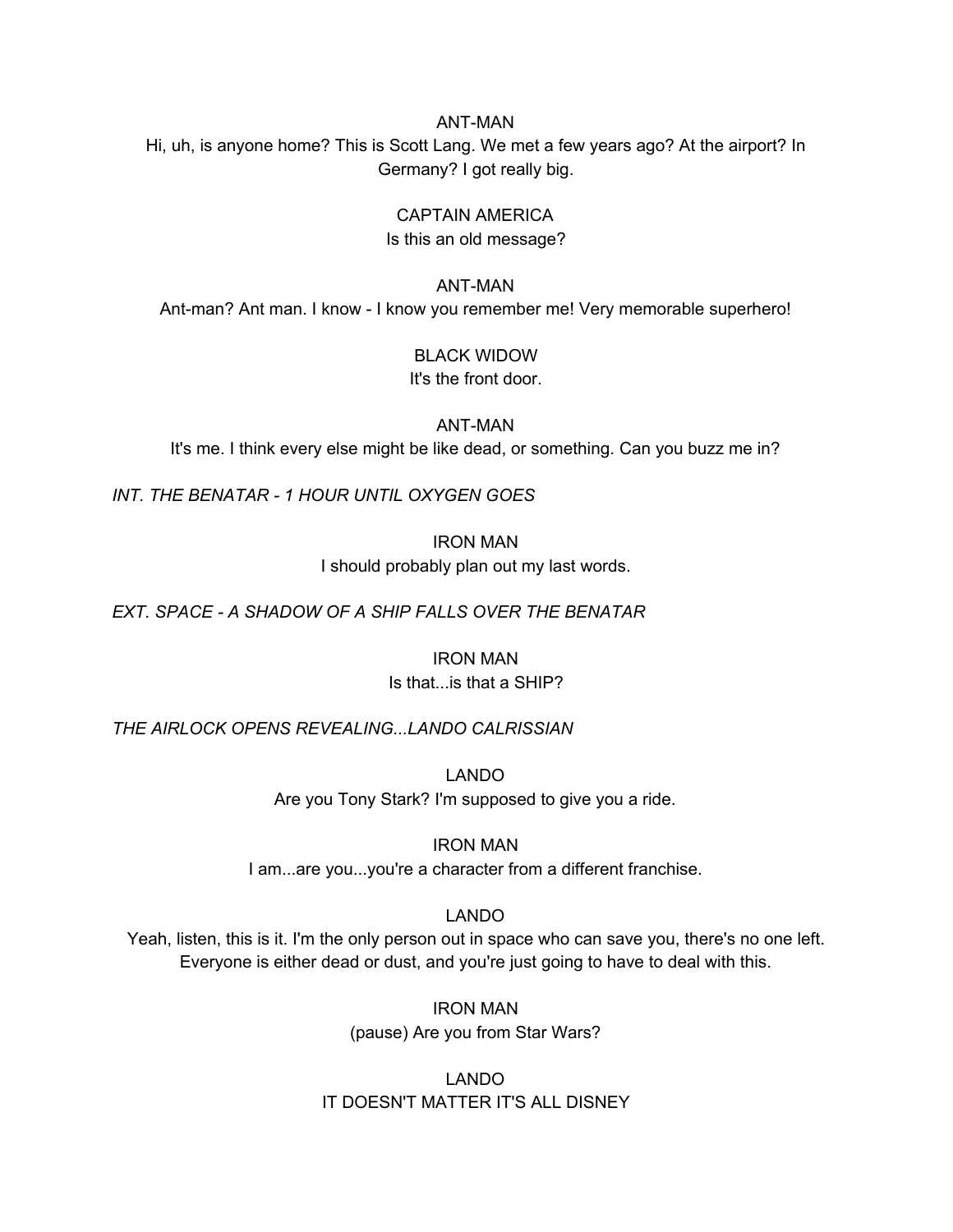INT. THE MILLENIUM FALCON

### IRON MAN

Wait, I DO know you. You're Lando. Lando Calrissian. Are we on the Falcon?

### LANDO

Yes.

### IRON MAN

Wait, why did I know that? (quietly) Ugh, Parker.

LANDO

Can you just be quiet for the rest of this? Or I might reconsider my generous offer to take you and your droid back to your home planet.

### IRON MAN My...droid?

NEBULA I told you I would get help.

### IRON MAN

Oh I thought you were just leaving me to die.

### NEBULA

I was. But this guy offered to give us a ride.

LANDO This GUY?? (mutters) I'm a Baron Administrator goddammit.

*WE CUT TO THE GARAGE OF AVENGERS HQ.*

BLACK WIDOW Ok, so, wait a minute - run that by me again?

> ANT-MAN I've been in the Quantum Realm.

### CAPTAIN AMERICA WAS IRON MAN THERE?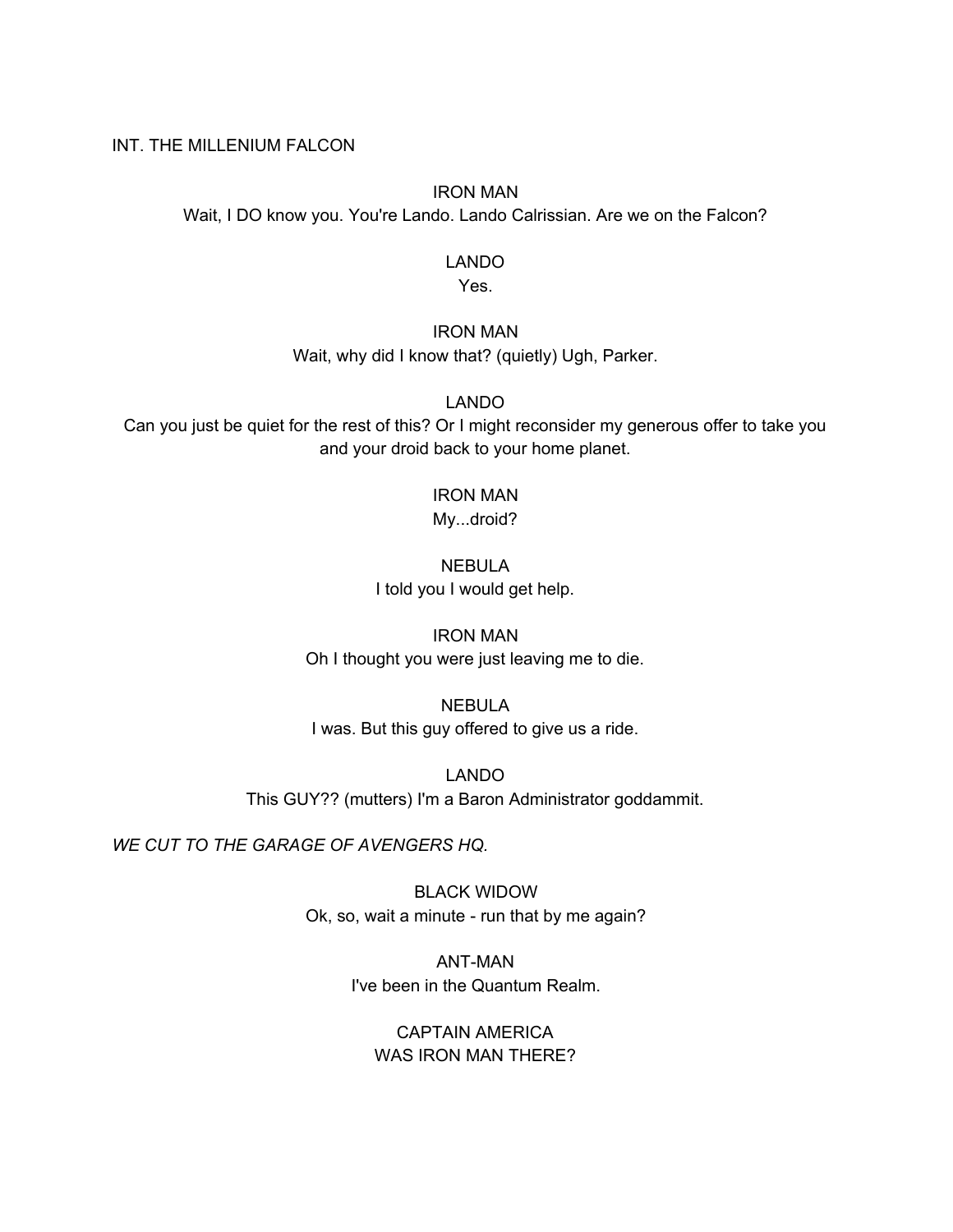### ANT-MAN I didn't see Iron Man there. Are you OK? You've asked about Tony like nine times already.

CAPTAIN AMERICA BUCKY?

### ANT-MAN Who?

### BANNER

No, no, no, go back - the Quantum Realm is real?

### ANT-MAN

Yeah you can go there if you get really really really really really tiny you slip through the fabric of space and time.

### VISION 2

LIKE A LITTLE MOUSE SLIPPIN' THROUGH A MYSTERY HOLE.

ANT-MAN Yeah, exactly! Mystery Hole! Quantum Realm!

### VISION 2

ZOOP ZOOP ZOOP HERE I GO SLIPPIN' THROUGH THE ROCKS.

### BANNER

How do you know all of this? The idea of Quantum Mechanics is still theoretical, so - so - so - so the idea of an entire DIMENSION being comprised of elements of Quantum particles and-–

> ANT-MAN I know because I was there, man.

### BANNER

### ...What.

### VISION 2 HE SAID HE WAS THERE BRUCE BANNER.

### ANT-MAN

See, he gets it. Man, I was in the Quantum Realm when everyone got dusted out here, and then I got sucked into a time vortex, or "mystery hole" as me and Speak-n-Spell call 'em, and I was in like Monty Python stuff for a bit-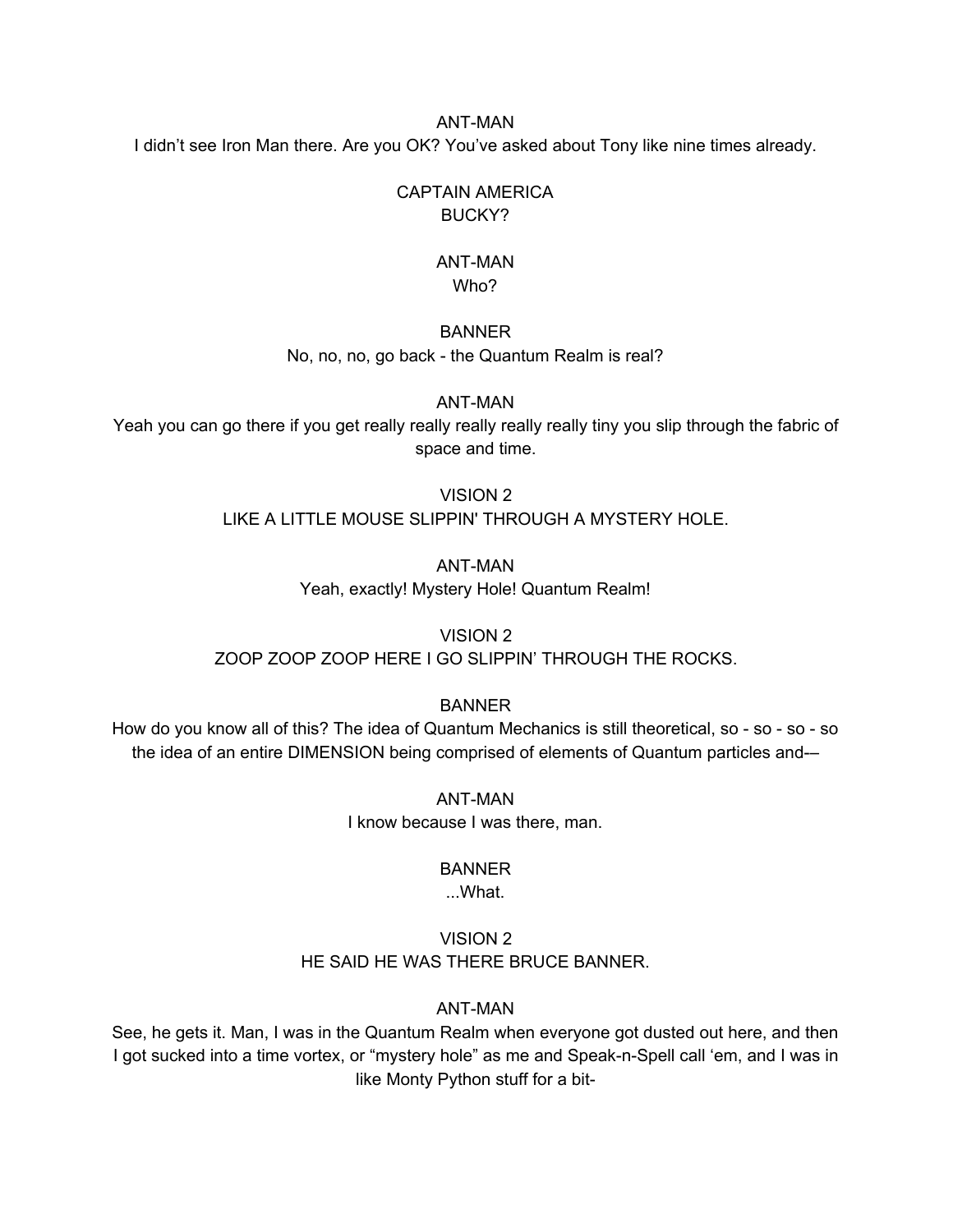BLACK WIDOW Stop. And skip to the part where you're here.

### CAPTAIN AMERICA BUCKY!

### ANT-MAN Is he actually going to be ok?

### BLACK WIDOW How did you get here, Scott?

ANT-MAN

Uh, I just sort...got back, my belt did a thing and here I am. I ubered from North Dakota to San Francisco, discovered my daughter, girlfriend, father figure, ex-wife, and new mom all died, and then drove here to Upstate New York. But that's not...important, right?

> BLACK WIDOW It might be.

### ANT-MAN My dead daughter is important?

### BLACK WIDOW

No, but maybe how we destroy Thanos and bring everyone back has something to do with this Quantum Realm you were in.

ANT-MAN

Hold up, there's a way to bring everyone back?

### **BANNER**

We don't know yet, but we *are* working on it. Theoretically, there *has* to be a way. The Laws of Conservation of mass, and those of energy, state the total energy, or mass, of any isolated system remains constant or conserved over time. Both mass AND energy can neither be created nor destroyed only, uh, transformed or changed, I suppose. EVEN FURTHER, most conservation laws are exact: ABSOLUTE!!!! Noether's theorem dictates there being a one-to-one correspondence between ALL CONSERVATION LAWS!!!!!!!!! All possible processes INTERACT and AFFECT one another, ONE CAN NOT SIMPLY SNAP THEIR FINGERS AND MAKE EVERYONE INTO ASH!!!!!!!!!!!!!!!!!

> ANT-MAN Uhhhhhhhhh, easy there-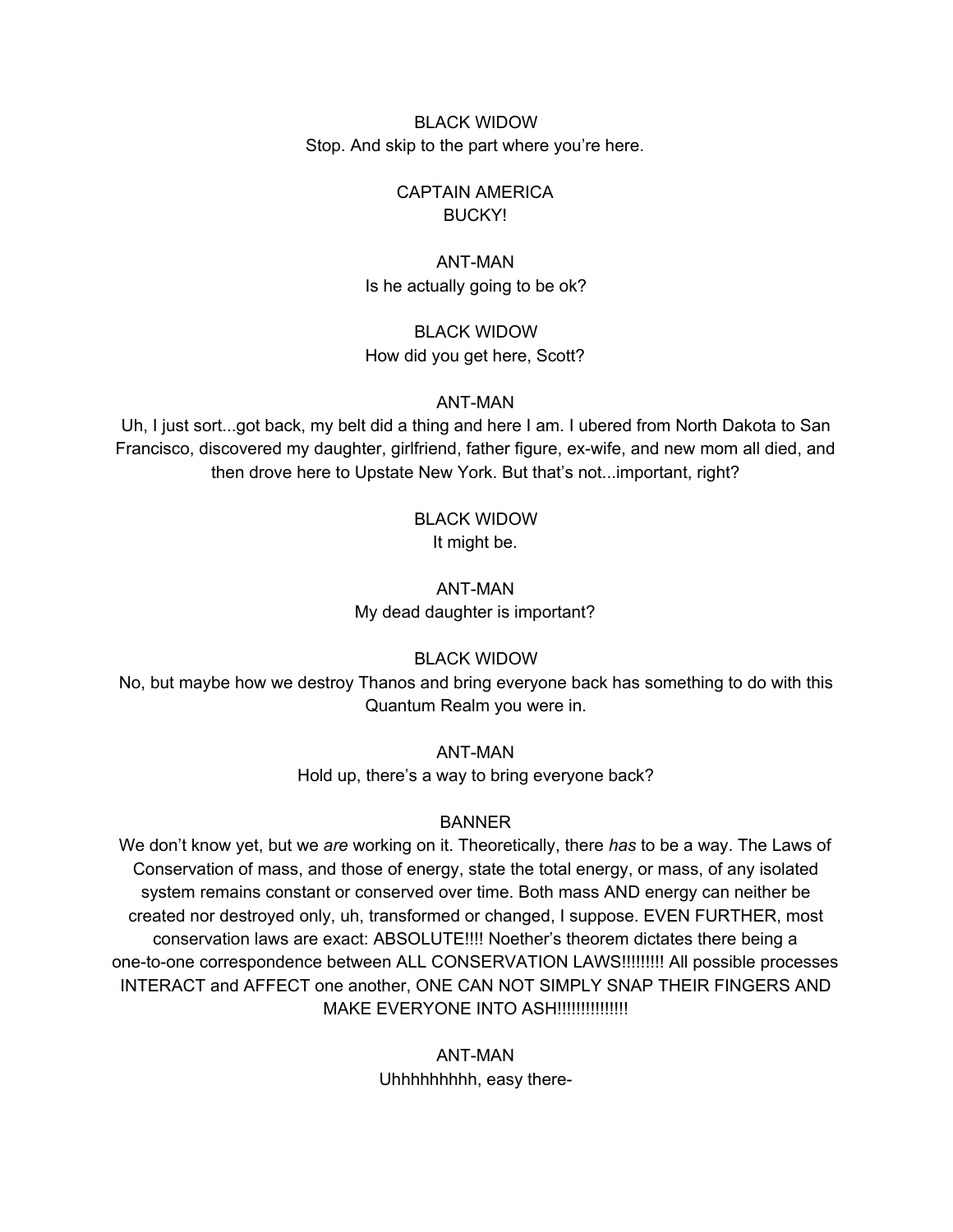### **THOR**

Do not worry, Hulk and Banner here are "working on" their relationship.

### **BANNER**

### HULK!? HULK DOESN'T CARE ABOUT SCIENCE. BRUCE BANNER IS APPARENTLY THE ONLY FUCKING ONE WHO CARES ABOUT SCIENCE. YOU CAN'T JUST-- JUST-- JUST--

### WAR MACHINE

What Bruce is trying to say is somebody can't just turn into dust. All that mass and energy would need to be transferred into something.

### BANNER

Or transferred *somewhere*.

### VISION 2

MYSTERY HOLE IN ONE IN THE HOLE IN ONE IN THE HOLE IN THE HOLE.

### ROCKET RACCOON

You all still don't understand it though! Thanos had all the Infinity Stones! Those babies don't play fair with the laws of our universe. They do what they want, throw your flarkin' science out the hatchport!

### CAPTAIN AMERICA ...I know what doesn't bring them back.

### WAR MACHINE Don't do this, man.

### CAPTAIN AMERICA Do you know what doesn't bring them back, Scott?!

### ANT-MAN

Um-

### ROCKET RACCOON Don't answer him. Don't play his game, Ant-Guy.

CAPTAIN AMERICA DO YOU KNOW. WHAT DOESN'T. BRING. THEM. BACK.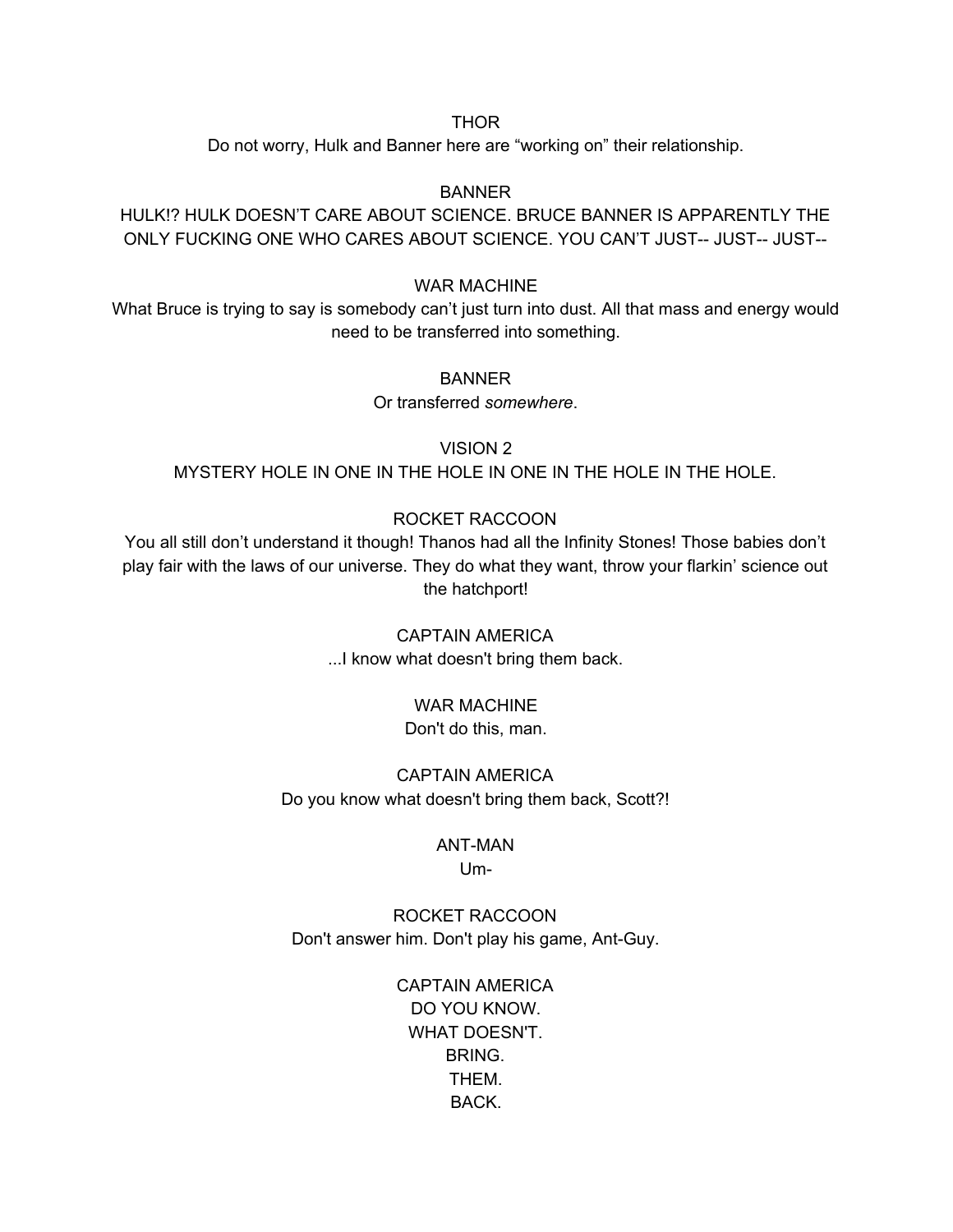### ANT-MAN Uhm. what?

### CAPTAIN AMERICA GOD.

## ANT-MAN

### Whoa.

### CAPTAIN AMERICA

God's not real guys! Nothing matters! He's not real! You cry and cry and beg for help and guess what?

### **THOR**

I mean, I am *right here*.

### CAPTAIN AMERICA

Just like Lot's Wife we have turned to look at the city burning behind us and we are all now pillars of salt on a hillside! Those who died were the blessed ones while we are all stuck here in this hell! God's dead and he's taken the ones he wants and now we're damned! Damned!

VISION 2

SOMETIMES THE STONES WILL WHISPER THINGS IN YOUR EARS.

## ROCKET RACCOON

Eh, what's that bot sayin'?

VISION 2

THE THINGS THEY WHISPER MAKE YOU LONG FOR THE BLANKNESS OF DEATH.

### BANNER

I don't know, sometimes Vision 2 just talks about the stones. I think it's residual; what's left of the mind stone in his own reconstructed new mind.

VISION 2

SOMETIMES AT NIGHT WHEN BRUCE BANNER HAS ME SLEEP ON THE FOOT OF HIS BED, I JUST SCREAM FOR HOURS

> BLACK WIDOW Oh my god.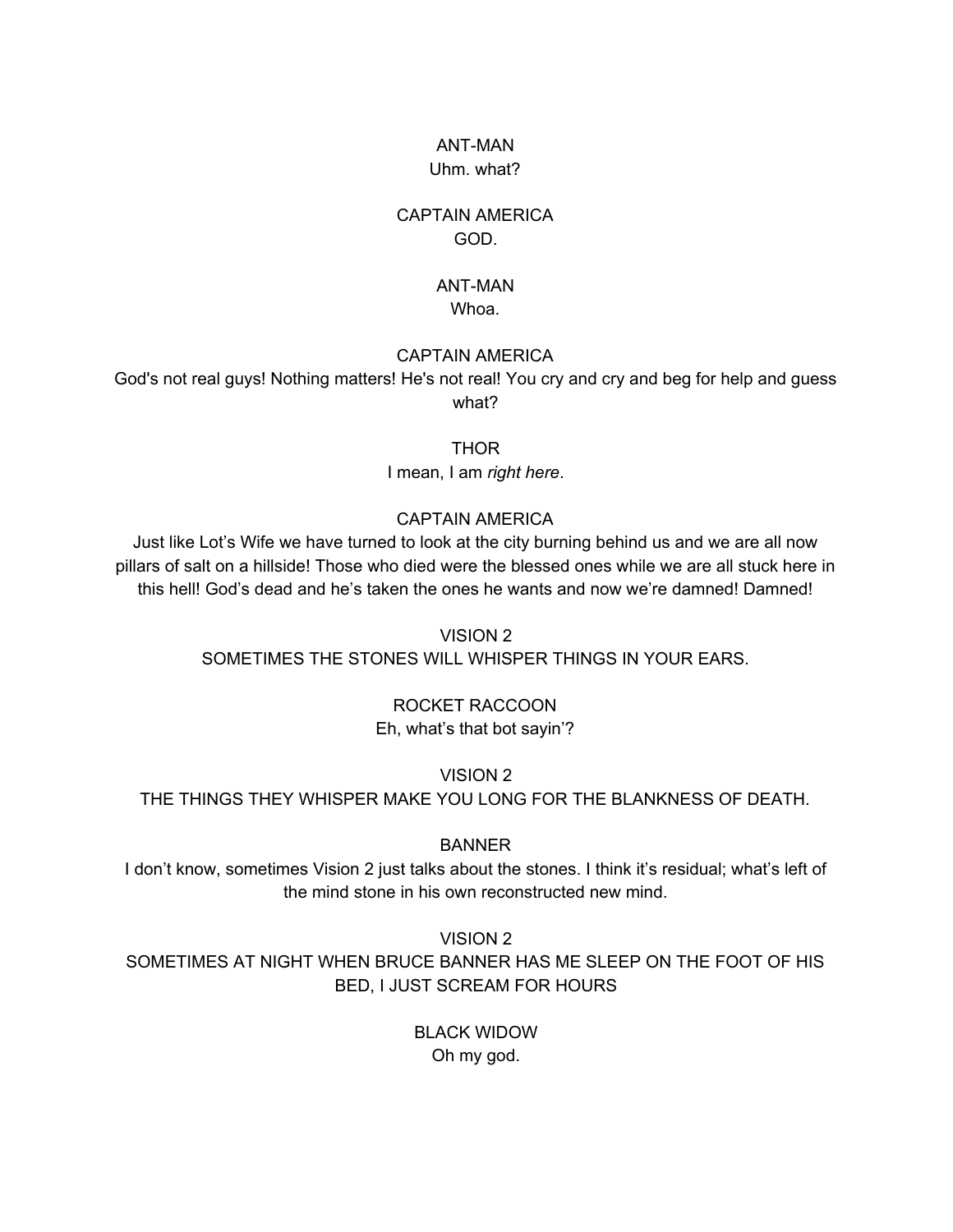### VISION 2

### WHEN I SCREAM SOMETIMES I STILL HEAR THEIR VOICES BREAKING THROUGH THE **STATIC**

### BANNER

Ok wait, wait-- Scott if what you're saying is true, if this is all...real...

### VISION 2

I JUST CLUTCH AT THE FEET OF BRUCE BANNER AND WAIL. I WAIL INTO THE STARS, HOPING THAT SOMEONE, SOMEWHERE CAN HEAR ME. BRUCE BANNER USES A WHITE NOISE MACHINE, SO MY CRIES GO UNANSWERED.

### BANNER

Then, the way quantum mechanics works - if we enact a force on our side, it will affect their side. Two particles, same reaction. And if we assume that is true - then every action has an equal and opposite reaction. Snapping made them dust, unsnapping will make them come back.

### ANT-MAN

Wait - are you saying-–

WAR MACHINE The only way to bring them back…

> ROCKET RACCOON You're nuts-

### **BANNER**

-is to convince Thanos to undo what he's done.

VISION 2 ISN'T GO-GURT JUST PUDDING, WHEN YOU THINK ABOUT IT?

ROCKET RACCOON This is insane. I cannot believe we are having this conversation right now.

BLACK WIDOW We can do this, guys. First things first, we'll need some disguises.

> ROCKET RACCOON Disguises?

BLACK WIDOW So Thanos doesn't know it's us.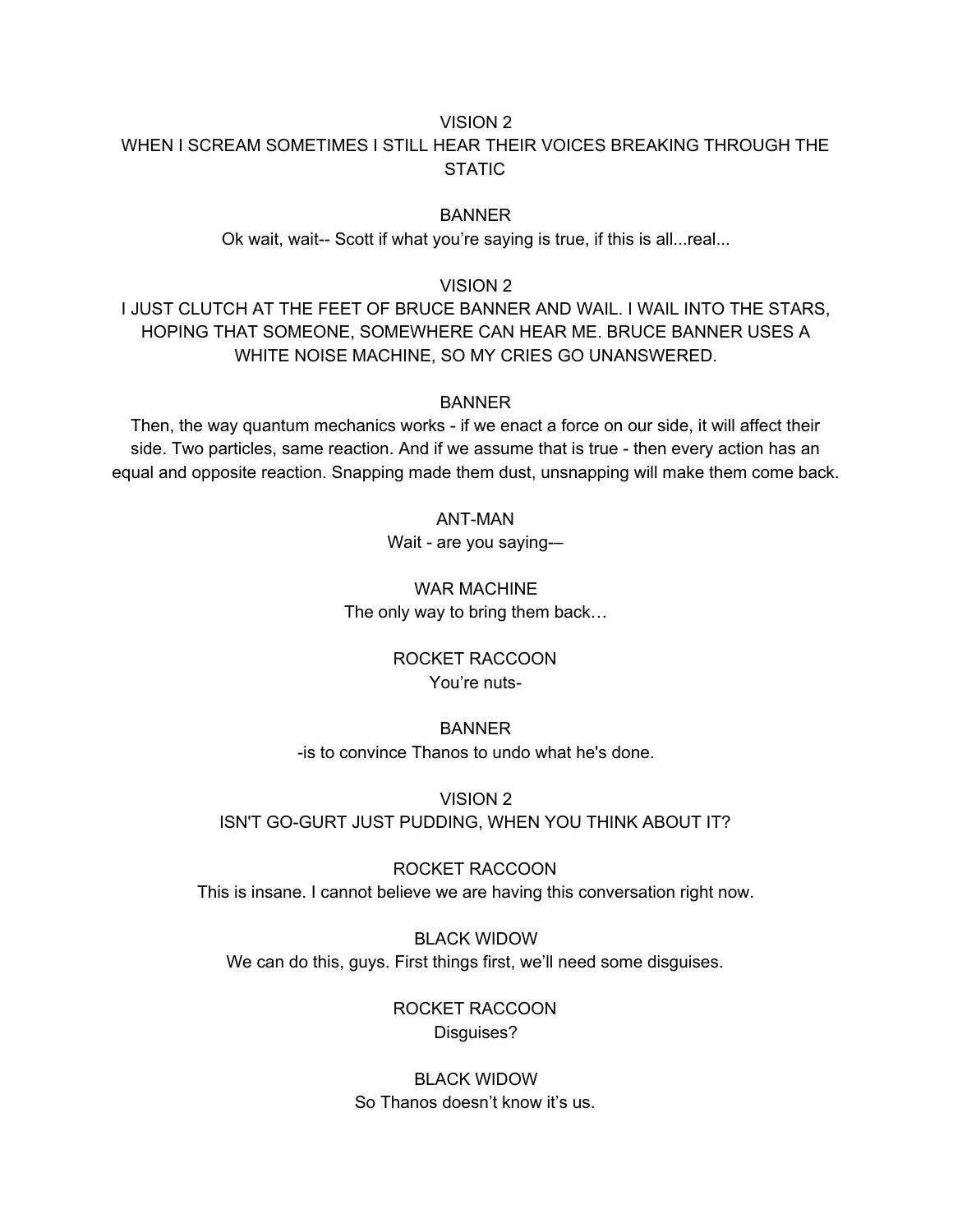### ROCKET RACOON

I feel like we're getting off track here, maybe we should ask the scientist for a plan.

### CAPTAIN AMERICA

(Sardonic)

Hah. Heh. Does Banner really look like a guy with a plan? You know what he is? A dog chasing cars. He wouldn't know what to do with one if he caught it!

### ANT-MAN

Oh that's from something...The Joker?

### WAR MACHINE

Yeah, Cap doesn't know how to manage his darker emotions so he just started using song lyrics or quotes from The Dark Knight.

### ANT-MAN

Holy crap, that's the worst.

### **THOR**

Where would we even start looking for Thanos? There's ten realms and he could have fled to any of them.

## ROCKET RACCOON

There's also thousands of grabnarbin' planets in this realm!

**THOR** 

No need to check on Asgard, I burned it down. Well, not by myself. Loki helped. No need to worry though - Asgard isn't a place. It's a people.

### CAPTAIN AMERICA THANOS COULD BE **ON** YOUR PEOPLE THEN.

### **THOR**

What?

### BANNER

ANYWAY while I was waiting for Vision 2 to come online, I set up a tracker on everyone's DNA everyone we can't find. Clint, Fury, Maria, Thanos...it's scanning through the universe right now, trying to locate them all.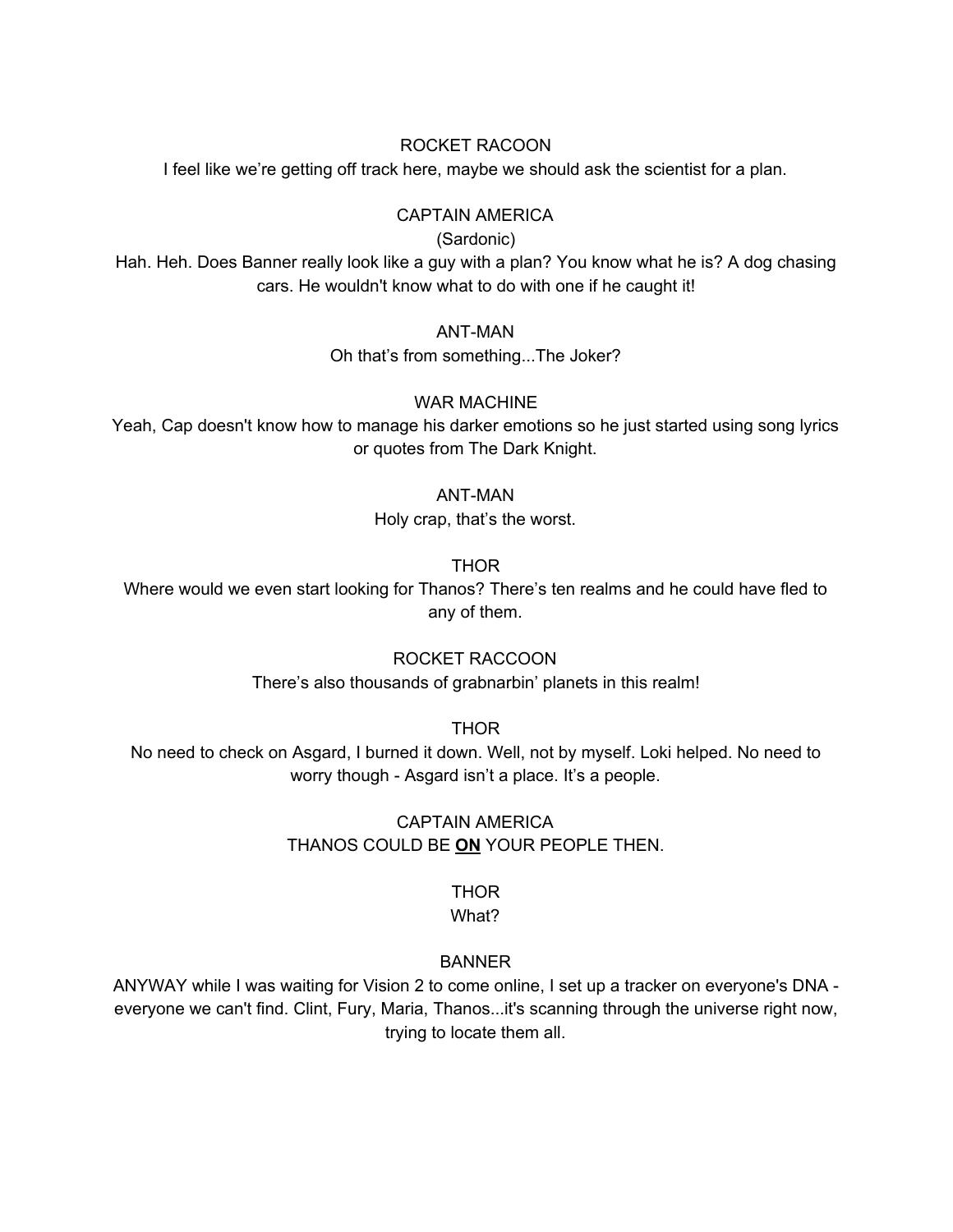### BLACK WIDOW (whispers) Clint... (normal speaking voice) How long do you think it'll take to find them?

### VISION 2 BING BONG DNA MATCH

### BANNER Oh good.

### VISION 2 SHOULD I CALL HIM

BANNER You don't have to call anyone, you just have to tell us where they are.

> VISION 2 TOO LATE HE'S ALREADY ON

**THANOS** Moshi Moshi, this is Thanos.

BLACK WIDOW Shh! Everyone be cool. I'll handle this. (disguises her voice) ...hello? Is this Thanos, the Mad Titan?

**THANOS** Hello? This is Thanos. With whom am I speaking with?

> ROCKET RACCOON SAY GAMORA!

**THANOS** Excuse me? Is this some kind of prank call? My daughter Gamora is dead. I murdered her.

> ROCKET RACOON Wait, Gamora's dead?

### BANNER

(Whispering) Oh my god, look at Vision's tracker - the signals. Thanos, Clint...they're all coming from Japan.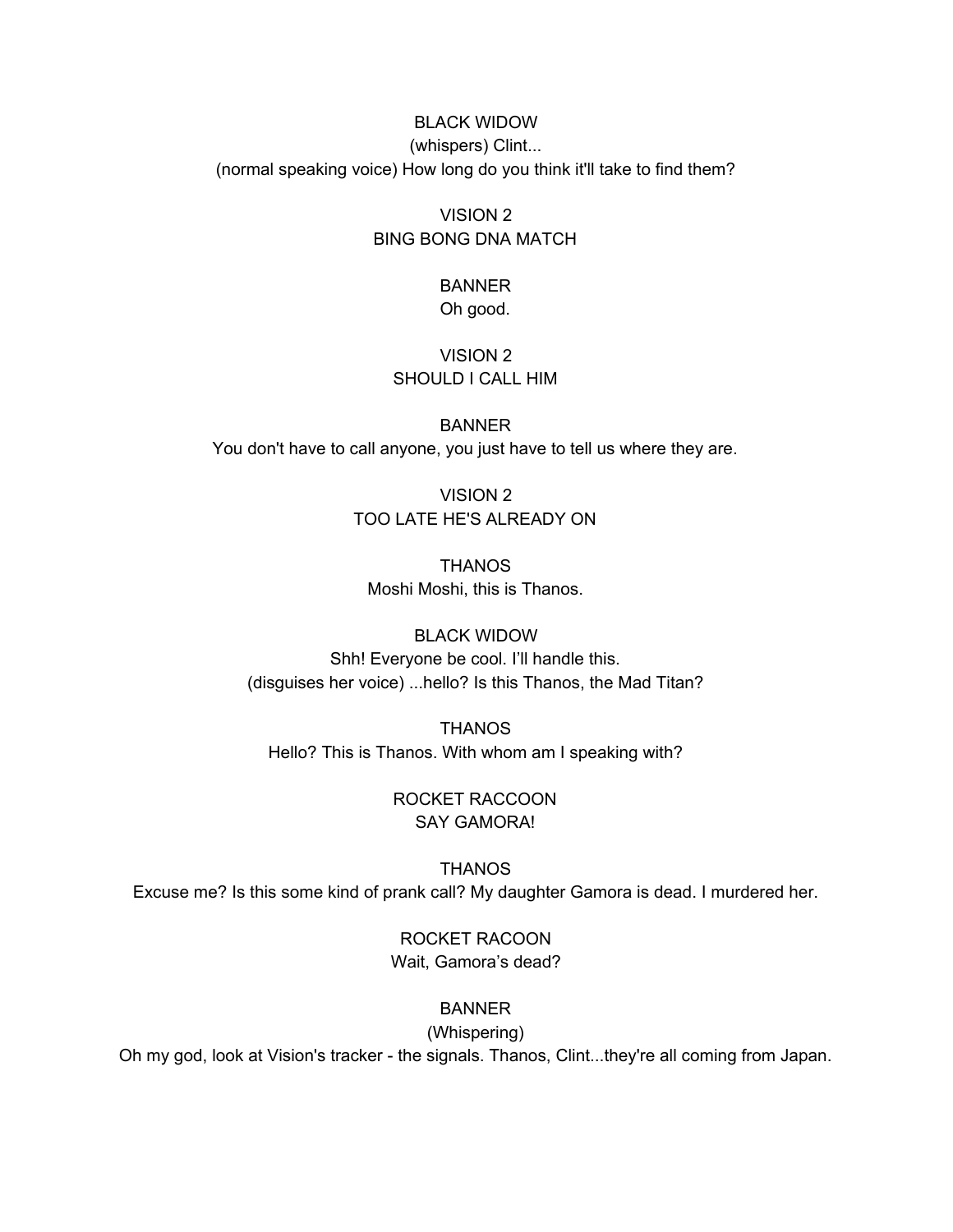ROCKET RACCOON What is Japan?

**THANOS** I can still hear you. I think you have me on speakerphone.

> BLACK WIDOW (normal voice) Japan is...on Earth. Why is Thanos on Earth?

> > CAPTAIN AMERICA Why are any of us on Earth?

**THANOS** Moshi Moshi to whom am I speaking?

WAR MACHINE He's been on Earth the whole time? What do we do now?

> BANNER I guess…

VISION 2 LOOKS LIKE WE'RE GOING ON A ROADTRIP, GANG!

*Suddenly a figure appears behind them, the camera turns to reveal CAROL.*

**CAROL** Where's Fury?

### VISION 2 IT'S A G-G-G-G-GHOOOOOOST

*INT. AVENGERS HQ - THOR'S ROOM , THOR and ROCKET RACCOON are packing for the trip.*

**THOR** 

Okay Rabbit, when we see Thanos again I am going to be prepared. I've been working on some sweet karate moves (makes karate sounds). First I'll come at him with a roundhouse kick -

> ROCKET RACCOON Dude you already tried to fight Thanos. Twice. It didn't go well, you lost.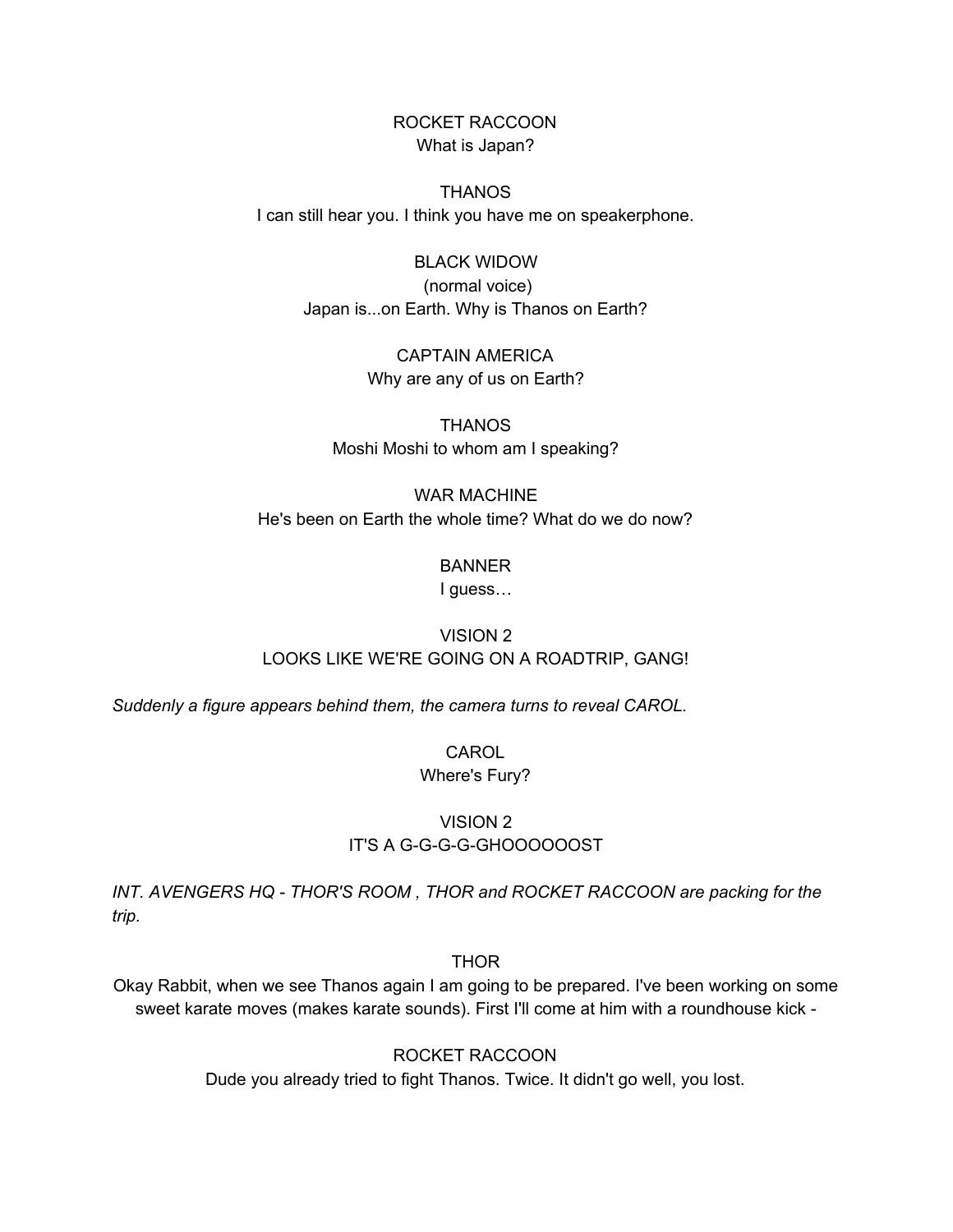**THOR** 

But this time I have karate -

### ROCKET RACCOON

No no no, dude. Thor. I know the others are all into revenge and Avengering right now, but if we go after Thanos he's just going to kill us.

## **THOR**

Shit.

### ROCKET RACCOON Yeah.

**THOR** But what if he thinks we're already dead?

### ROCKET RACCOON

Oh yes, dude, that's a great idea. I was going to say that anyway! Let's kill ourselves, let's do it.

### **THOR**

Wait what?

### ROCKET RACCOON

Okay uh, you seem like you're going to be pretty hard to kill so let me borrow Stormbreaker and then I'll axe you in the throat a few times, you'll start spurting blood everywhere and bleed out in probably 5-10 minutes, then depending on how horrific that looks I'll probably do it too.

**THOR** 

Kill ourselves? Rabbit, no. We FAKE our deaths and then he'll leave us alone.

ROCKET RACCOON Either way works dude, let's just pick one.

**THOR** Let's pick the second one. The one where we don't actually die.

> ROCKET RACCOON Okay, yes!

### **THOR**

So...if we were going to kill ourselves it would be in the most awesome way possible?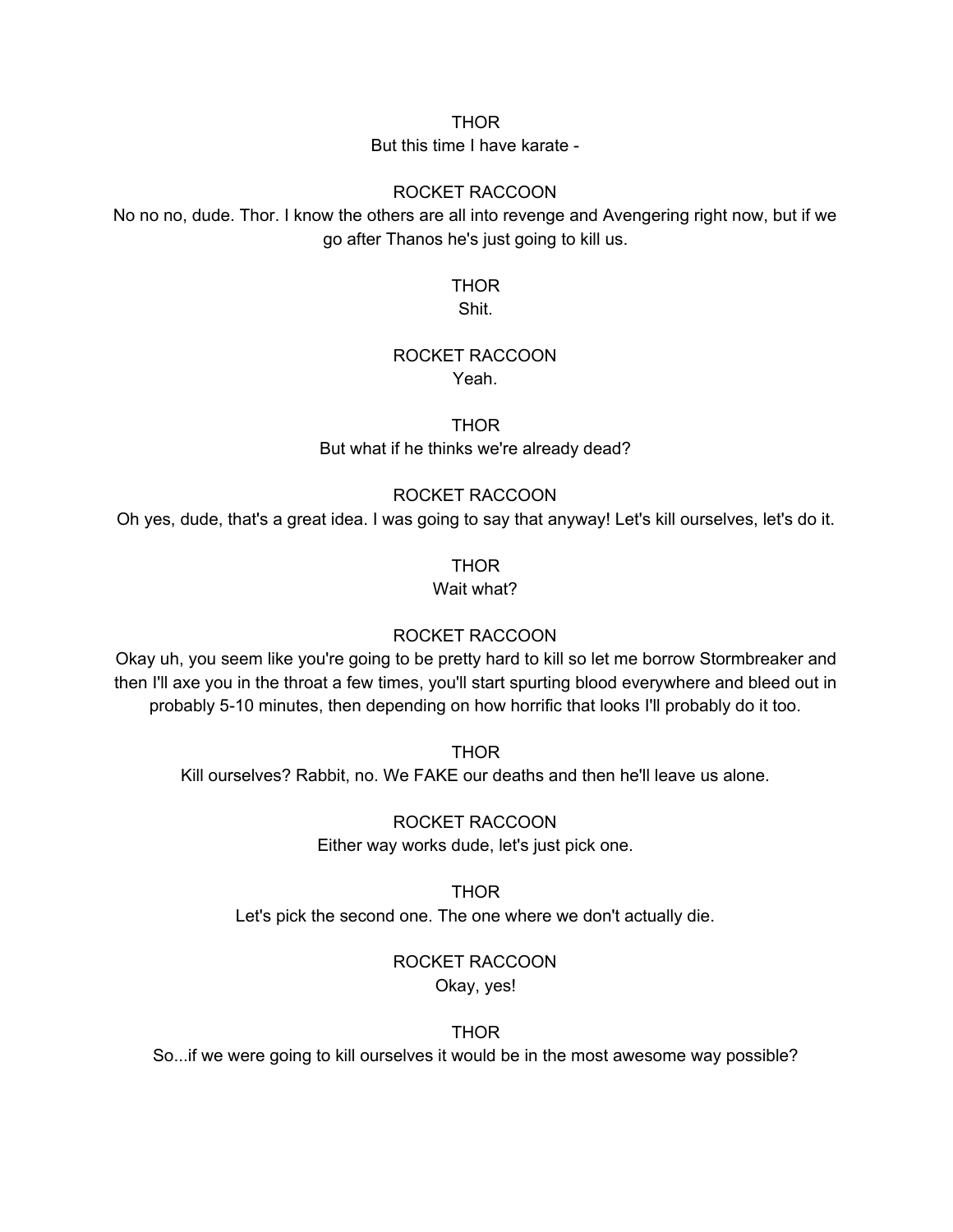ROCKET RACCOON Of course it would be awesome!

### **THOR** But also very classy.

ROCKET RACCOON Of course it's gonna be classy, you think I'm not gonna die with class?

### **THOR** And explosions!

ROCKET RACCOON Of course I'm gonna explode!

**THOR** 

Okay we need to leave some kind of evidence behind so people know that we're dead, like our arms or legs or hair or something.

> ROCKET RACCOON What about teeth?

> > **THOR**

Teeth are good, yes. After all, no two teeth are exactly alike. Here, I'll use Stormbreaker to knock some of yours out.

### ROCKET RACCOON

I feel like that's gonna hurt though.

**THOR** Yeah it's gonna hurt like a bitch dude, hold still.

THOR goes to hit ROCKET in the mouth, but he barely touches his tooth and it just falls out.

ROCKET RACCOON Whoa, what?

**THOR** Yeah that just kind of slipped out there

ROCKET RACCOON Oh shit, I pulled out another one.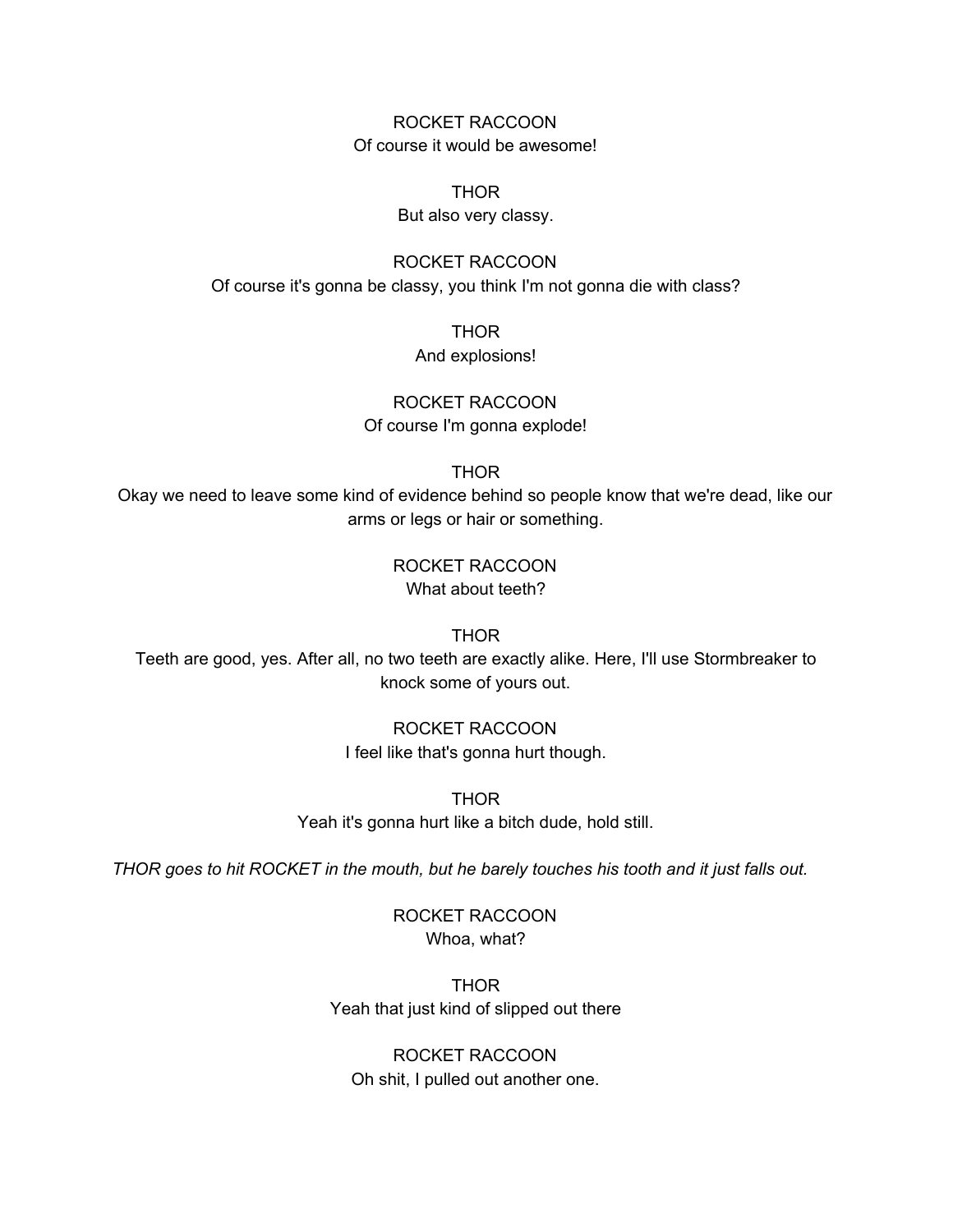### **THOR** What the fuck dude, don't rabbits eat like, carrots or something for teeth?

### ROCKET RACCOON (laughing) Here's another one

### **THOR** Rabbit seriously, stop pulling out your teeth

*INT. THE QUINJET THOR is sitting in the pilot seat, ROCKET in the co-pilot seat.*

> ROCKET RACCOON Are you sure you know how to fly this?

**THOR** I have flown many ships, how different could this earth ship be?

ROCKET RACCOON

So what's the plan then?

### **THOR**

Okay, so I'm going to take the ship several hundred thousand feet in the air, face it towards the ground, then hit the throttle as hard as I can, I think I can get up to almost light speed before it crashes. Then I'm thinking, 4 or 5 feet before the ship hits the ground, we jump out and roll to safety.

> ROCKET RACCOON That sounds great, good luck with that.

*ROCKET begins to exit the ship.*

*INT. Avengers HQ.*

### BANNER

When we go over there-- we are going over there short-handed.

### BLACK WIDOW

I'll go find Clint. His family got dusted so there's a good chance he'd just try to murder anyone but me.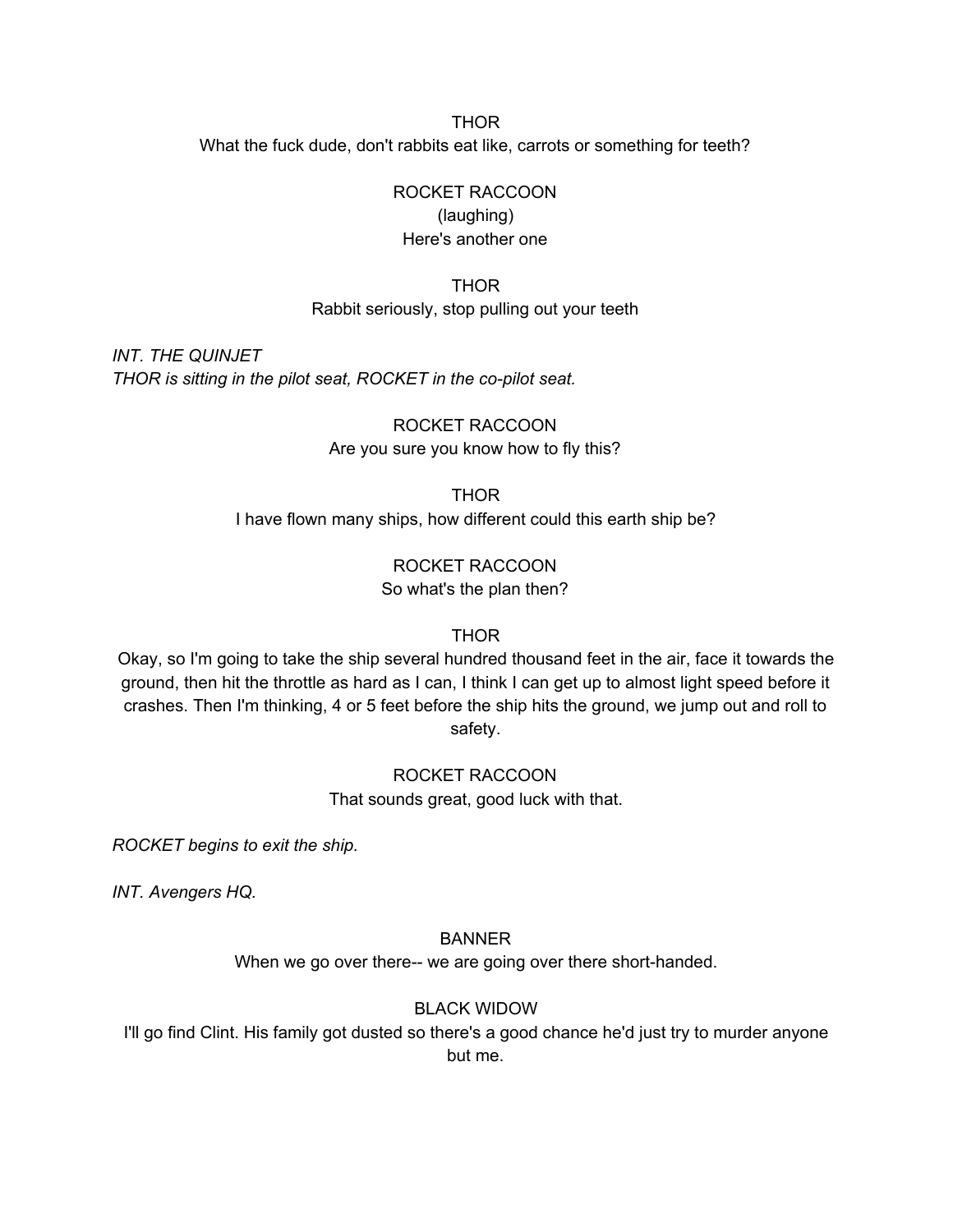### **CAROL**

Probably says something about what he is going to do here.

### ANT-MAN

Clint! I miss that guy. Arrow guy, right? Had some fun with him, can I come with on your little Hawkeye Hunt?

### BLACK WIDOW

I prefer to work alone-- and Clint...if he's on a murder rampage I don't want you between the two of us...me and him we- he's important to me.

### BANNER

Nat, I'm standing right here.

### BLACK WIDOW

You are now but who knows, maybe you'll ghost me AGAIN and head off to an alien planet for years.

### ANT-MAN

Ok I've clearly stepped in something so I'm going to the loo.

*Scott Exits*.

### BANNER Nat...we never got to talk-

**CAROL** What is this? What's happening?

### BLACK WIDOW It's not important.

## VISION 2

### LYING.

### WAR MACHINE Can we get back to saving our friends and the universe?

### BLACK WIDOW Right. Uhhh, where were we?

### **CAROL** You're going to Japan to find this "Clint" man and we'll all rendezvous to take on Thanos.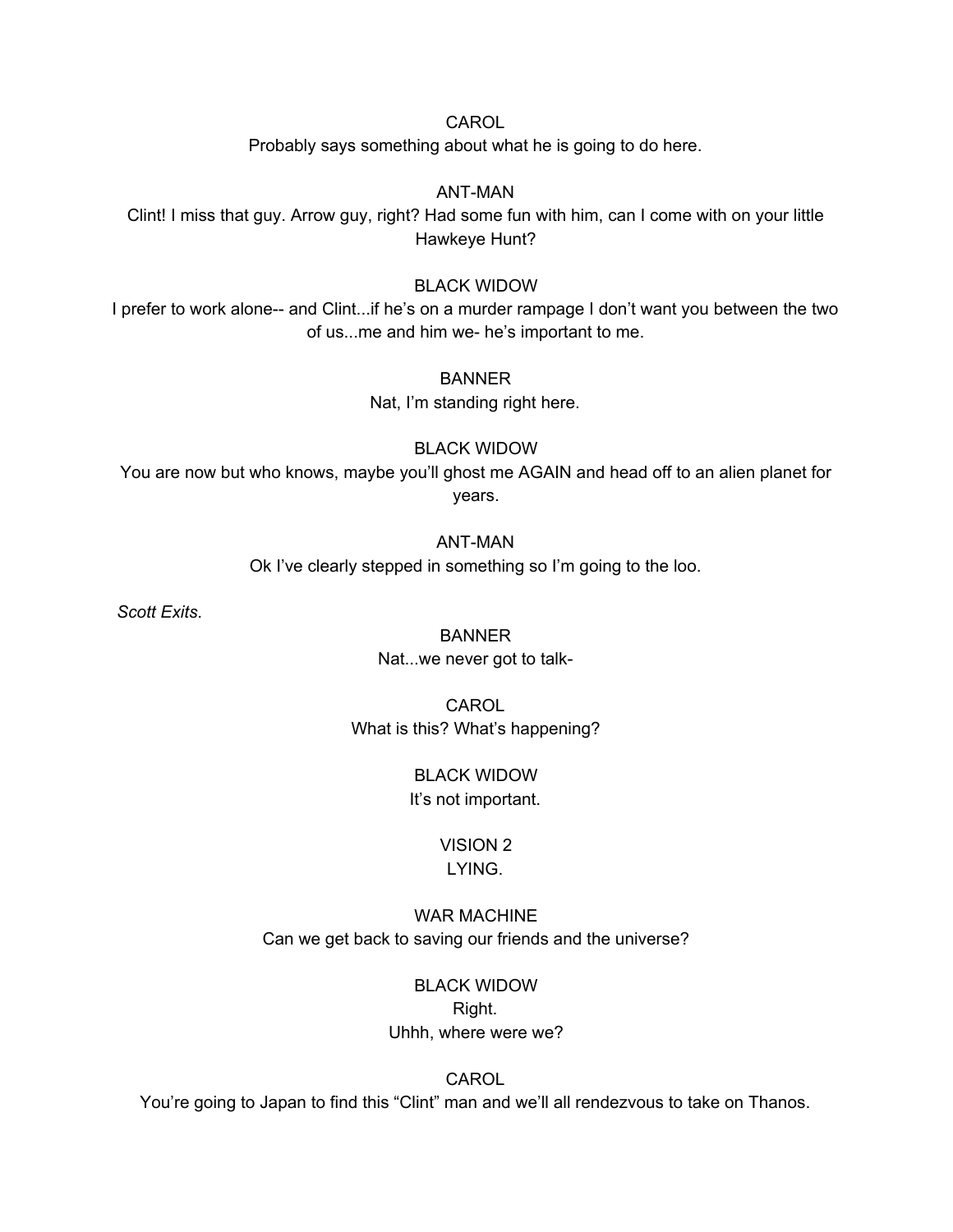### CAPTAIN AMERICA I can't believe this is our plan. This is crazy.

### BLACK WIDOW

We have to try, Cap. We owe it to every single person not in this room right now. We have to. Whatever it takes.

> **CAROL** Whatever it takes.

CAPTAIN AMERICA Whatever it takes.

WAR MACHINE Whatever it takes.

BANNER Whatever it takes.

VISION 2 WHATEVER IT TAKES.

ANT-MAN Back from the bathroom! Whatever it takes!

CAPTAIN AMERICA Whatever it takes.

WAR MACHINE ...whatever it takes.

CAPTAIN AMERICA Whatever it takes.

BLACK WIDOW Whatever it takes.

VISION 2 WHATEVER IT TAKES.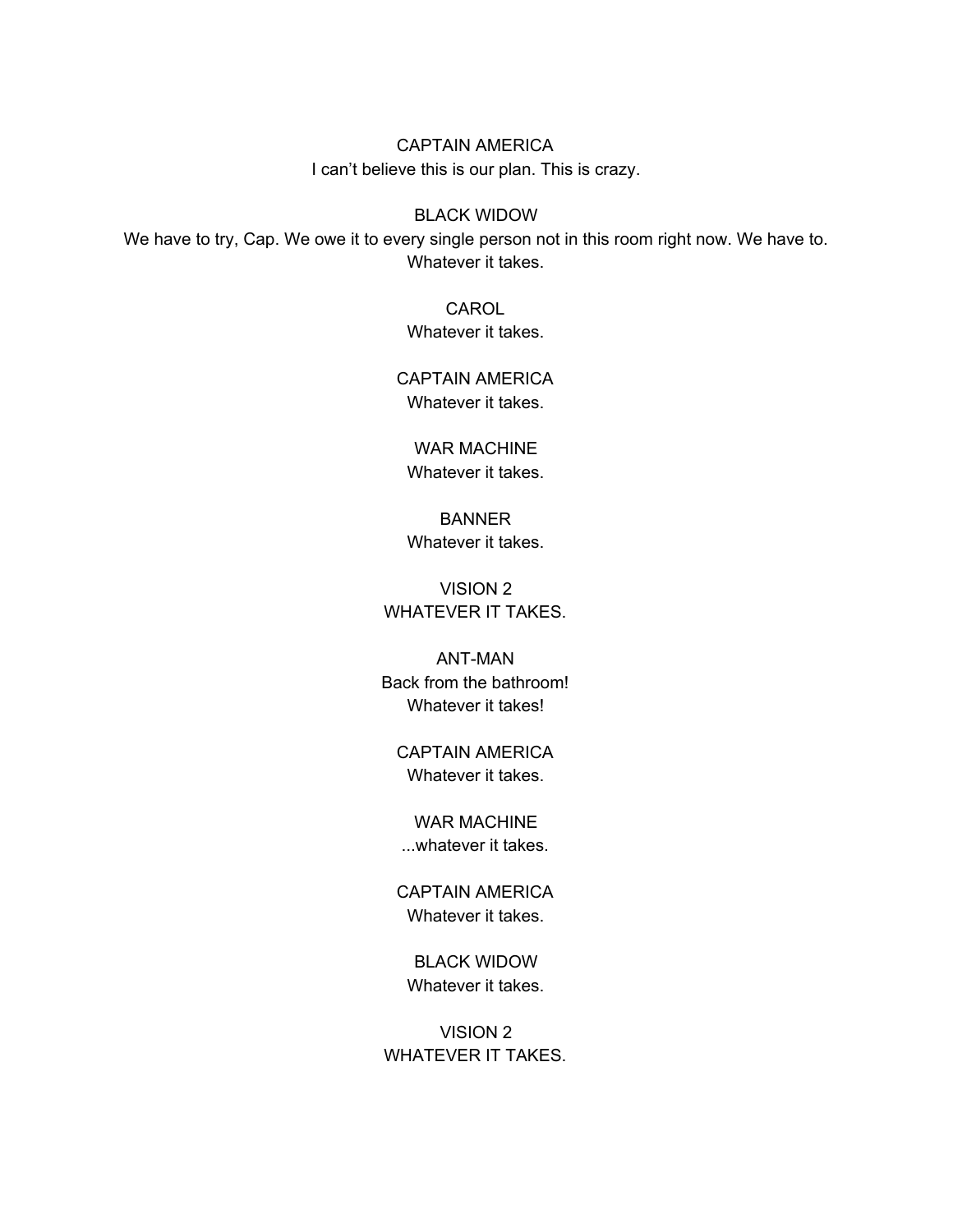### ANT-MAN

### Whatever it takes.

### **CAROL**

Do you guys actually ever do anything or just sit around trying to say cool one-liners?

### ANT-MAN

................whatever it takes.

### **CAROL**

### Alright.

*Carol punches through the ceiling.*

### ANT-MAN

That's how she leaves rooms. Class act.

*ANT-MAN begins glowing weirdly.*

BANNER

Uhhh, hey, Scott, was it? Do you normally glow like that?

### ANT-MAN

### Nuh-uh, this is new.

*ANT-MANs glowing intensifies and he suddenly disappears into thin air.*

### BANNER

### Did he just die?

### BLACK WIDOW

I literally don't have time to care anymore about any of this superhero shit. I have to get ready for Japan - I need to dye my hair and change my eye color, pick out sunglasses and a hoodie.

### WAR MACHINE

Go to Japan then. I'll stay here and get Cap cleaned up, try to wrangle Thor and Rocket and whoever else we can to try to boost our numbers.

## BLACK WIDOW

Wait where ARE Thor and Rocket?

*Everyone turns to see Thor and Rocket yelling at each other around the Quinjet.*

### BLACK WIDOW Are they...escaping?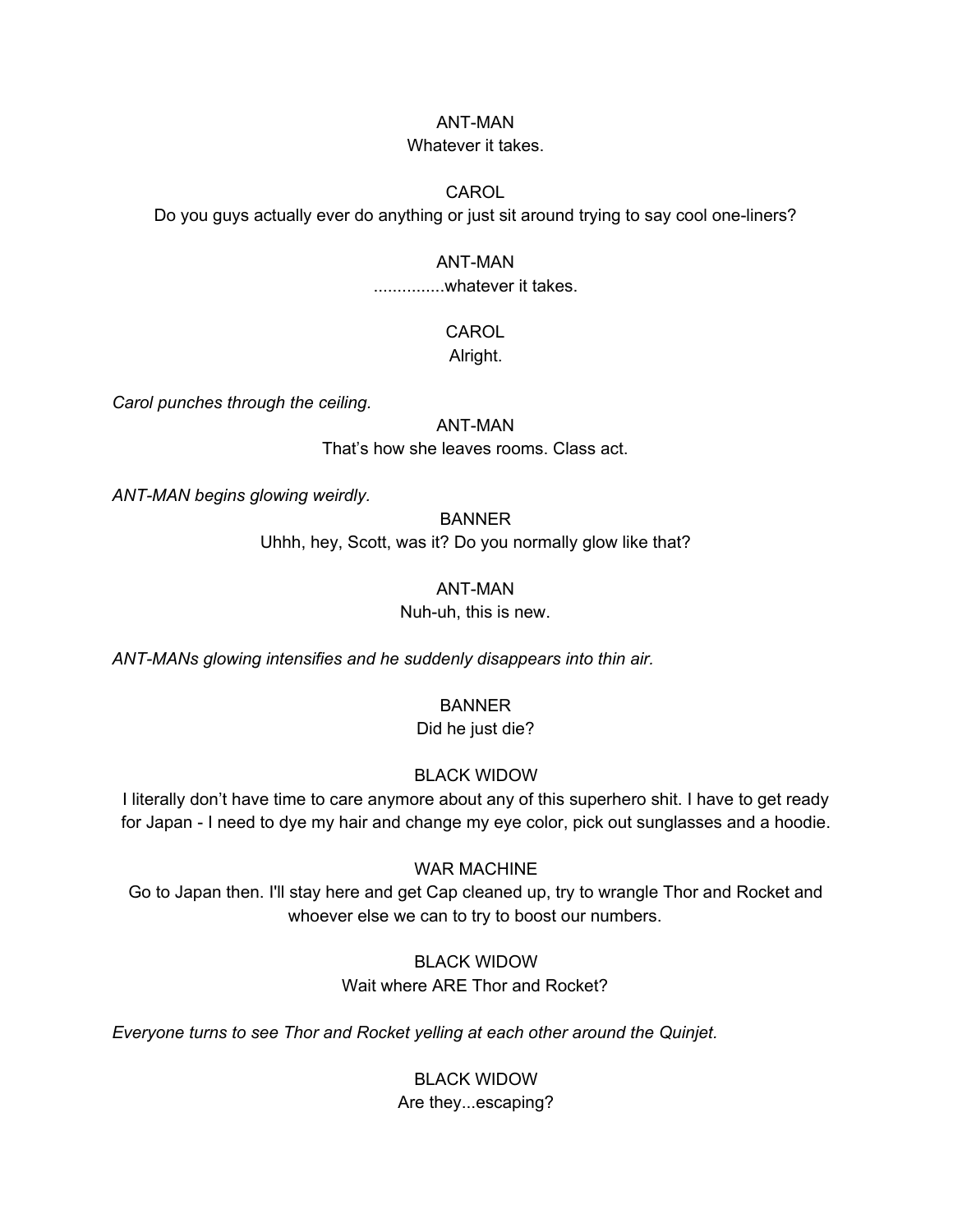### WAR MACHINE

Nah, I think they're trying to fake their own deaths. Vision 2, tap into the Quinjet audio.

### VISION 2

### CAN DO BUCKAROO

*VISION 2 opens his mouth and we hear Thor and Rocket's continued conversation as the camera pans from HQ back to the Quinjet.*

> **THOR** Wait. Rabbit. Where are you going?

ROCKET RACCOON Well you don't really need me for this part.

**THOR** 

We are a team - we do all things together - as a team.

### ROCKET RACCOON

Nah, I'm sure you'll be fine without me. I don't even have crazy god powers so jumping out of a crashing ship probably isn't good for me.

> **THOR** Fine then I'll do it myself - you know why?

### ROCKET RACCOON Why

### **THOR** Because that's what heroes do

*EXT. THE QUINJET - MOMENTS LATER*

*THOR flies the Quinjet up until it is barely visible in the sky as ROCKET watches. The Quinjet comes hurtling back towards the ground, impossibly fast. It crashes at a 90 degree angle into the pavement. THOR does not jump out.*

### ROCKET RACCOON (screams)

*The door to the Quinjet comes off and THOR tumbles out. ROCKET runs to him*.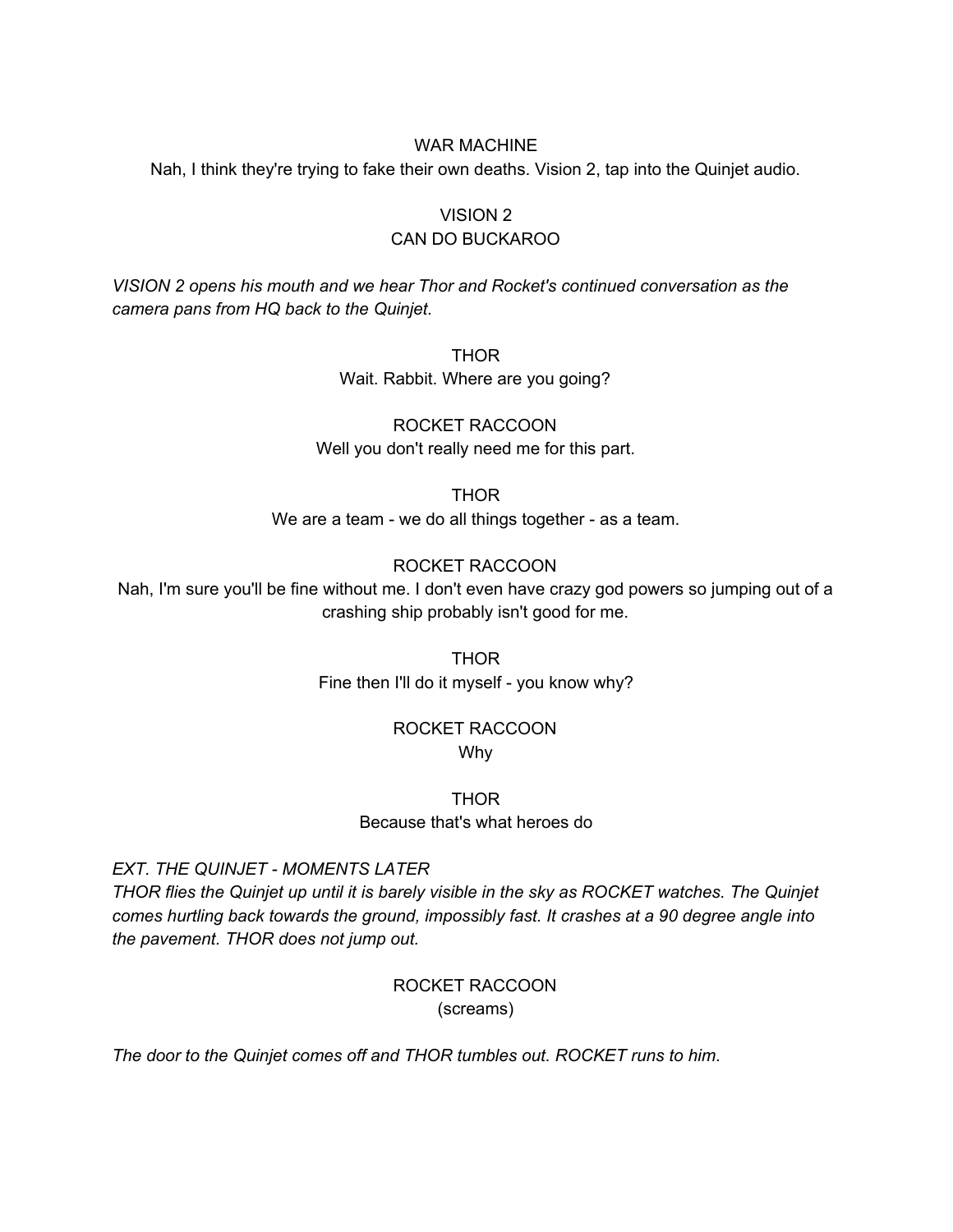### ROCKET RACCOON (CONT'D) Dude are you okay?

### **THOR**

(disoriented) Why yes, I'm fine. I feel like one million uru

### ROCKET RACCOON One million what now?

*Loud Spaceship sounds. Suddenly the MILLENIUM FALCON appears and lands next to them.*

ROCKET RACCOON Ruh-ro, this can't be good.

*WE CUT TO INT. A LOCAL COMMUNITY THEATER SOMEWHERE*

*ANT-MAN whips around, sparks, magic flying around him. It is dark and STAR-LORD paces through the empty aisles. STAR-LORD has a raggedy beard and looks tired, he turns shocked as ANT-MAN appears in an explosion of light and sparks. ANT-MAN bends over and throws up..*

### ANT-MAN Huuuglglgghhgnnmpggg-

### STAR-LORD Oh wow.

### ANT-MAN Blerrrgghtghhguh-oh my god, what the f-BLARRGHHuuihhophhffmmmm-

### STAR-LORD

### Take your time.

*ANT-MAN holds up a "one moment" finger.*

### ANT-MAN

HUUCCKKkkkklklppttffhhhggugguguguguguguhu-huh, huh, OK, OK, I think I'm OK (wipes his mouth) Hi.

### STAR-LORD

Who the hell are you and why are you interrupting my rehearsal?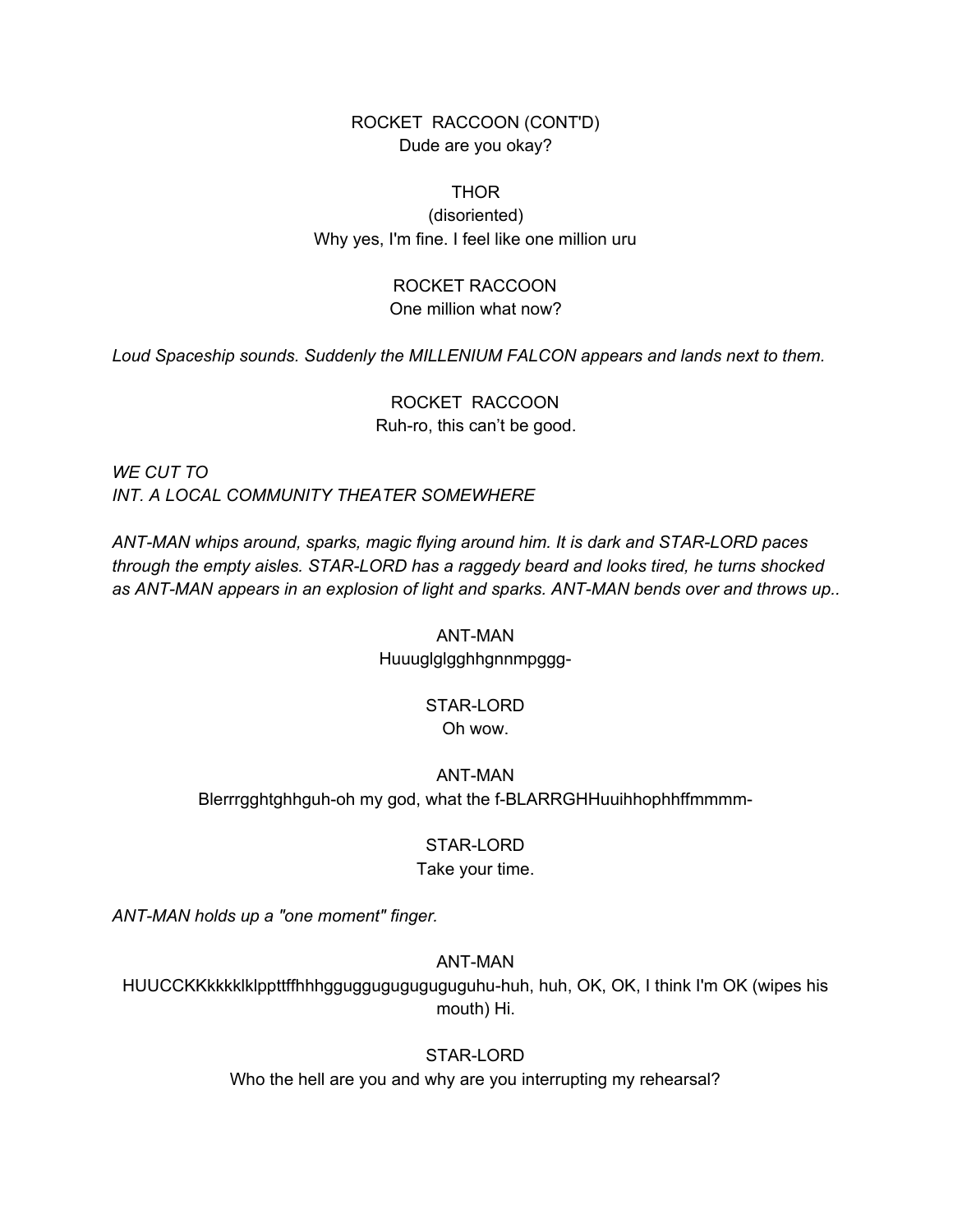*ANT-MAN turns around. The camera rotates to behind his shoulder as we see SPIDER-MAN and WINTER SOLDIER [BUCKY] on-stage, scripts in hand, looking shocked.*

> ANT-MAN I'm...sorry, I didn't mean to interrupt whatever this is, I'll be going.

STAR-LORD Oh nonono, Garbage Pail Kid, you don't just get to appear out of nowhere, throw up in my theater-

> WINTER SOLDIER (yelling from afar) It's not YOUR theater, Quill!

> > SPIDER-MAN (yelling from afar) Yeah, we all built it!

### STAR-LORD (yelling) Well it's my town!

SPIDER-MAN (yelling) No, it's not! Nobody voted you Mayor!

STAR-LORD (yelling) Then how did I BECOME Mayor of Quillsville?

WINTER SOLDIER (yelling) Jesus, you made yourself mayor! Nobody voted in that election!

SPIDER-MAN (yelling) Yeah, you were the only candidate. Also, Quillsville is a dumb name!

> ANT-MAN Quillsville? I don't recognize that...

> > STAR-LORD You have a dumb name!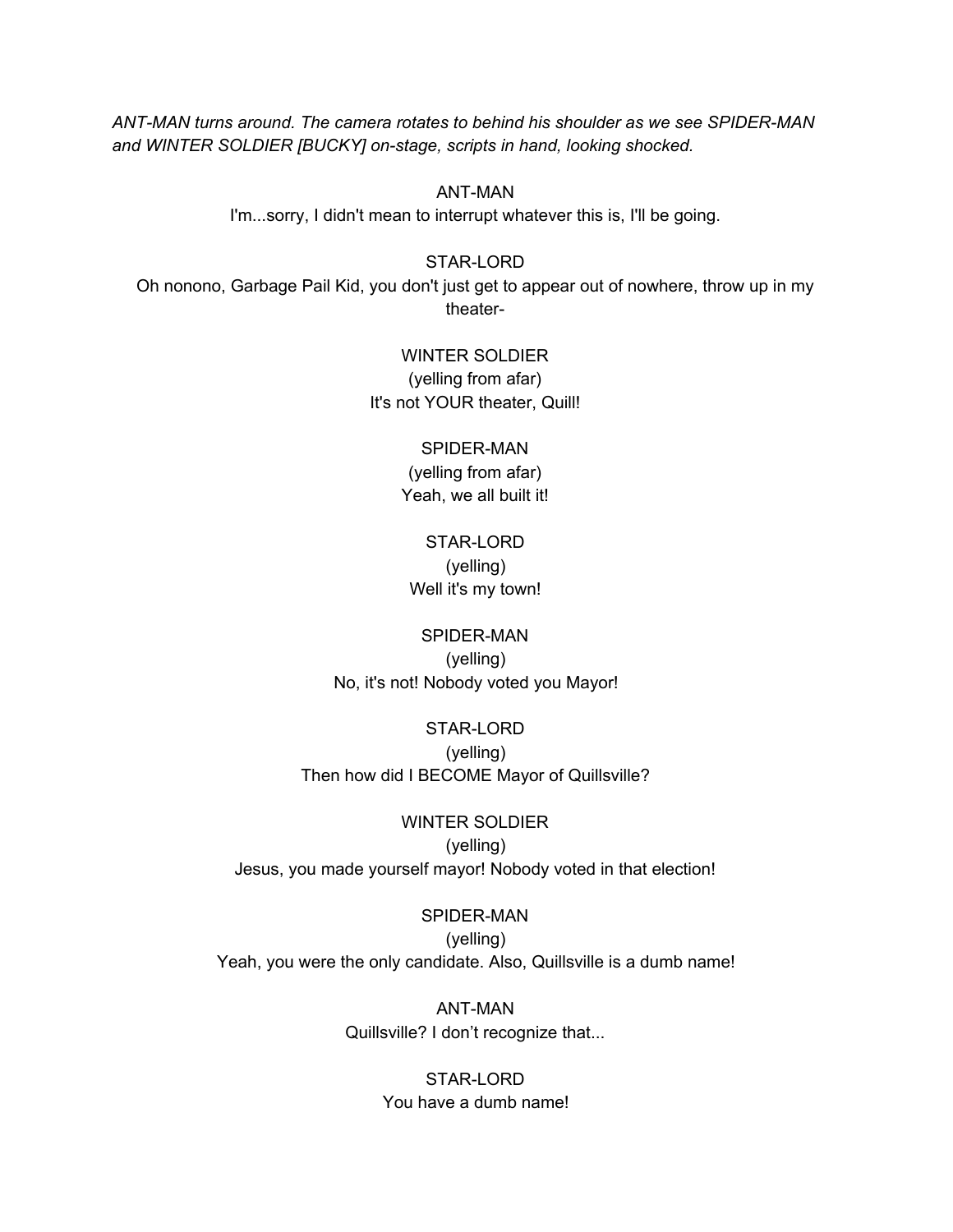### SPIDER-MAN WE ARE BOTH NAMED PETER.

### WINTER SOLDIER

Can we get back to rehearsing please, I almost have this "nobody puts baby in a corner" thing down.

### ANT-MAN

Wait, I know you, yeah...YEAH! You're the Winter Soldier! We know each other!

WINTER SOLDIER *hops off the stage and approaches.*

WINTER SOLDIER Uh, I don't recognize you, buddy, sorry.

### ANT-MAN

Oh, yeah, yeah, I, we fought together, once, like a year or so ago in that airport in Germany, I'm Ant-Man!

> STAR-LORD Ant-Man? Your name is Ant-Man?

### ANT-MAN Well my name is Scott, but-

WINTER SOLDIER Ohhh, right! GIANT Man! But that fight was like ten years-

### ANT-MAN Ant-Man.

### WINTER SOLDIER What?

### ANT-MAN Ant-Man, you called me Giant Man.

### SPIDER-MAN (yelling) I WAS THERE TOO!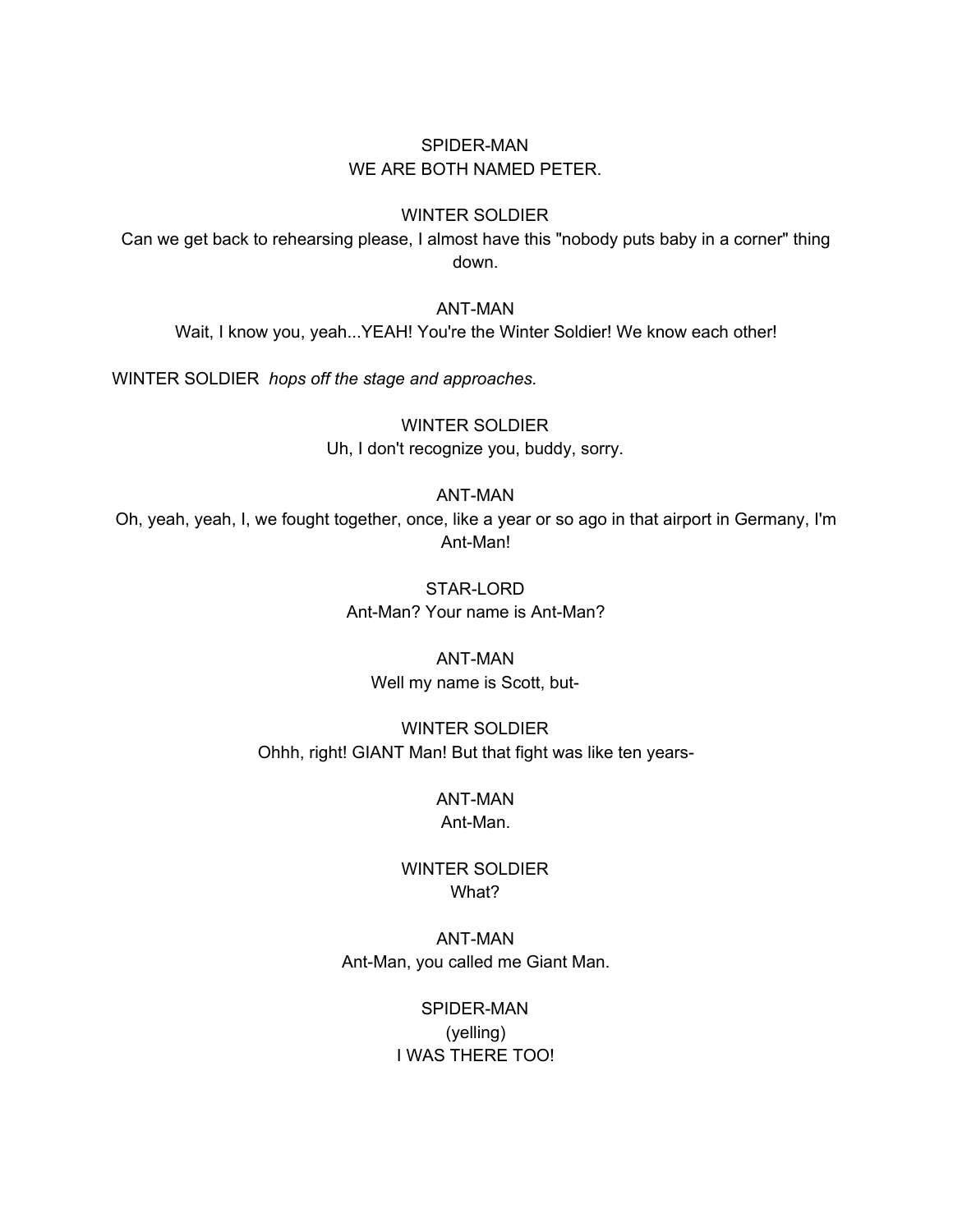### WINTER SOLDIER

Think about it though. Giant Man just seems more appropriate for a man who can turn big.

### SPIDER-MAN

### (yelling) Seems a little on the nose!

### STAR-LORD

Shut up, SPIDER-man. You had literal spider legs that came out of YOUR BACK.

SPIDER-MAN (yelling) Well what does a STAR LORD do, huh, Quill?

STAR-LORD Pft, I'm a Star-Lord! Y'know! Lord of the Stars!

ANT-MAN I don't know, I'm with them that sounds...idiotic…pretentious even

STAR-LORD Does this matter? This guy just appeared out of NOWHERE, you all saw it!

> DOCTOR STRANGE That would be my doing.

*Suddenly, DOCTOR STRANGE appears, floating down from the air.*

DOCTOR STRANGE (CONT'D) Apologies, gentlemen, it seems I was off the mark a bit.

STAR-LORD "Doctor" Strange. So nice to see you finally come down off that weird hill castle you live in.

> DOCTOR STRANGE It's called a Pagoda.

SPIDER-MAN (yelling) LIKE THE STORE.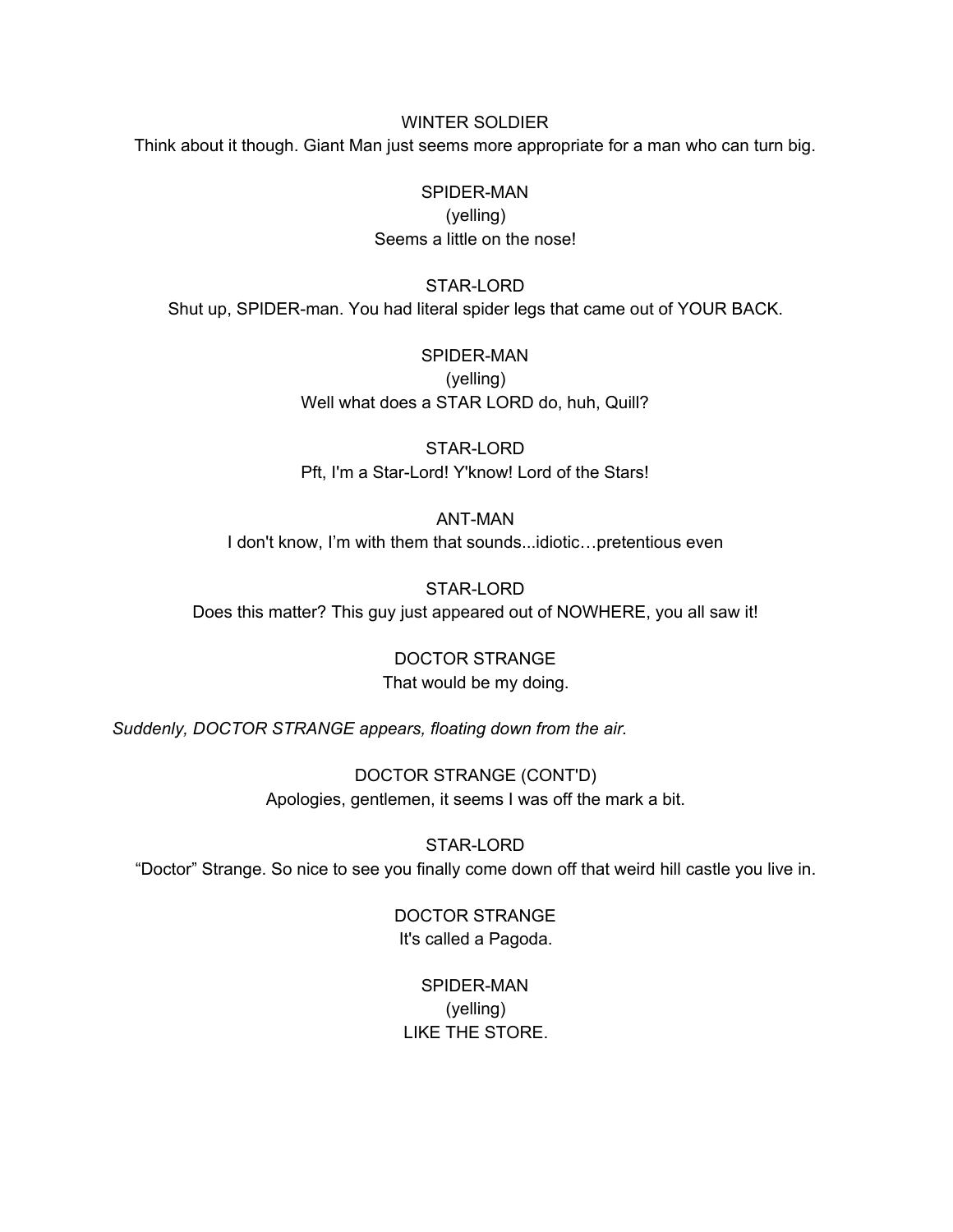### DOCTOR STRANGE

Right, anyways, there seems to have been a horrible mistake. Scott, wasn't it? If you could come with me, we can sort this out.

*STRANGE begins to float away and up the aisle, out of the theater.*

.

### ANT-MAN

It was nice meeting you, Mister Mayor. Catch you later, Bucky!

*STRANGE floats through the lobby and ANT-MAN hurries to catch up. Large hand-drawn posters hang around the lobby.*

> ANT-MAN Hey, Helium-Man or whatever, how did you know my name was Scott?

### DOCTOR STRANGE

What did you call me?

### ANT-MAN

Y'know, Helium-Man. I'm guessing that's your Hero-Name since you float!

### DOCTOR STRANGE

It isn't. My name is Doctor Stephen Strange, Sorcerer Supreme, Master of the Mystic, and Protector of the Sanctum Sanctorum. But you can call me Doctor Strange.

### ANT-MAN

Wow, that's a lot of...s-stuff...titles and words...how did you know my name was Scott?

### DOCTOR STRANGE

For some time, I've been watching you along with the other Avengers on Earth. Really just the Avengers, I could never find you in my searchings, Scott Lang.

### ANT-MAN

Yeah, I was sort of...displaced in time and space while trapped in The Quantum Realm. It was a whole thing, met this Lady, traveled through time, met back up with the Avengers…

### DOCTOR STRANGE

Pause. You were IN the Quantum Realm?

### ANT-MAN

Yeah, man! I've been in there a few times now. Sort of like a professional explorer with my girlfriend and her dad and her mom! She's called The Wasp! But they're all...dead...now...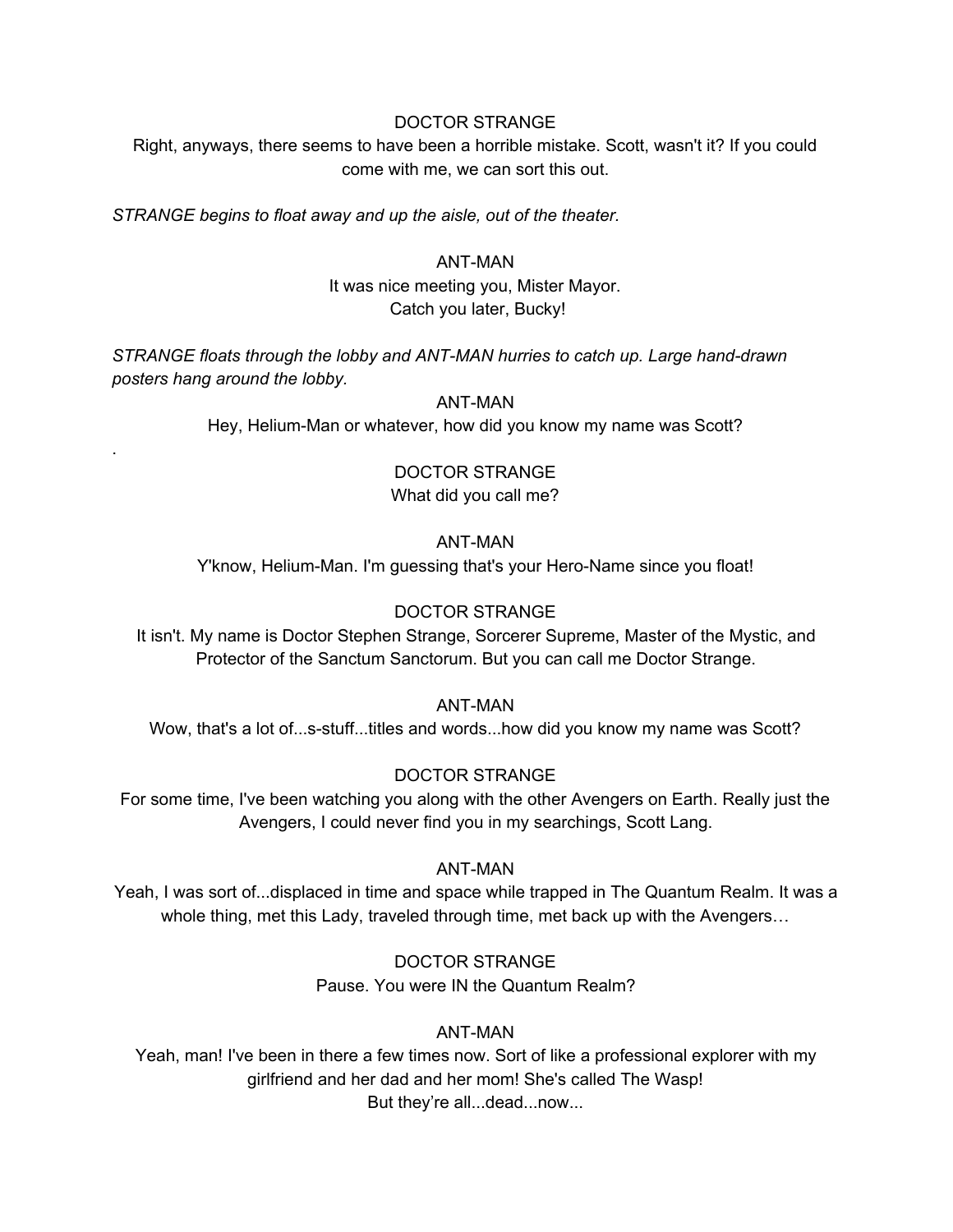### DOCTOR STRANGE Stop talking.

*STRANGE turns away, thinking.*

## DOCTOR STRANGE (CONT'D) This may be just the thing…

ANT-MAN Is the Quantum stuff why you brought me here, wherever here is?

> DOCTOR STRANGE No. I admit, I didn't mean to bring you here.

# ANT-MAN

# Wait, excuse me?

# DOCTOR STRANGE

I was aiming for Bruce Banner, and somehow got you.

### ANT-MAN

Ha, I was standing right next to Bruce! You missed your mark by like, a foot, dude!

### DOCTOR STRANGE

Yes, well, we need Banner. His intelligence is unmatched.

ANT-MAN

Uh, I'm sort of a Cervantes in Quantum Realm stuff, that's where we are, right? Back in the Quantum Realm?

> DOCTOR STRANGE If only it were that easy. No, Mr. Lang, you are in Soul World.

> > ANT-MAN Oh, that sounds made up.

EXT. AVENGERS HQ

*We see THOR and ROCKET standing next to the Quinjet wreckage Suddenly the MILLENIUM FALCON appears and lands next to them. IRON MAN and NEBULA exit the ship. LANDO follows.*

LANDO

That's the only time you ever get rescued by Lando Calrissian. Good luck with this nightmare.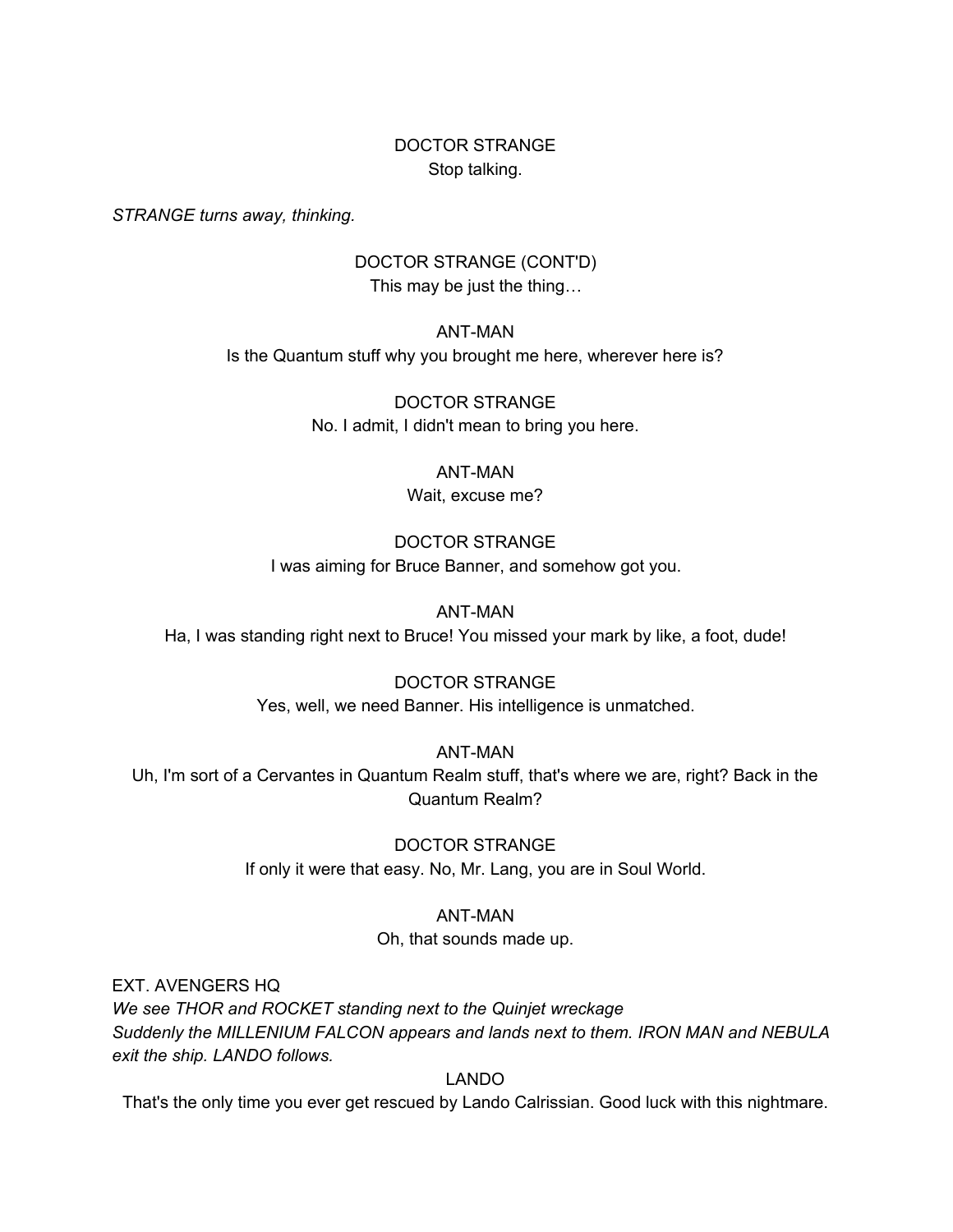# IRON MAN Thank for your help pal. Uh, Wakanda Forever?

LANDO

Oh fuck you.

*LANDO re-enters the Falcon and it speeds away.*

IRON MAN What's going on here? What happened to my plane?

**THOR** Stark! You're alive! We all thought you were dust.

> IRON MAN Unfortunately, no.

ROCKET RACCOON Nebula?? Where are the Guardians? Are they okay?

> **NEBULA** They didn't make it.

IRON MAN Wait wait wait. Wait. What is that?

> ROCKET RACCOON I'm not a THAT!

**THOR** Where are my manners, this is my bride-to-be, Mr. Rabbit.

ROCKET RACCOON Uh oh...I think that crash scrambled Thor's brains

**THOR** No, no I'm fine, I know exactly what is in around my head. (beat) Stark! You're alive! We all thought you were dust!

> IRON MAN Wow. Okay. So are you guys it? Is everyone else dust?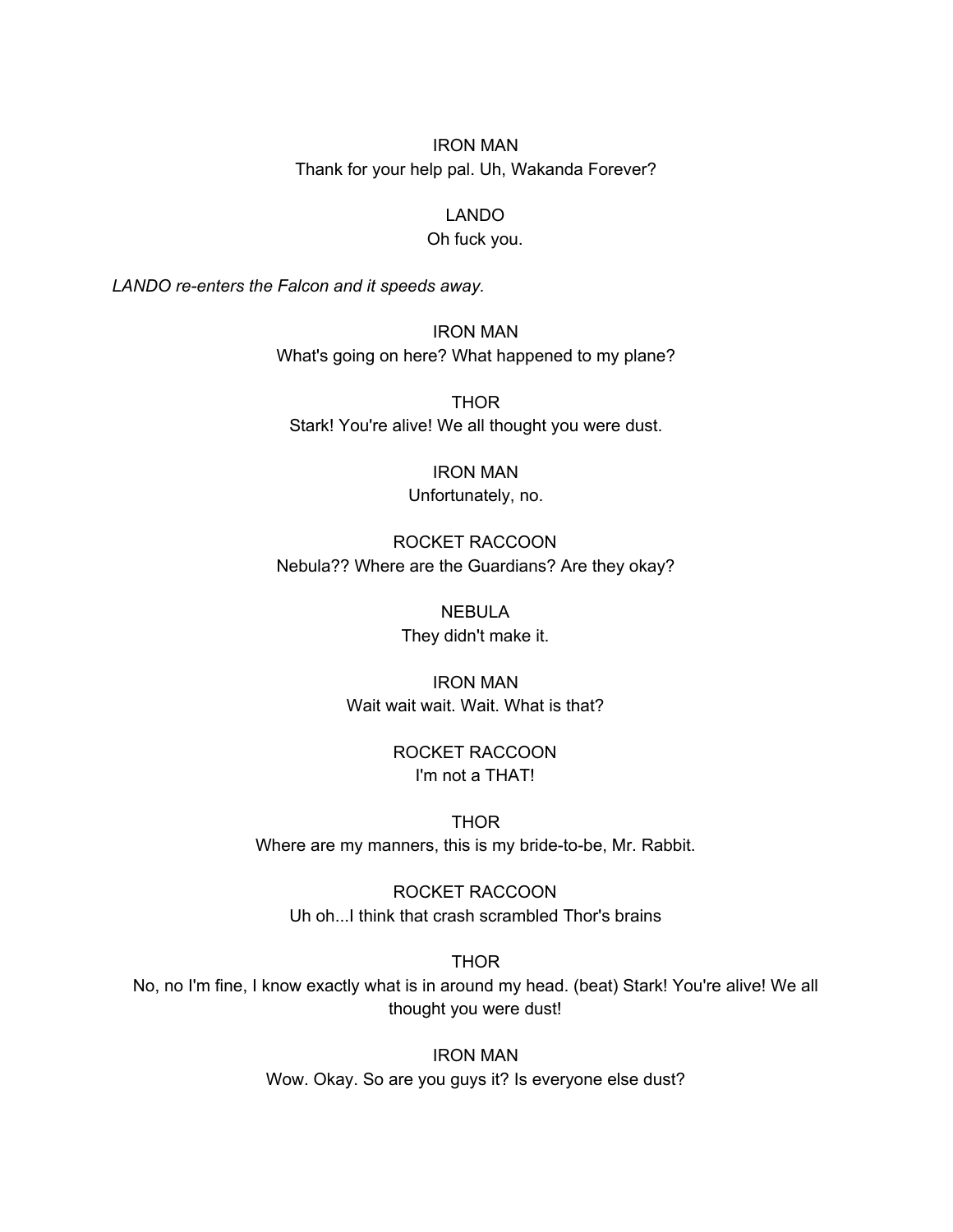#### ROCKET RACCOON

Nah, there's some others still. Captain Cries-A-Lot, Science Boy, Robot Guy, and the Woman, oh and the other Newer Woman.

### IRON MAN Right, okay. Good. Let's go see them.

*INT. AVENGERS HQ. IRON MAN IS REUNITED WITH THE SURVIVING AVENGERS. CURRENTLY CAPTAIN AMERICA IS HUGGING HIM AND REFUSING TO LET GO.*

> IRON MAN Ohhhhhkay. Okay, Cap. Cap? You gotta let go. Captain. STEVE.

CAPTAIN AMERICA Sorry sorry sorry. It's just...it's so good to see you (cries)

# IRON MAN Wow. The raccoon wasn't kidding.

**THOR** Actually he's a rabbit.

### *EXT. SOUL WORLD TOWN, AKA QUILLSVILLE*

*STRANGE floats alongside ANT-MAN as they walk down a ramshackle main street, buildings made of scrap, resembling an old west town. The entire world is bathed in an orange light.*

# ANT-MAN (shocked) TEN YEARS?!?!

DOCTOR STRANGE Keep your voice down, Lang.

### ANT-MAN

(whispering) Sorry. It's been ten years for everyone since The Wipeout?

### DOCTOR STRANGE

Yes, time works...differently here in Soul World; it progresses much quicker. Seems every week that passes in your time ten years pass in our's. But you can not tell anyone, Lang. Only I know this and I fear such a fact would cause undue stress and panic in the other inhabitants.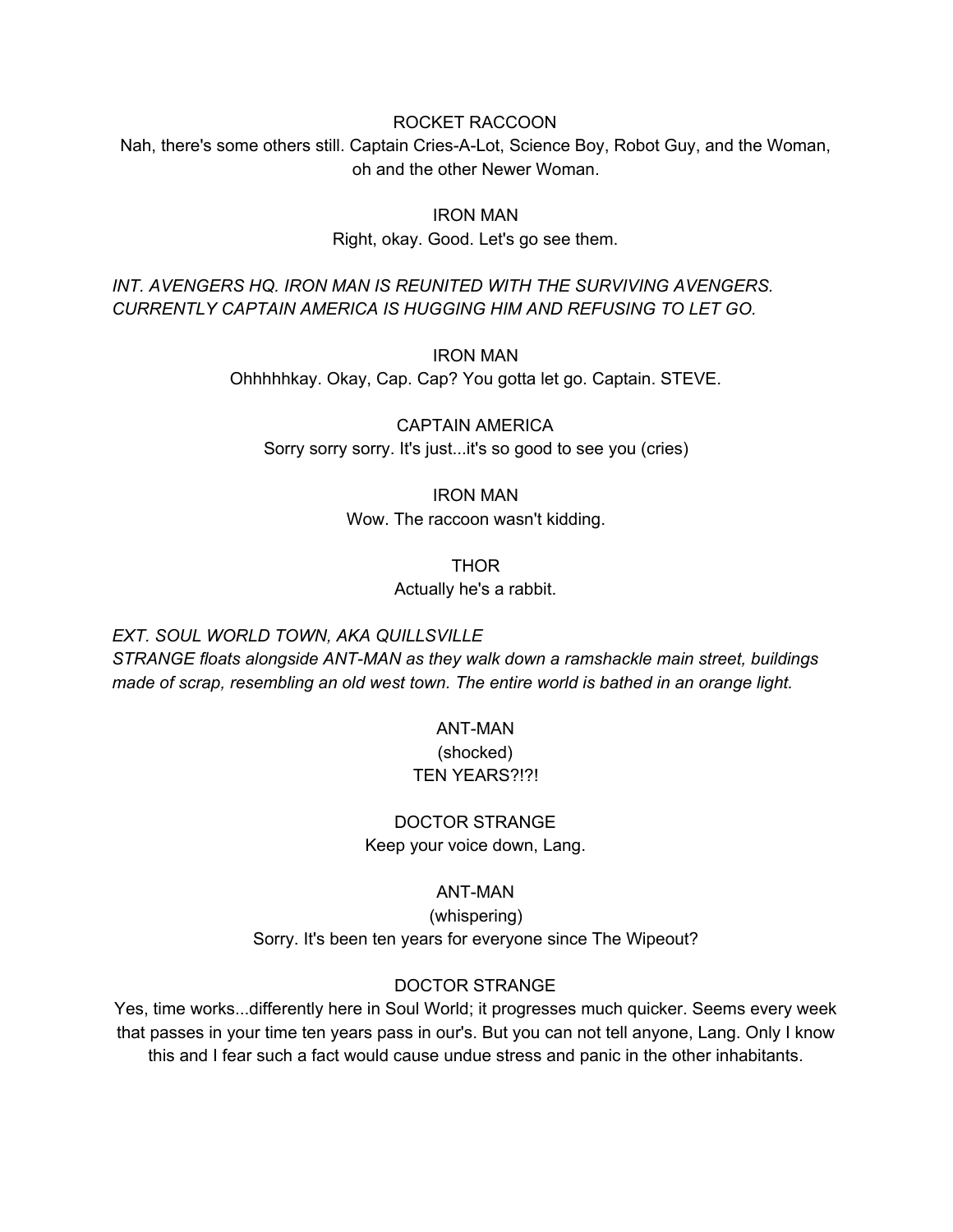#### ANT-MAN

How many other people are trapped here?

### DOCTOR STRANGE

Every soul exterminated in The Decimation, or, as you put it, The Wipeout, is locked in here. At the beginning, we were all together, but, as time went on, our separate communities formed. Most of us Earth Heroes stuck together here in this town.

### ANT-MAN

#### Quillsville.

### DOCTOR STRANGE

Please don't call it that. Peter Quill is an inane ass.

### ANT-MAN

Jeez, ten years, huh? You're telling me you never found a way to bust out of here?

### DOCTOR STRANGE

Not for lack of trying. Mind you, Soul World is on a plane seemingly separated from all others. If every dimension were strings tied together, imagine Soul World as being disconnected from all strings, adrift in eternity.

## ANT-MAN

Like a fry at the bottom of a Burger King bag! Discarded, forgotten!

### DOCTOR STRANGE

(defeated)

Whatever metaphor makes sense to you, Lang…

### ANT-MAN

That can't be correct though, Doc, you brought me here somehow! Surely you can send someone back the same way.

# DOCTOR STRANGE

Such a ritual would take copious amount of time, energy, and sheer skill. The ritual which brought you here took me two years of work.

### ANT-MAN

Then I'll go find someone else in this Soul World that can help you. Black Panther is pretty smart and that witch is around here somewhere too, Scarlet Witch! That's her name!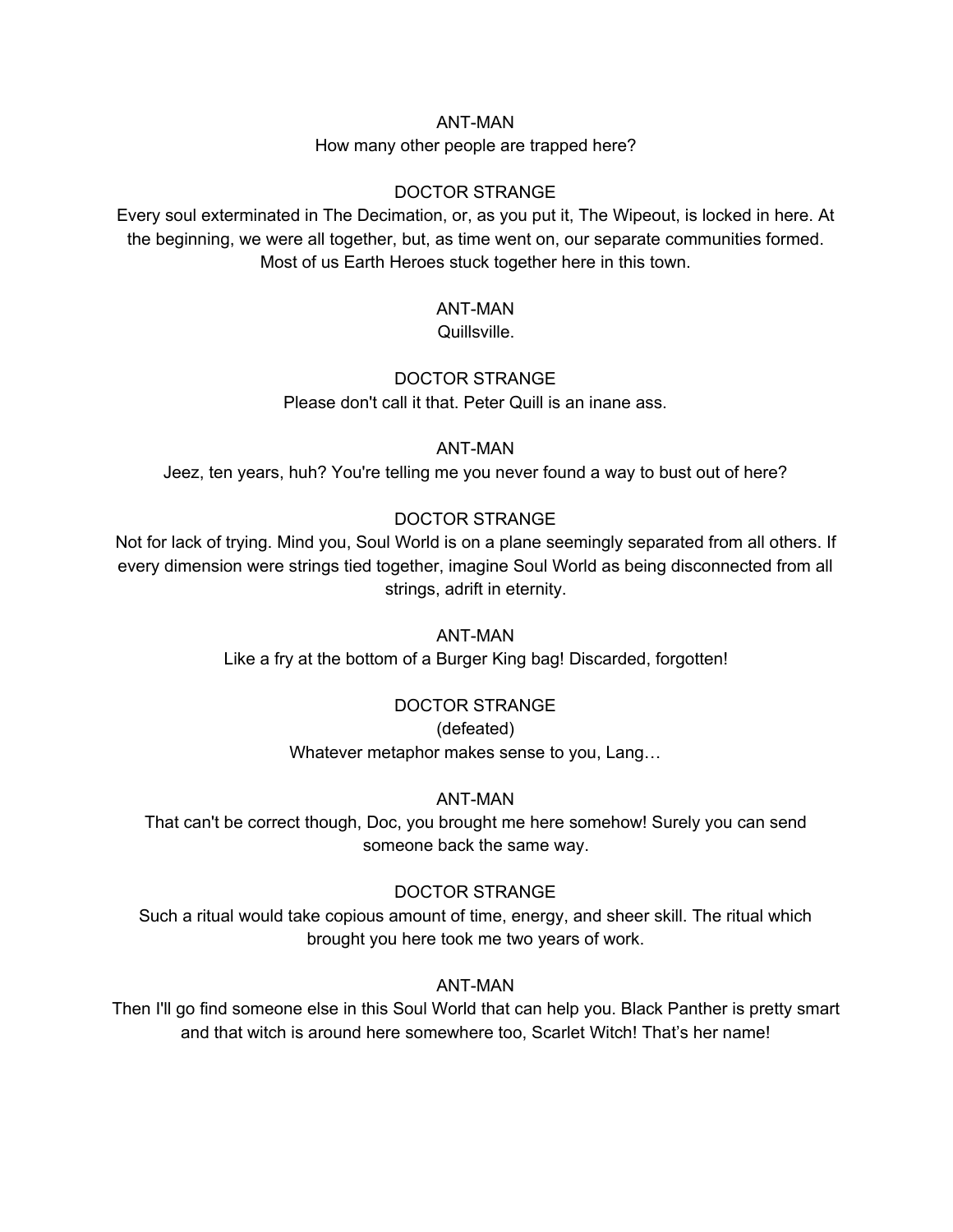### DOCTOR STRANGE

You could, but you'd be wasting your time. The Wakandans will want nothing to do with you. They have been in self-exile since the beginning of our time here. (somber) And Scarlet Witch? She's been...lost to us.

### ANT-MAN

She died? People can die in Soul World?

#### DOCTOR STRANGE

No, but I'm afraid she's worse than dead…

*EXT. Shinjuku, Tokyo, japan. Night. In the street lay 14 dead men and women dressed at Hatsune Miku. Over one stands a hooded figure. Black Widow approaches.*

#### BLACK WIDOW Clint?

RONIN The name's not Clint. I'm a Ronin now. Call me Mitch. What do you want, Romanov?

> BLACK WIDOW How did you know it was me?

#### RONIN

You think your new black hair and your hoodie can fool anyone? I have cool new hair too and you knew it was me. I'm clearly busy here. I have a lot of murder to do.

> BLACK WIDOW You murder people now?

#### RONIN

Yuuuuuuuuuuup.

#### BLACK WIDOW That's...new.

RONIN Yeah. That's what Ronin do. I'm a Ronin. Named Mitch.

#### BLACK WIDOW

You keep saying that like I should know what it means but I don't.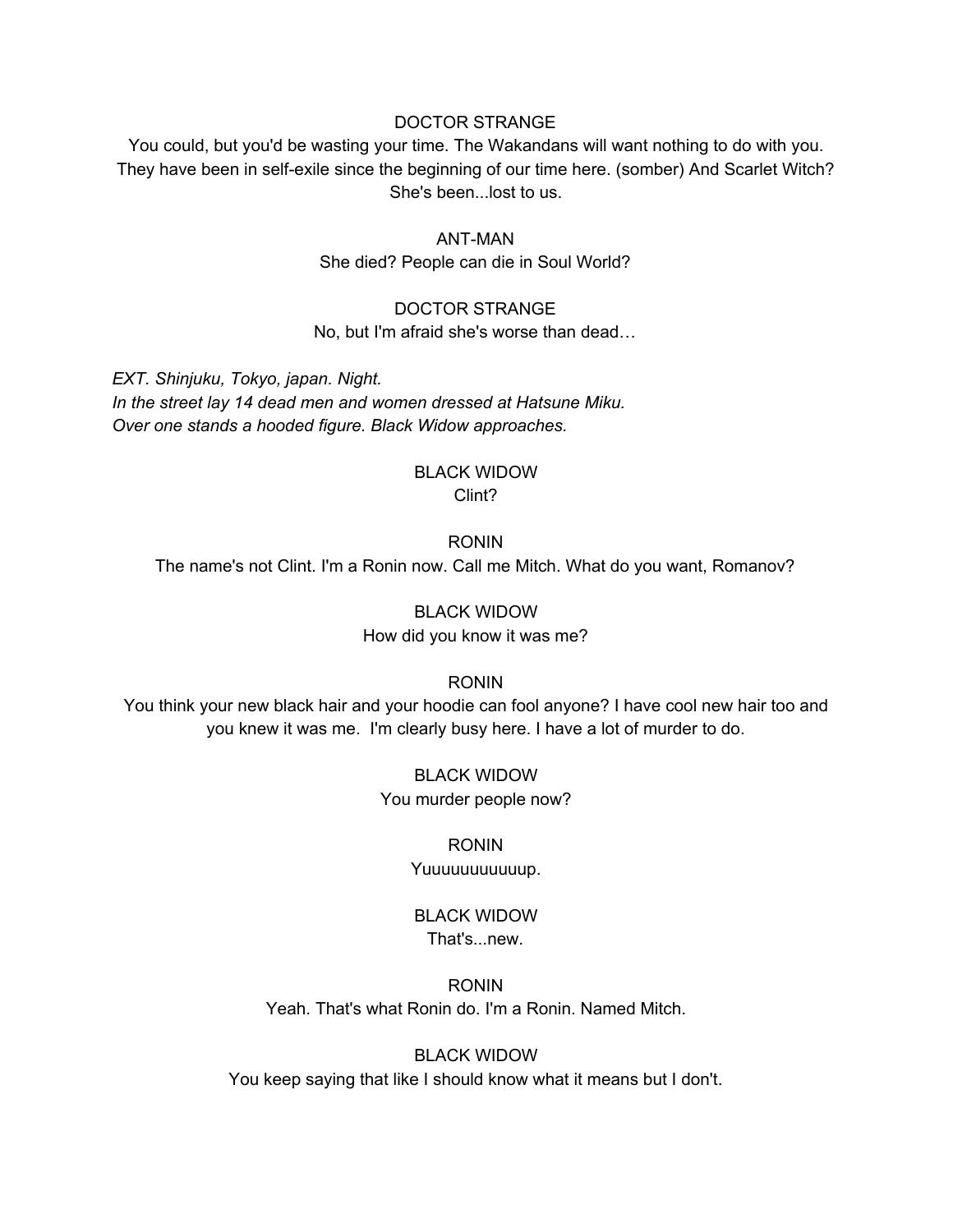#### RONIN

A Ronin is a Samurai without a master.

Clint bows dramatically.

#### BLACK WIDOW

Oh goddamnit. I really needed someone to still have their shit together here. I came to find you because we-–well we heard that Thanos is also in Japan.

#### RONIN

#### I know.

# BLACK WIDOW Wait, you KNOW?

RONIN Why do you think I'm here?

### BLACK WIDOW

Honestly, no one is really sure. If you're here because you're hunting Thanos, then that makes a lot more sense than just finding you in the middle of Tokyo, having murdered like, a LOT of rando Japanese people.

#### **MITCH**

They're not randos. They have a master - Thanos.

#### BLACK WIDOW

Thanos...oh god he assembled another team.

### **MITCH**

That's right. See, after the snap, he thought he had opened a portal to another world, but it was just Japan. It looked so different from Wakanda that he didn't know he was even still on Earth.

> BLACK WIDOW I feel like there's a lot of gross racial stuff in that assumption-–

**MITCH** Definitely, but I have more exposition to share with you.

### BLACK WIDOW Oh, sorry - continue.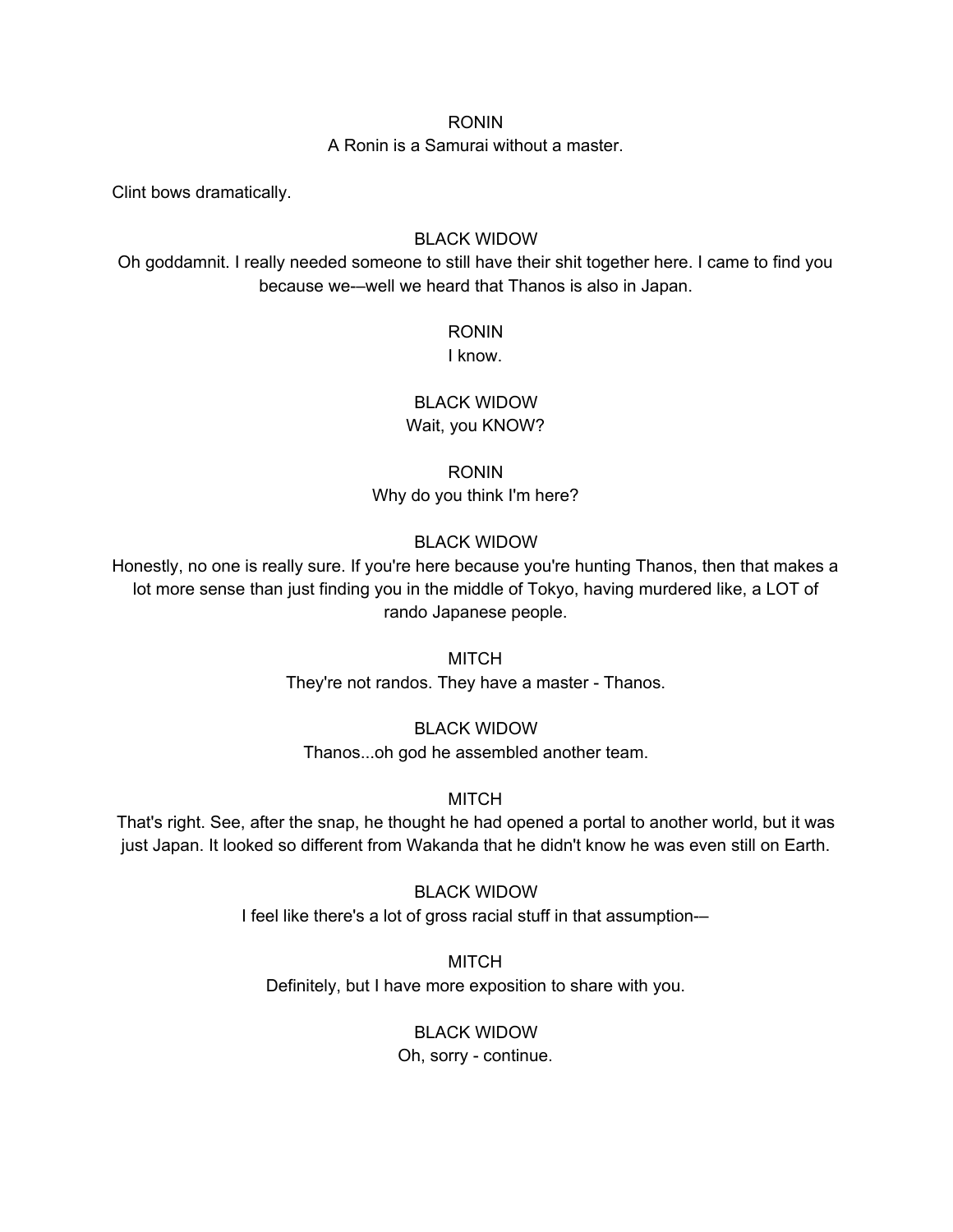**MITCH** He knew it wouldn't be long before we came looking for him, so he assembled a new team. The good news is, so did I. And I'll do........whatever it takes.

#### BLACK WIDOW

You have a new team? Oh thank god. We really could use more hands on deck here, we are sorely lacking in the dudes-able-to-fight department.

#### WOLVERINE Hey bub.

RONIN Natasha, meet my right hand man, Logan.

# DEADPOOL

I'm here too.

# WOLVERINE You can call me Wolverine.

# DEADPOOL AND I'M DEADPOO-

### BLACK WIDOW

Oh goddamnit. I know who you are. Why are YOU in Japan?

**DEADPOOL** For the bunny cafes and the moderately priced souvenirs. Whatever it takes.

### WOLVERINE

Well I was here just because a lot of my stuff is inexplicably set in Japan. I was kinda hanging around until someone told me they were shooting again, but then I ran into this dude. His swords were so excellent I thought I'd hang around in his movie for a while.

> **DEADPOOL** Careful not to fist bump Wolvie, (loud whisper) this kitten's got claws.

> > BLACK WIDOW

Yeah no, thanks, I am aware. You know what, fine, great, more bodies are more bodies. You still have those claws?

### WOLVERINE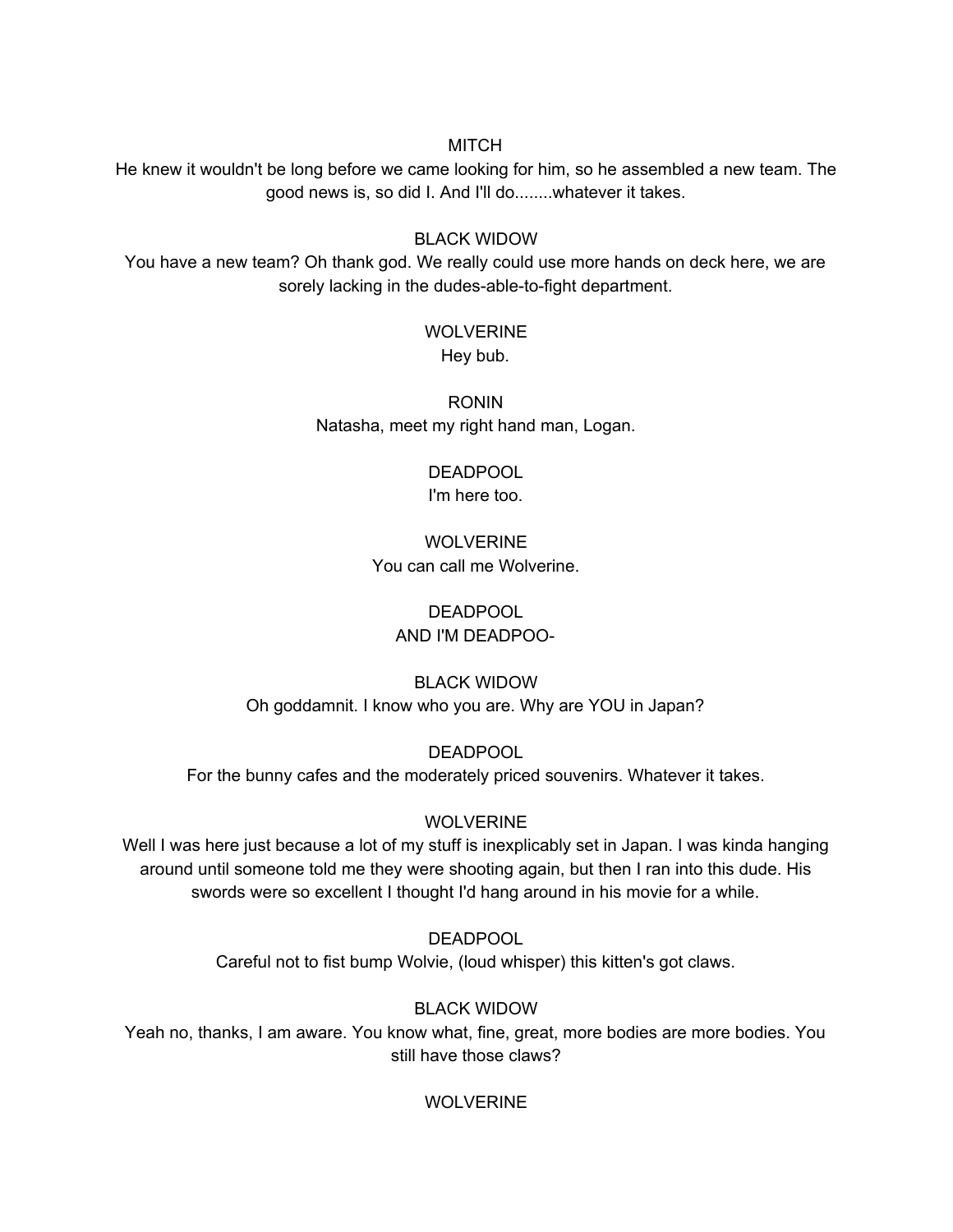Is Jean Grey still dead?

DEADPOOL I keep telling you - it. doesn't. Matter.

BLACK WIDOW I...I don't have any way of knowing-–

# WOLVERINE

(annoyed) Yes I still have the claws. Snik Snak!

RONIN

Look, we don't have that many more Hatsune Miku to take down, and then we can go confront Thanos and make him undo what he did.

*Natasha is quiet for a long time. Wolverine stands in the rain with her, somehow smoking a cigar. DEADPOOL eats a Japanese crepe. Blood and rain pool around their feet from the murdered otaku. It's an extremely depressing sight.*

> BLACK WIDOW Fine. Can you still fight?

RONIN Mmhmm. I killed all these dudes.

BLACK WIDOW Wolverine, can you fight, if we need it?

**DEADPOOL** Sure he can! We both can! We're Avengers now!

### BLACK WIDOW You are not Avengers.

# **DEADPOOL**

Oh right, right. Just a sec, I'll do the thing. Huddle up guys, now listen, "it doesn't matter what you did, or what you were. If you go out there, you fight, and you fight to kill. Stay in here, you're good. I'll send the others to come find you. But if you step out that door, you are an Avenger."

*DEADPOOL mimes opening a door and stepping through it, gesturing for WOLVERINE to follow.*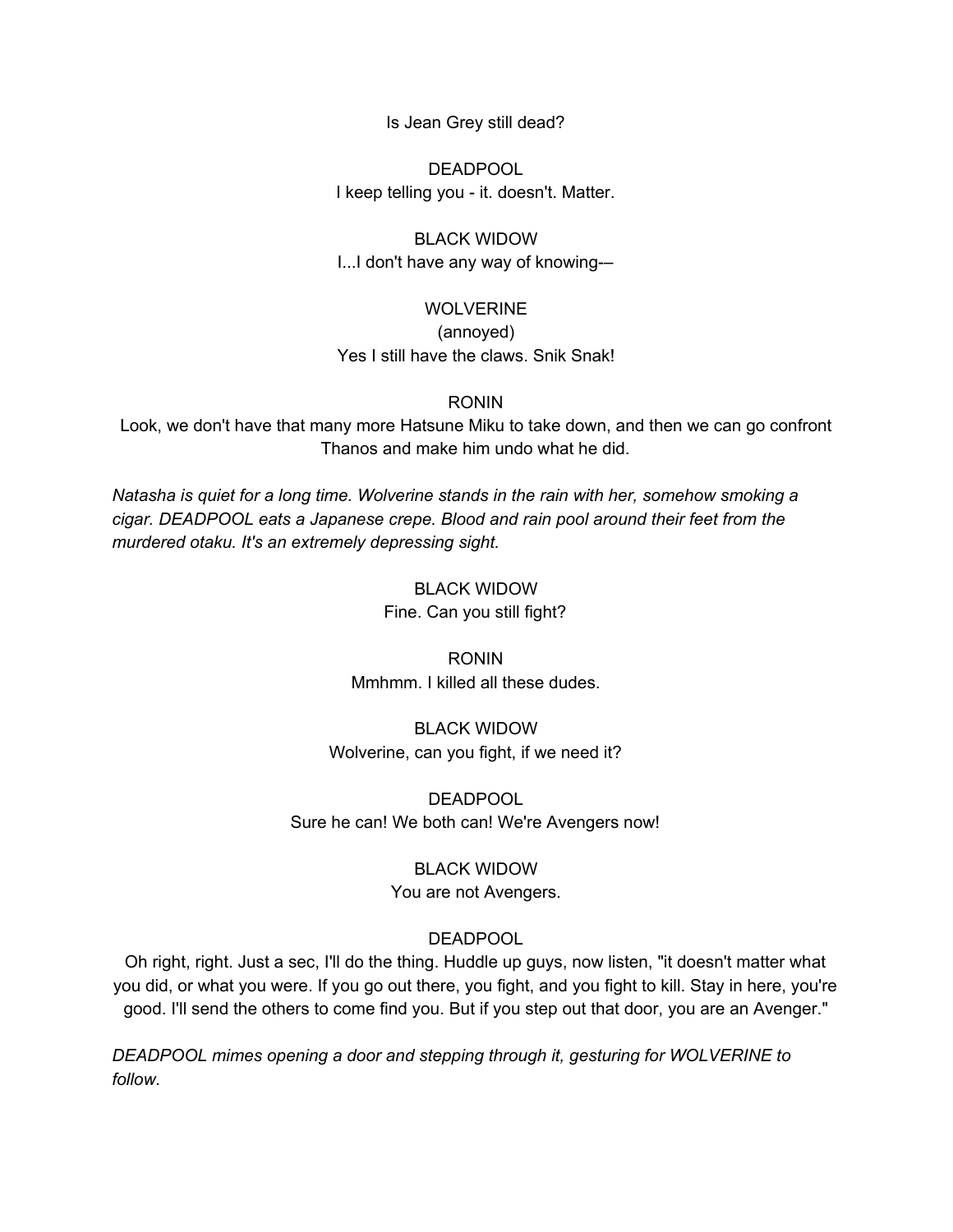### BLACK WIDOW

(sighs)

FINE. We're gonna go find Thanos. We're gonna get him to unsnap everyone. (very badass) Bring me Thanos.

### RONIN

...we can't just bring him here. He's in Fukuoka. It's probably more efficient just to go-–

### BLACK WIDOW

#### Fuck it. Fuck it. Let's go

*INT. SOUL WORLD BAR GROOT, now a full grown tree, sits at a bar, drinking some sort of weird, green liquid. STAR-LORD sits next to him.*

### STAR-LORD

(pleading) But ya just gotta buddy, who else could do this?

# **GROOT**

### I AM GROOT.

STAR-LORD But you're THE PERFECT tree. All you'd have to do is just stand there on stage.

# **GROOT** I AM GROOT.

# STAR-LORD

No, you don't get any lines, you're just THE SET, Groot! All you gotta be is the SET! Just stand there, be a TREE!

# GROOT

### I AM GROOT.

*GROOT slams back his drink, gets up, and leaves the bar, slamming open saloon doors.*

# STAR-LORD IT'S AN ICONIC MOVIE, GROOT!

**GAMORA** You really should treat him nicer sometime.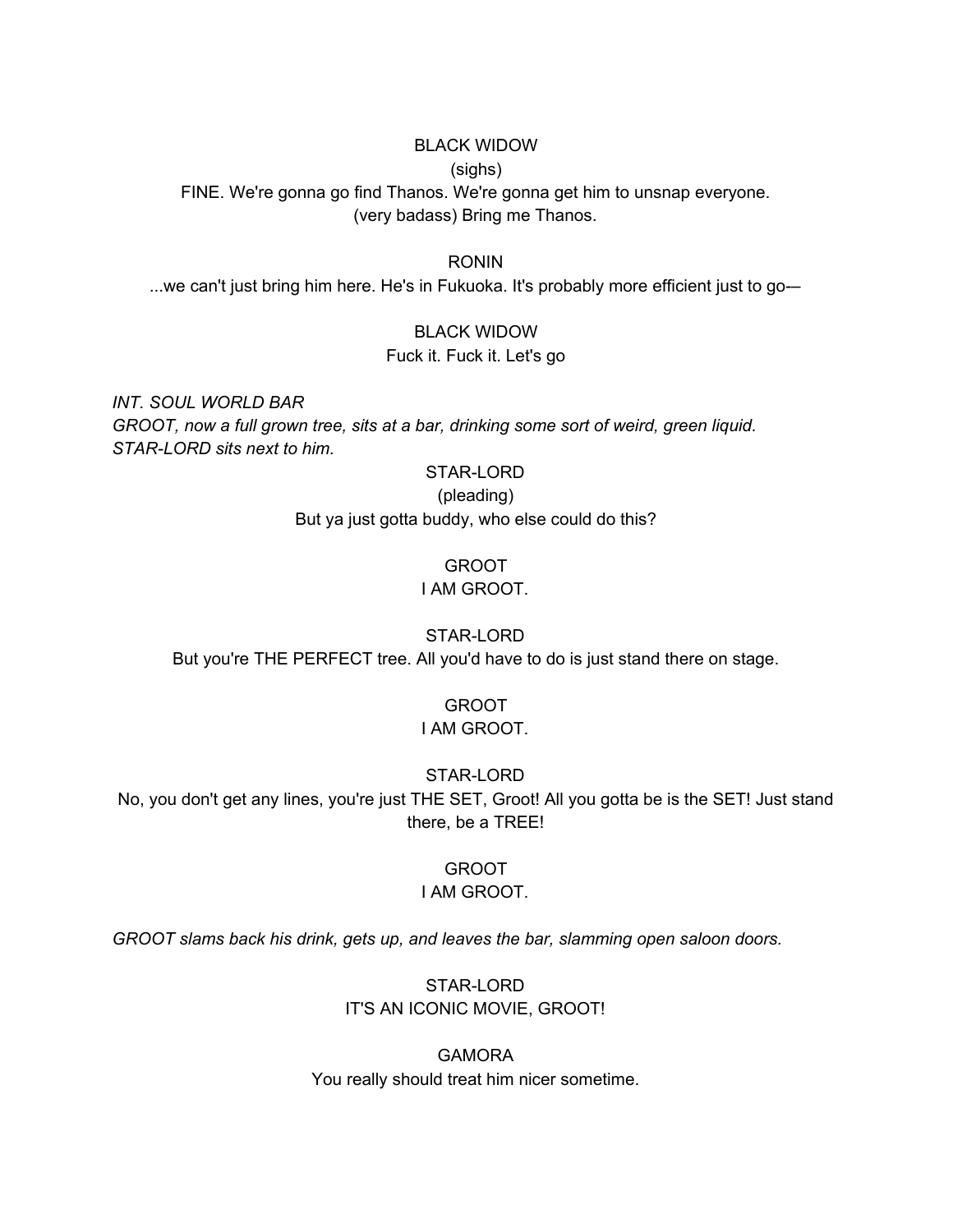# STAR-LORD (terrified) GOOD GOD.

*The camera pans around and down, closer to the ground, to show GAMORA standing next to STAR-LORD. She is in the form of her child version seen throughout Infinity War, and is not adult Gamora.*

### STAR-LORD (CONT'D) Don't sneak up on me like that.

*GAMORA hops up onto a bar stool, struggling to get up all the way. STAR-LORD tries to help her small child body ascend.*

> **GAMORA** DO NOT HELP ME, QUILL.

*GAMORA gets up, sits on barstool.*

# STAR-LORD Did you need something?

**GAMORA** No. But it looked like something was bothering you.

#### STAR-LORD I'm fine.

# **GAMORA** You can talk to me, y'know.

STAR-LORD What we had is gone, Gamora. What I felt for you is gone.

**GAMORA** I know I appear to you as a child but I'm still so much more.

> STAR-LORD No.

> > **GAMORA** But-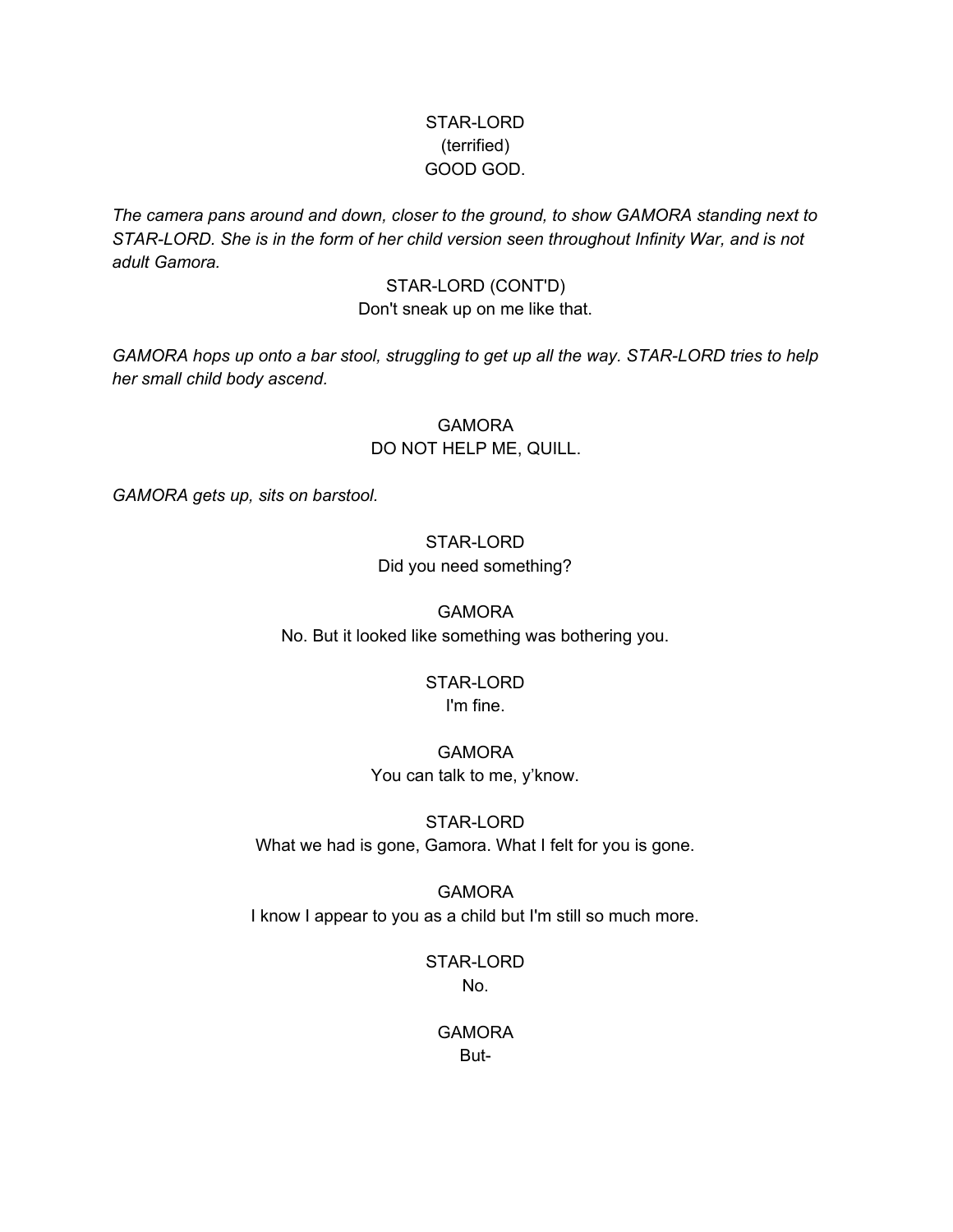STAR-LORD No, Gamora. I'm not doing this with you.

**GAMORA** It's been ten years, Quill, can you not-

### STAR-LORD Don't even start! I can't! OK!

#### **GAMORA**

But I am still a WOMAN, Quill! Despite my appearance I am still the Gamora you loved back in the day!

> STAR-LORD I can't, Gamora! I just can't!

**GAMORA** I am still the Gamora you made love to!

STAR-LORD EW, STOP. YOU ARE A CHILD.

**GAMORA** I just have the body of a child, Quill! How can you not get over that?!

### STAR-LORD

Look, I don't know how Thanos raised you but back on Earth we didn't mess with little weird-

*She grabs his thigh.*

**GAMORA** 

I am still a fierce warrior as well, Quill. So watch your words.

*He slaps her hand away*

STAR-LORD Just leave me alone, damn it! This is sick! You're sick!

#### GAMORA I HAVE NEEDS!

STAR-LORD We all have NEEDS, GAMORA! But I don't need to bone a five year old!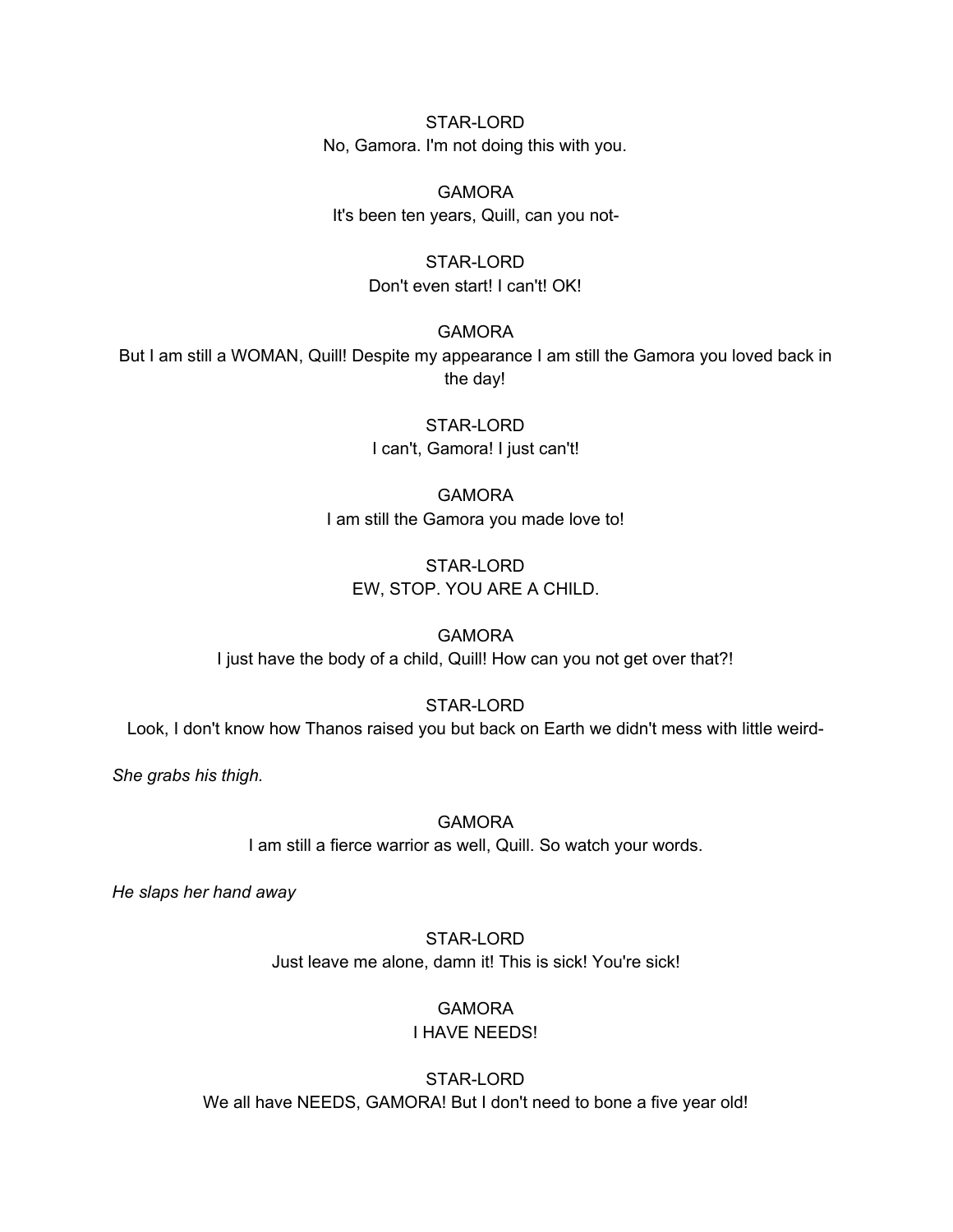*STAR-LORD gets up to leave and begins walking away.*

#### **GAMORA**

Quill, wait! Just talk to me. I know you have a lot on your shoulders.

#### STAR-LORD

You don't have any idea, Gamora, what I have on my shoulders. All I'm trying to do is be a grown up man, ok? And grown up men don't put their doinkers in children. Grown up men save the universe. Grown up men become mayors of towns and directors of stageplays. They are respected!

*DRAX rises up from behind the bar.*

DRAX Grown men also don't make choices that result in half the universe being destroyed.

> STAR-LORD GOOD GOD. How long have you been there?

### DRAX

Days.

## **GAMORA** Why?

DRAX I wanted to be early to band practice.

> STAR-LORD Well, you are early, you did it.

> > DRAX This is your fault.

STAR-LORD You can stop reminding me.

DRAX

No. You can try to be a big man all you want, Quill, but we are all here because of you. I almost got to kill Thanos, and then you cried like a person and here we are.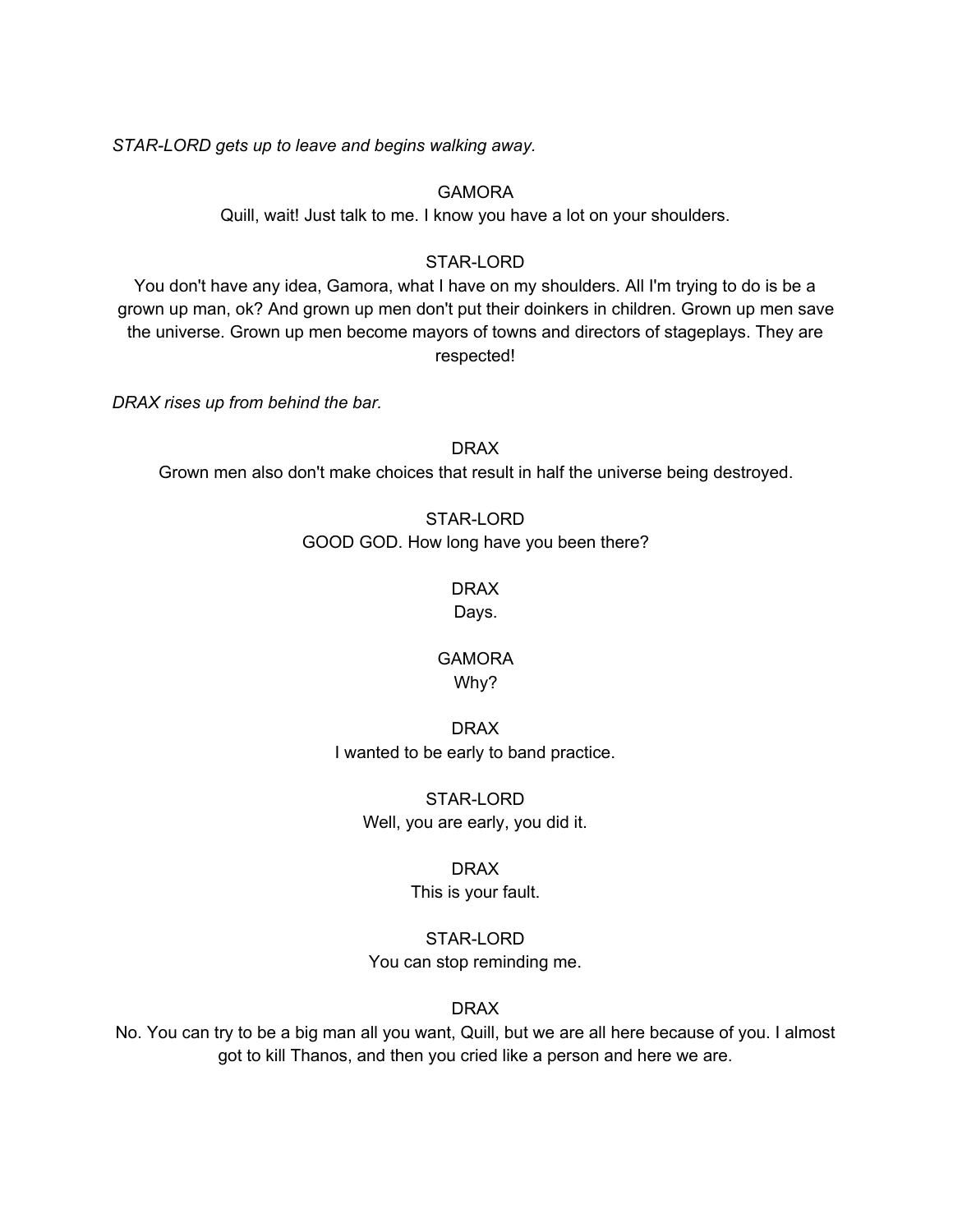# STAR-LORD When will people drop that?

#### **GAMORA**

#### Never.

*MANTIS drops in from the rafters on the ceiling.*

**MANTIS** It is hard for people to forgive.

# STAR-LORD DO YOU ALL LIVE HERE NOW?

#### **MANTIS**

No. Drax sold me a very nice house a few years ago.

DRAX

I am Soul World's top Real Estate Agent.

### STAR-LORD

I know that! We all know that! Jesus, ok. Just get along with your band practice. We open in two weeks.

*STAR-LORD leaves.*

**MANTIS** 

He has a lot of problems.

**GAMORA** 

That's what Toxic Masculinity does to a person.

*CUT TO A DIFFERENT, NOT WRECKED QUINJET. WAR MACHINE IS AT THE CONTROLS. BANNER SITS SHOTGUN, TURNED TO THE SIDE, TINKERING WITH VISION 2.*

> WAR MACHINE We have about 4 hours until we get to Japan. That gonna be enough time?

> > BANNER To get him working the right way? I have no idea.

VISION 2 THE WORD 'RIGHT' IS RELATIVE. I WOULD JUST LIKE TO POINT THAT OUT.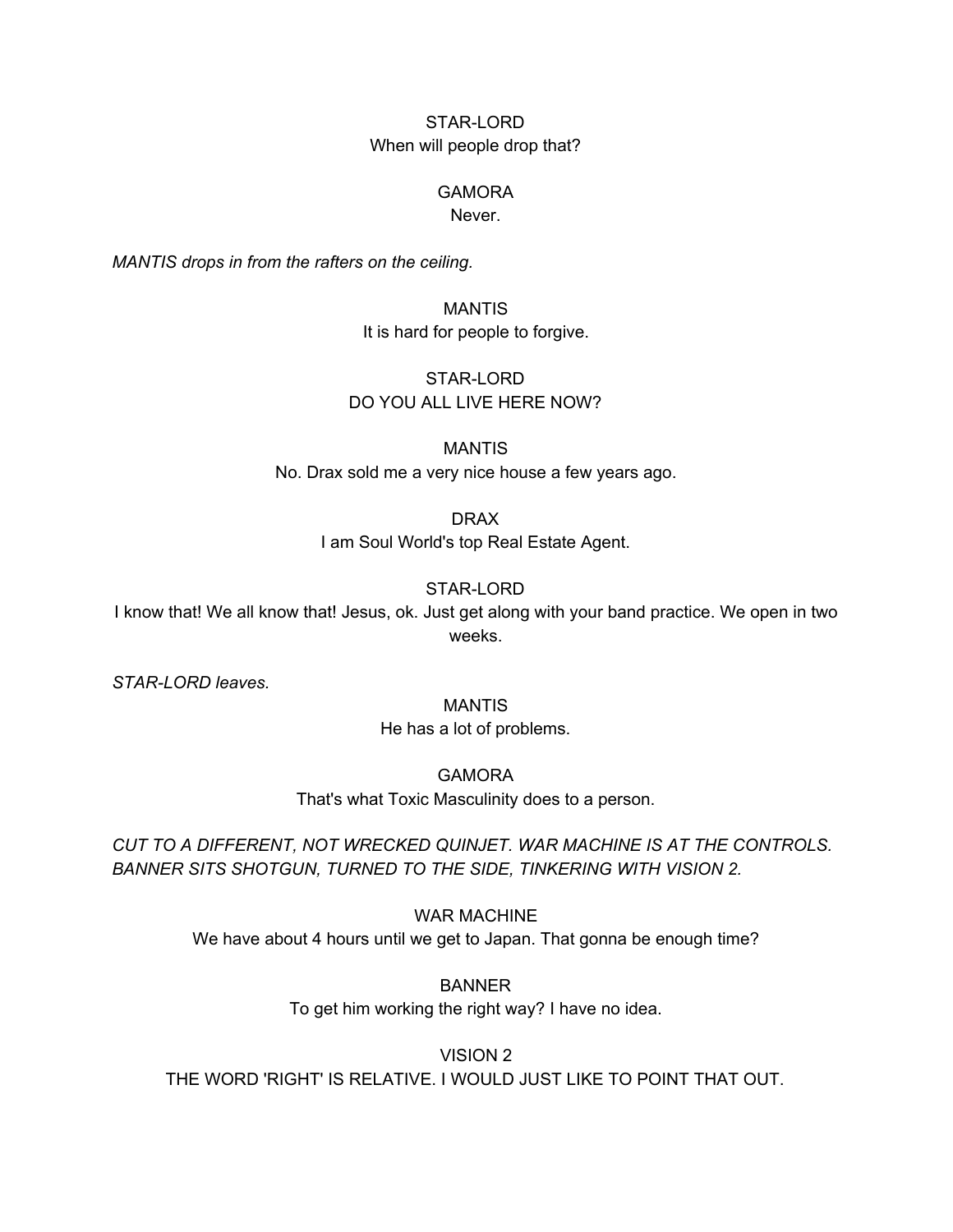# WAR MACHINE No, not Vision. Is it enough time for you to be Hulk again.

#### BANNER

### I don't think-–

# WAR MACHINE

You know what I think, Banner? Hulk isn't scared. You're scared.

BANNER I'm just gonna have to jumpstart Vision 2. He needs a hard reset.

> VISION 2 BING BONG BYE BYE

### WAR MACHINE

You can't ignore me. You are scared, not Hulk.

# **BANNER**

You're goddamn right I'm scared, Rhodey. I mean, the snap, yeah, I saw it, I was there too. I lost everyone too. But you did not really get to see him fight. Really get to watch what Thanos can do. The gauntlet is one thing, but...he beat the shit out of Hulk.

### WAR MACHINE

I get it man-–

# BANNER

# No, you don't.

*Banner shrugs and jams a screwdriver into Vision 2's eye socket. Vision 2 begins to power back on.*

# VISION 2 BING BONG HELLO

# BANNER

I have never - not really ever - been afraid in a fight. I've been knocked down, been knocked out. Been thrown through space and across the planet. But never afraid. In the Asgardian ship, I was afraid. Thanos is terrifyingly strong and capable and we are all gonna die now.

> VISION 2 WOULD YOU LIKE TO SET UP A NEW USER?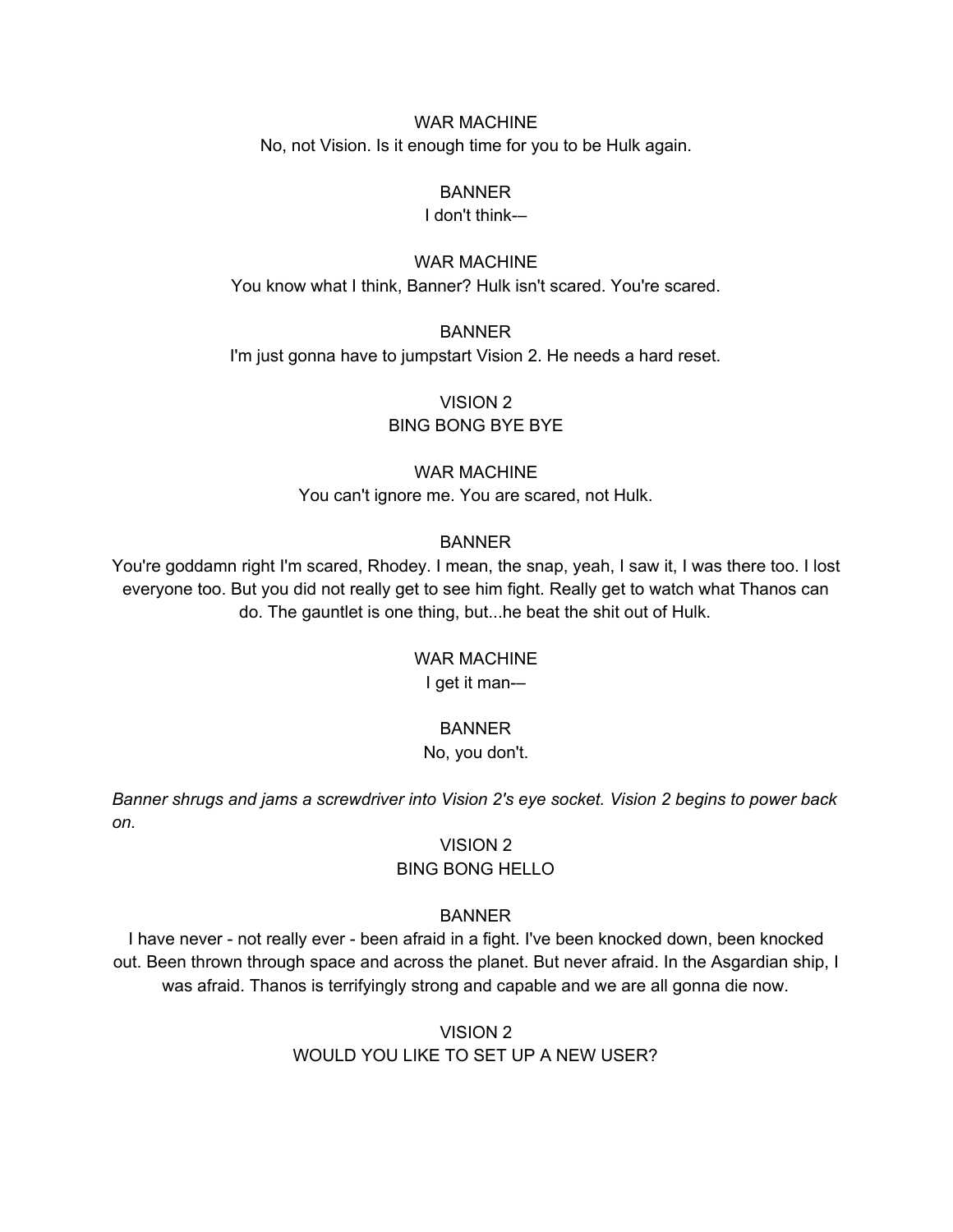#### BANNER

I've been pushed in fights, but I've always been able to come back and hit harder than they could. Thanos threw me around like a tiger could throw around a mouse.

#### VISION 2

#### YOUR PASSWORD MUST CONTAIN A NUMBER, A LETTER, AND A SECRET.

### **BANNER**

Even if I wanted to bring the other guy back out-–

#### VISION 2

WOULD YOU LIKE YOUR AVATAR PICTURE TO BE OF A KITTY OR A TRASH CAN?

#### BANNER

-- I don't think I could. The fear - it's too strong.

### WAR MACHINE

Look, you can't just hide behind Vision 2. And we do not have the Hulkbuster anymore. You can either walk in there and, I guess, try to science-talk Thanos to death as Bruce Banner, or you can decide you want Hulk the fuck out and stand toe to toe with Thanos, the same way you have every other monster we've ever come across. You said it before - you've always been able to hit back harder. So hit back harder, man.

#### VISION 2

THAT RESET REALLY HELPED ME OUT BRUCE BANNER. HERE I AM, VISION 2.5, NOW WITH LESS IMPROVEMENTS!

#### WAR MACHINE Hey can we be done with this?

### BANNER

...yeah.

*War Machine moves to hit the eject button, but Banner stops him.*

### BANNER No, Rhodey, Vision 2 is my robot. I should do it.

Banner hits the eject button and Vision 2 is launched from the Quinjet at Mach 3. We watch him *zoom through the sky, and then splash down into the Pacific Ocean.*

> VISION 2 I'M AN ANGEL NOOOOOOOOOOW.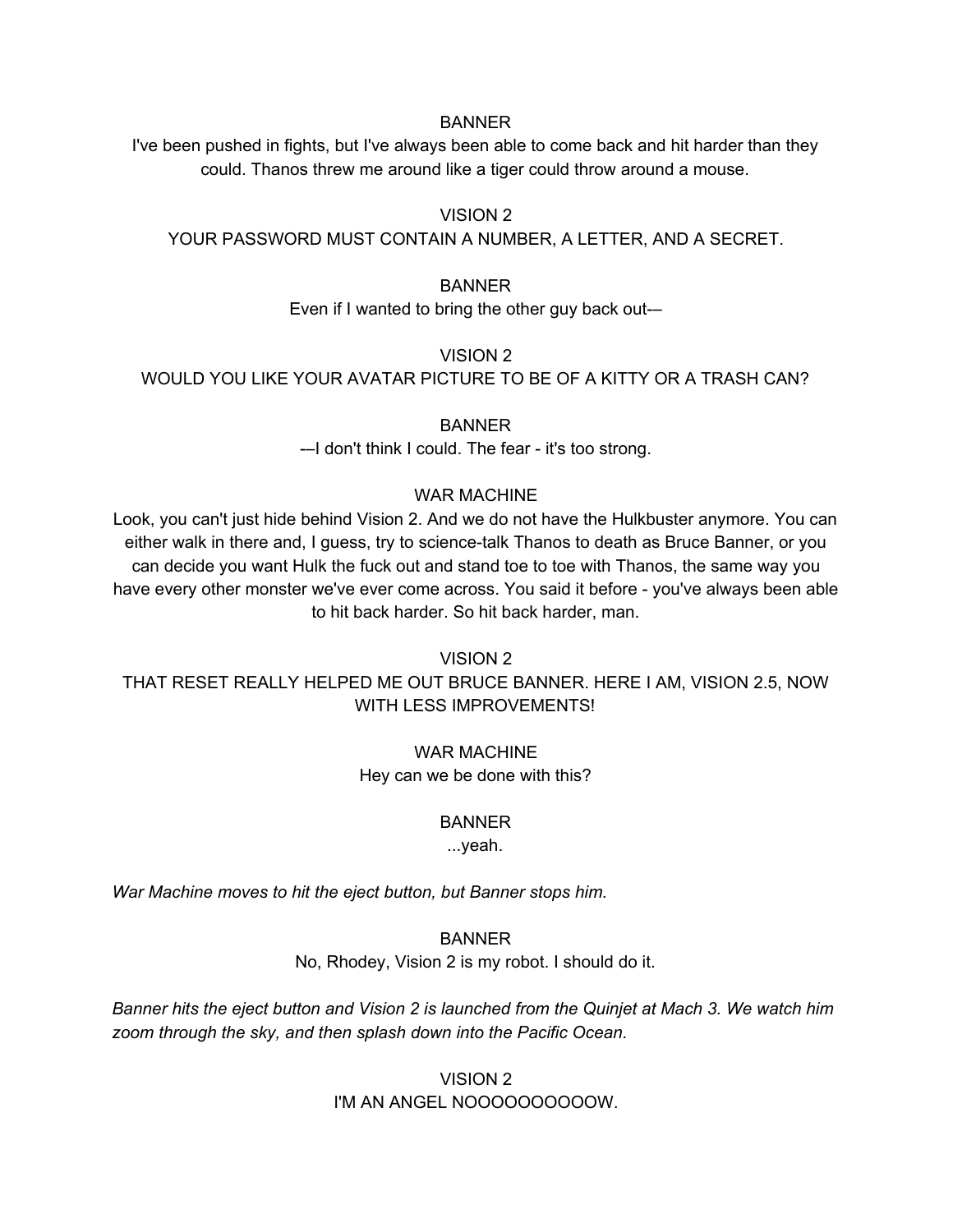*The camera snaps back to the Quinjet. Grey Hulk is now riding shotgun.*

#### BANNER

#### Oh. Huh.

# *INT. SOUL STONE/QUANTUM REALM. A REALLY REALLY REALLY FANCY HOUSE. THE DORA MILAJE STAND OUT FRONT.*

*Scott approaches. The Dora Milaje snap their spears across the entrance. BLACK PANTHER exits the house with SHURI.*

# BLACK PANTHER To what do I owe this suspicious meeting?

ANT-MAN Wakanda Forever. Do you remember me?

### BLACK PANTHER

Wakanda Forever. Yes I do. Last time we met you were attempting to murder me.

## ANT-MAN Ah, fair assessment, yes.

BLACK PANTHER I ask again, what are you doing here?

### ANT-MAN We could use your help…

### BLACK PANTHER Excuse me?

# ANT-MAN

#### Look, man-–

**SHURI** Wakanda Forever. This man is a king. You do not call him 'man.'

### ANT-MAN

Wakanda Forever. Also, fair. Ok, uh, Your Highness, we really really need your help. These guys, the rest of this team? They are a mess. Did you know that they're putting on a play?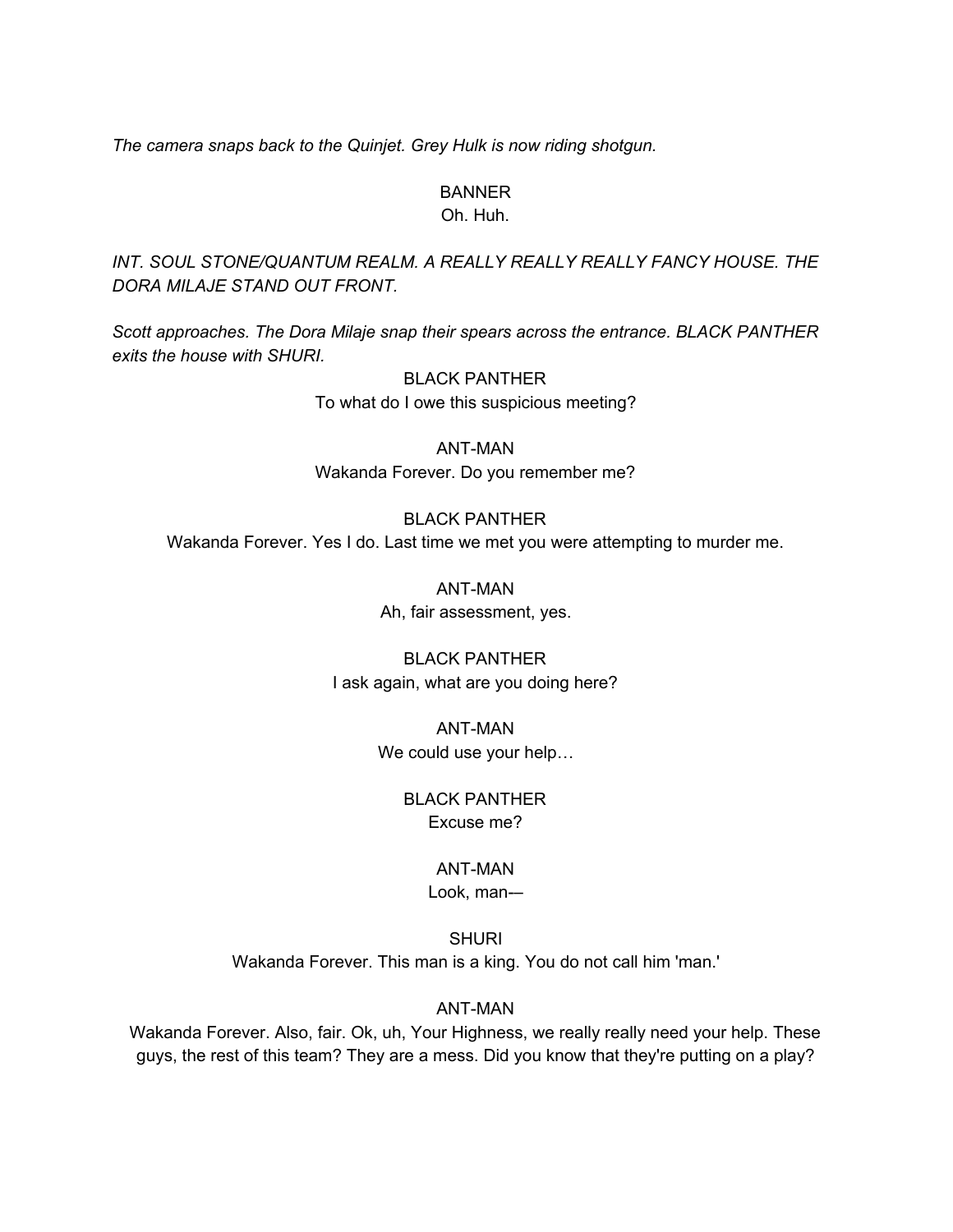**SHURI** 

I think calling it a play is being overly generous.

BLACK PANTHER Do you need our help with this terrible production?

### ANT-MAN

No, no - there's nothing that'll help that. I need your help to get everyone together, and go to Dr. Strange, because he can probably get everyone out of here.

*NICK FURY steps out of the house.*

FURY

Fuck you.

# ANT-MAN Wakanda Forever. Excuse me?

**FURY** Wakanda Forever. You heard me. Fuck. You. We are done helping people.

ANT-MAN

You're...done?

*FALCON, zooms through the air and lands next to Nick Fury.*

**FALCON** Wakanda Forever. Yeah, we're done.

ANT-MAN Wakanda Forever. You mean you don't want to come back, or you don't want to help us?

# **FALCON**

Both.

# BLACK PANTHER

For hundreds and hundreds of years, Wakanda was closed off. We hid our technology. Our wealth. And you know what happened? We prospered. We were the richest nation in the world, and we had a murder rate of like, 1 person a century. Do you know what kind of paradise Wakanda was?

# ANT-MAN

I don't, I was in prison when the rest of the team went to Wakanda.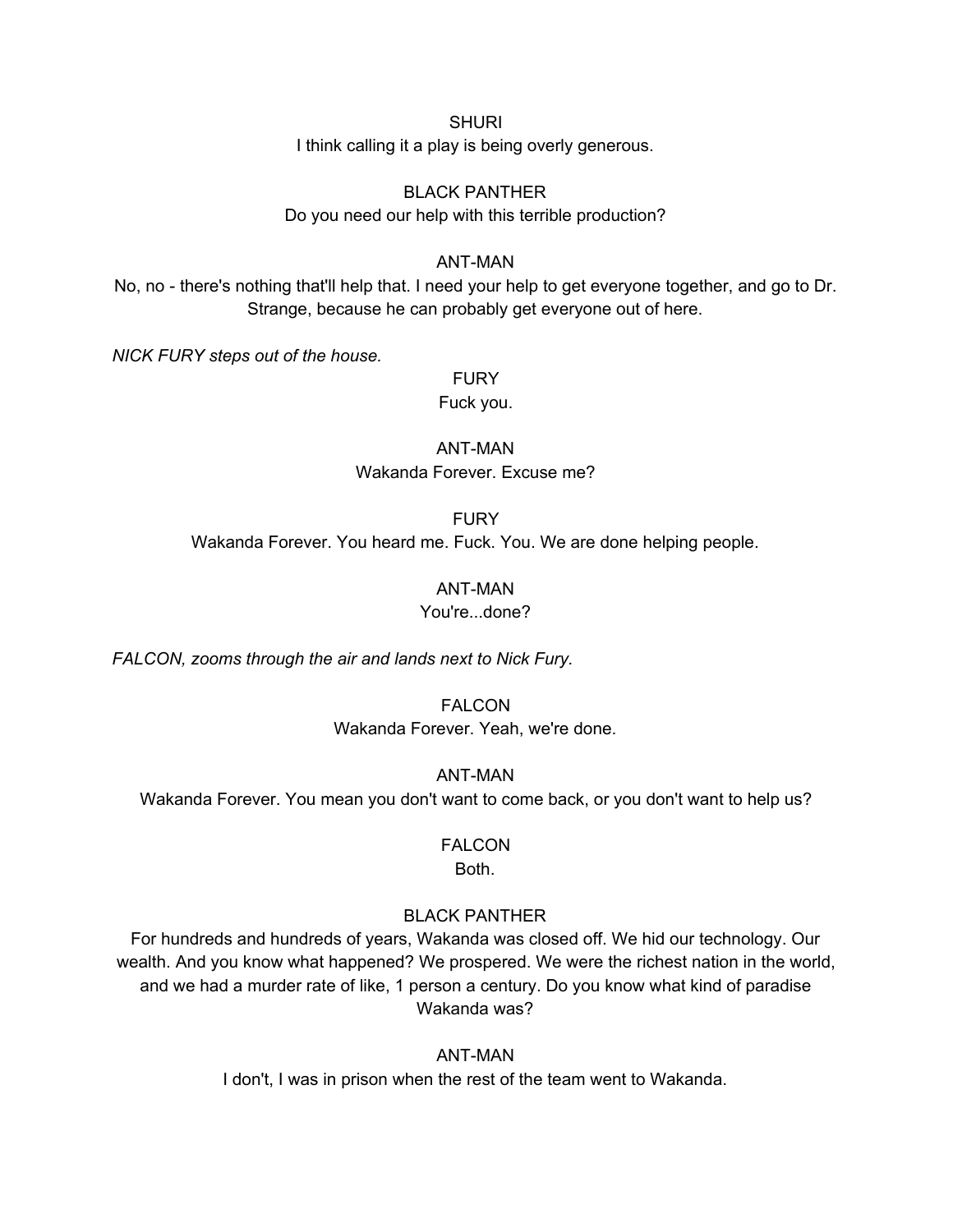#### **SHURI**

Wakanda was a utopia. It was untouched by crime.

#### ANT-MAN

#### Was?

#### BLACK PANTHER

YES. WAS. We open our gates for one week. One. Just one single week and do you know what happened? A bunch of white dicks showed up and now Wakanda is a smoking crater.

#### ANT-MAN

I'm sure it's not that bad.

FURY

It very fucking much is that bad.

#### **SHURI**

Like, the first thing the white guys did when we opened the gates was come in to my lab and just wreck shop. They destroyed everything.

### BLACK PANTHER

My first official act as a part of the larger world was to fix OAKLAND. WE. FIXED. OAKLAND. Do you know how hard that was to do? That was a city basically founded on institutional racism and Shuri and I come in and bam we fix it. How do you think they repaid us, "Ant" man?

### ANT-MAN

### Probably they didn't.

**SHURI** 

# Correct, colonizer.

### BLACK PANTHER

We are open for one week. We get 4,000 outriders. We get the children of Thanos. We get 45 huge sawblade wheels. And then Thanos shows up. My country is gone.

### ANT-MAN

I'm sure they didn't mean for it to go so badly-–

### SHURI

Says every single history book written by white people.

## ANT-MAN Fair.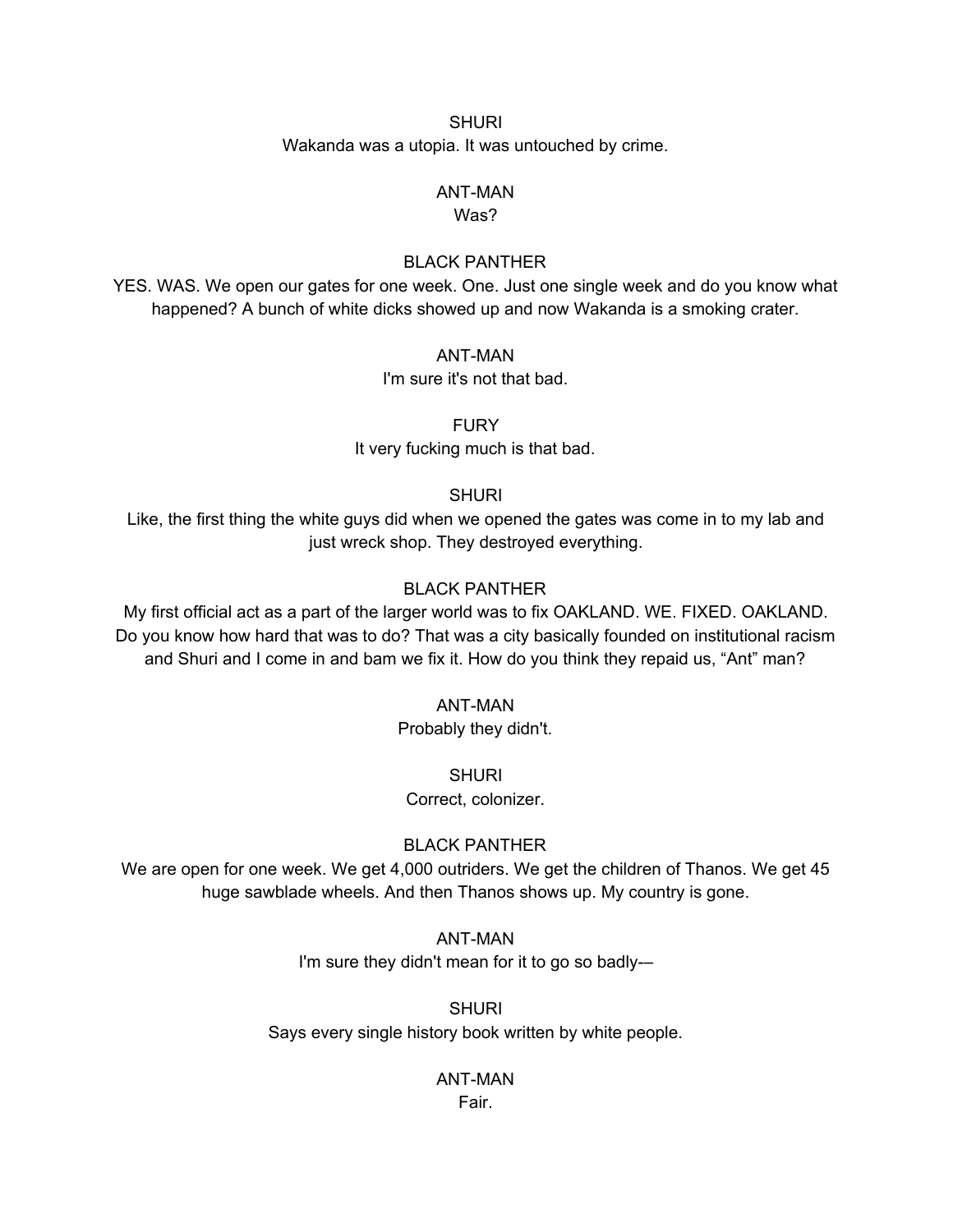### BLACK PANTHER

We took in Captain America. He eats 4 times what a normal human eats. Do you know how much food that is? It's too much. We took in Bucky, who, if you remember, worked really hard to murder me. Harder than you probably.

#### ANT-MAN

Yeah he's not great. We're pretty sure he killed JFK?

### BLACK PANTHER

Those guys were from the 1940's, and we had to have many many long conversations about race and words you can and cannot say when they got here. They've both been awake for what, 10 years at least? No one could look at them and say, hey, that is not a good word to say? No. No, of course not. They just say oh he's from a different time and they pat him on the back and boom everything is fine.

#### **SHURI**

I made him the best prosthetic known to man and he said some heinous shit to me.

ANT-MAN I mean, Bucky has a lot of problems in addition-–

### BLACK PANTHER

No. We will not be helping out anyone else from now on.

#### ANT-MAN

I mean, I would push back here and say like, oh it hasn't all been that bad, but when you put it like that-

### BARACK OBAMA

Hello, it's me, Barack Obama. I would like to point out that it's very bad. You let Thanos in, you elect Trump, everyone gets dusted. There were no apocalypses in my term.

#### ANT-MAN

Ohhhhhh no they dusted the only black president oh nooooooooo

#### **SHURI**

It's extremely bad. The only superhero movie ever nominated for Best Picture was Black Panther. What did they leave--like, two Wakandans?

#### BLACK PANTHER

Wakanda is closed. Quantum Wakanda is also closed. Go deal with your problems on your own.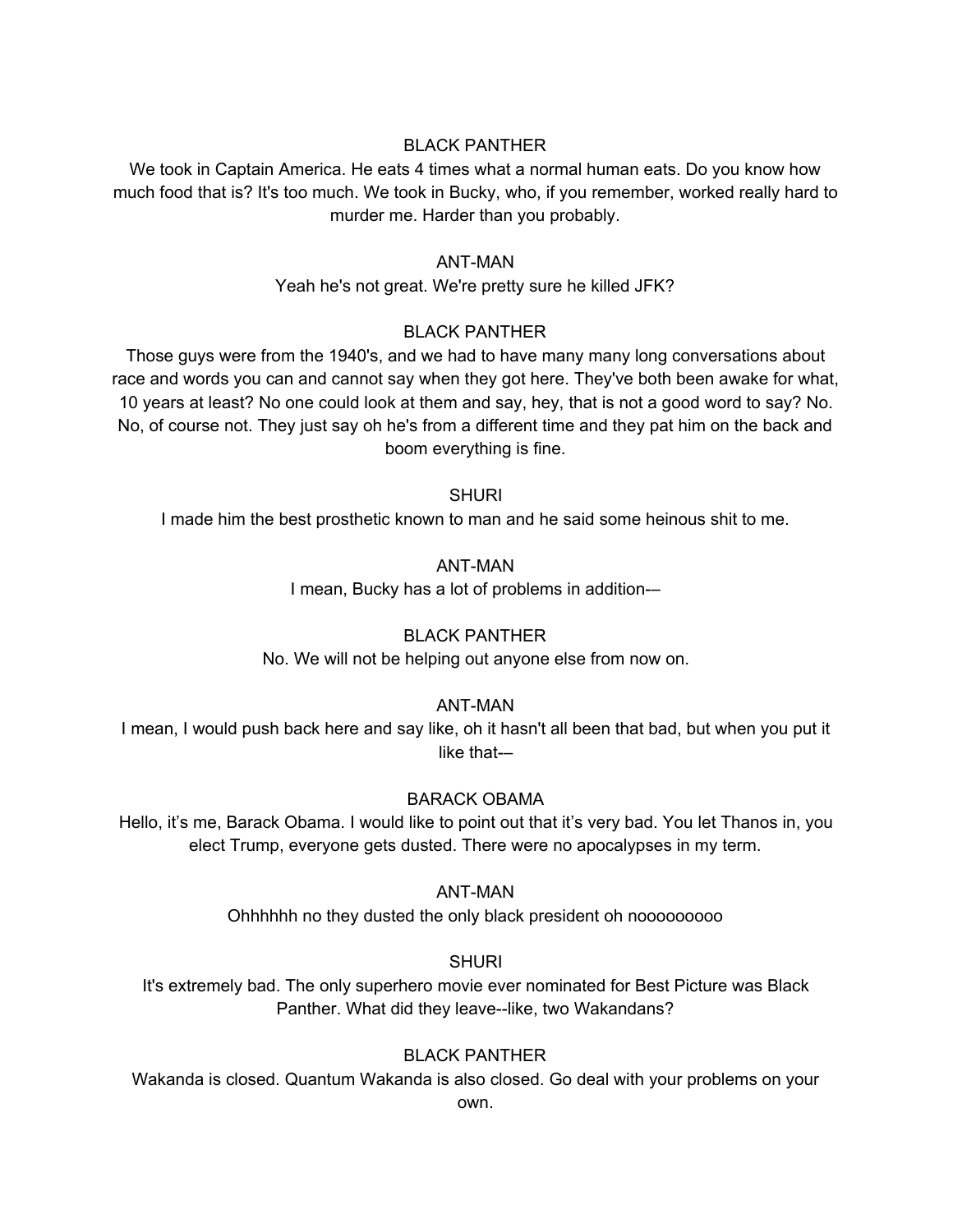*Scott begins to walk away, but turns back to Fury.*

ANT-MAN

Hey, uh, Carol. Could she have stopped everything before it got this bad?

**FURY** 

It's highly likely, yes.

### ANT-MAN

...so why didn't you just have her-–

**FURY** 

Do you remember what happened last time one of you fucks tried to make someone fix all your problems for you?

#### ANT-MAN

I don't-–I haven't been around that long.

**FURY** Tony tried it once. He created Ultron.

ANT-MAN

Oh I do remember that. That did not go well.

# FURY

No it fucken did not. It went very bad. Genocidal-y bad. Sokovia is mostly gone now. We cannot just have someone come in and sweep up all our problems for us.

> ANT-MAN But you're the head of the Avengers, of SHIELD-–

> > FURY

Which was also co-opted by an arrogant white asshole, and destroyed.

# ANT-MAN

Oh right.

# FURY

I am not your Gandalf, Carol is not the eagles that everyone says could have taken the goddamn ring to Mordor. That's not how it works.

# ANT-MAN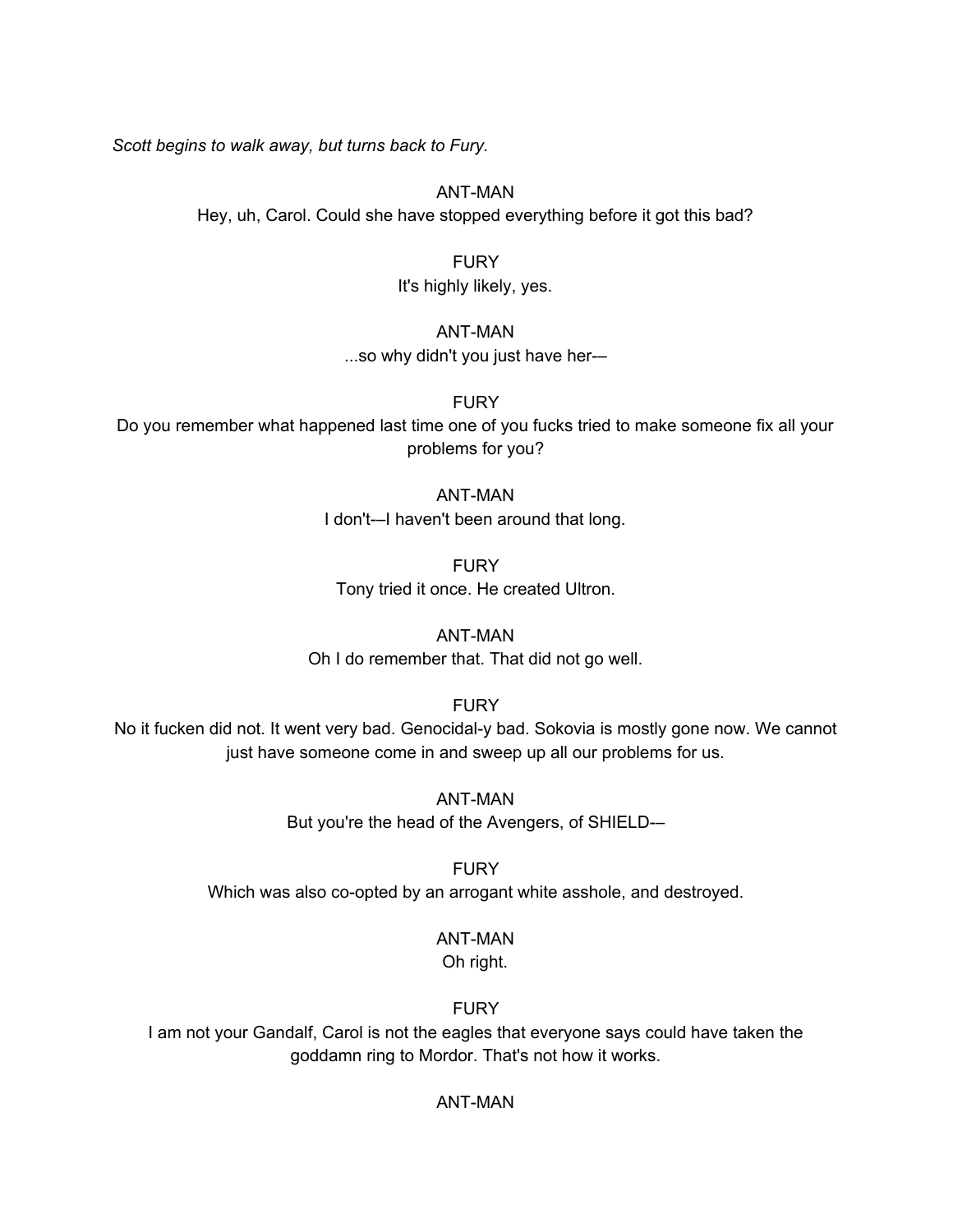Ah. Gotcha. Yeah, no, totally get it. I'd stay too if I were in your shoes.

**SHURI** You'd ruin it.

ANT-MAN Oh without a doubt. I'd ruin it first day. Probably with some kind of horrible disease. (Laughs) (Beat)

## ANT-MAN (con't) Yeah that was a really bad joke.

**FALCON** Does it qualify as a joke if no one laughs?

#### ANT-MAN

It does not. Alright, you guys have yourselves a good life. We will...fuck right off.

BLACK PANTHER You do that.

# ANT-MAN

Wa...Wakanda forever?

# SHURI, FALCON, FURY, BLACK PANTHER (Sighing, grumbling, rolling eyes) Wakanda Forever.

*EXT. - A SHITTY SHACK OUT IN THE MIDDLE OF NOWHERE*

*ANT-MAN approaches a shack, surrounded by nothing but an orange wasteland. There's a small porch with dream-catchers and other odd creations hanging from it. STRANGE suddenly appears in a burst of light and sparks.*

> DOCTOR STRANGE I'd advise going no further, Lang.

# ANT-MAN Where WERE you back there man?

#### DOCTOR STRANGE

I told you: Wakanda wanted nothing to do with you or anyone else. I definitely wasn't setting foot in there again.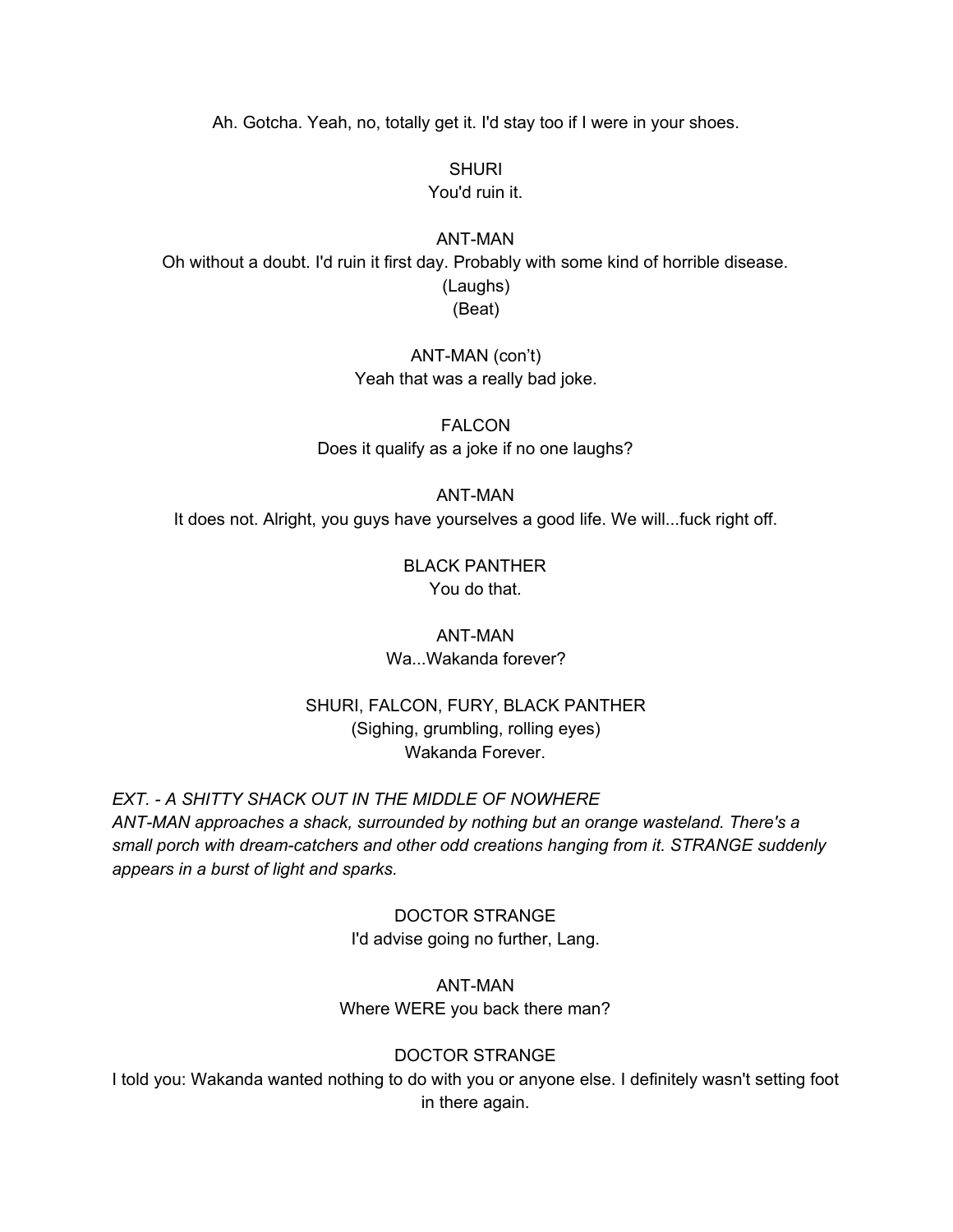### ANT-MAN

Get bent! You could've helped me! That was embarrassing!

#### DOCTOR STRANGE

I am a Sorcerer, not a diplomat, nor do I believe the Wakandans, while in Sould World, possess the necessary-

### ANT-MAN

#### (frustrated)

Alright, shut up, I don't care. I'm going into this hut, getting Scarlet Witch's help, and then getting out of here.

#### DOCTOR STRANGE

I warned you of Wakanda, please heed my warning of Wanda.

### ANT-MAN

(desperate)

I CAN'T. I DON'T HAVE A CHOICE. I need to get out of here. I need to figure out how to get everyone out of here, man!

> DOCTOR STRANGE You need to accept the hand you have been dealt, Lang!

ANT-MAN YOU DEALT THAT HAND, YOU DENSE MOTHER-

### DOCTOR STRANGE

WHY are you so desperate? Why do you INSIST? There are others more superior than you and we have not been able to crack it. YOU ARE A WELP AMONG GIANTS. WHAT MAKES YOU THINK YOU ARE THE HERO HERE?

> ANT-MAN MY DAUGHTER IS DEAD. (Beat)

DOCTOR STRANGE Scott…

#### ANT-MAN

My daughter is somewhere in here. Hope, my partner, is in here too. Hank Pym, my mentor, and Janet, who has been like a mom to me...they are all in here somewhere, they all died. And-and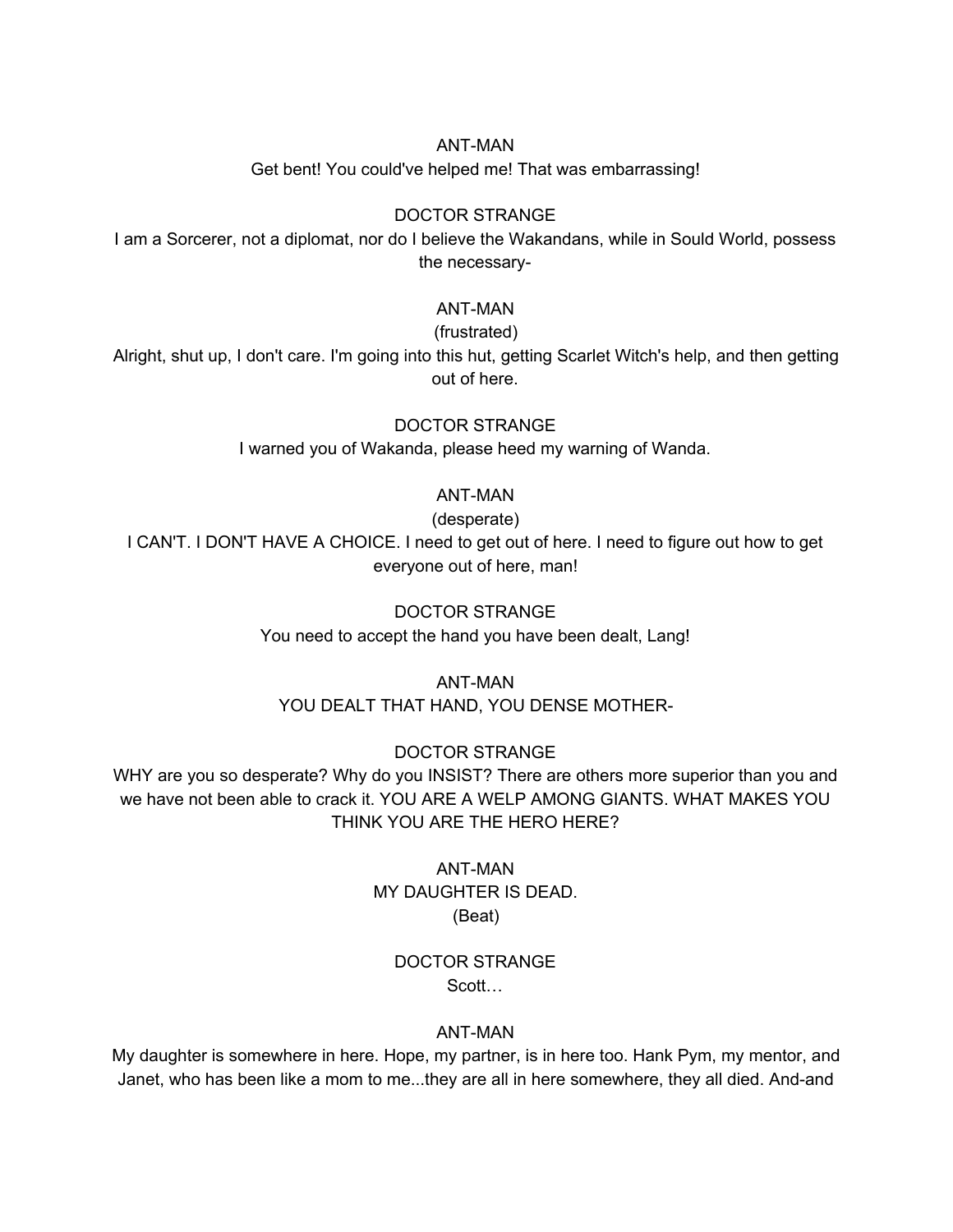I've seen how horrible it is in here! This is hell! And I can't- They don't deserve this and I'm going to get them out. DOCTOR STRANGE I'm sorry, Scott...I didn't-

#### ANT-MAN

None of you do. You have nobody to begin with, Strange. Maybe Wong and he's still alive on Earth. The Wakandans are all here together. The Guardians are together too... None of you LOST anything in The Decimation. I did. And Scarlet Witch did as well. So shut up, and get out of my way.

*He begins to walk towards the shack. STRANGE doesn't move, but calls after him.*

#### DOCTOR STRANGE

Soul World hasn't been kind to many, but Scarlet Witch may be the worst off of them all, Lang!

#### ANT-MAN Get bent!

CUT TO EXT. AVENGERS HQ *ROCKET RACCOON and THOR are sitting in the grass near the Quinjet wreckage.*

**THOR** Rabbit, I think we may have to admit that we are not good at faking our deaths.

# ROCKET RACCOON

You definitely aren't, that was too close to actually dying.

THOR (sighs) With everyone else gone now, going after Thanos, I feel we should join them.

> ROCKET RACCOON ...yeah. I've been thinking that too.

> **THOR** You are a brave and noble Rabbit.

ROCKET RACCOON I guess - I just can't believe that all the Guardians are gone...they were my family.

> **THOR** Rabbit, are you sure you're up for this mission?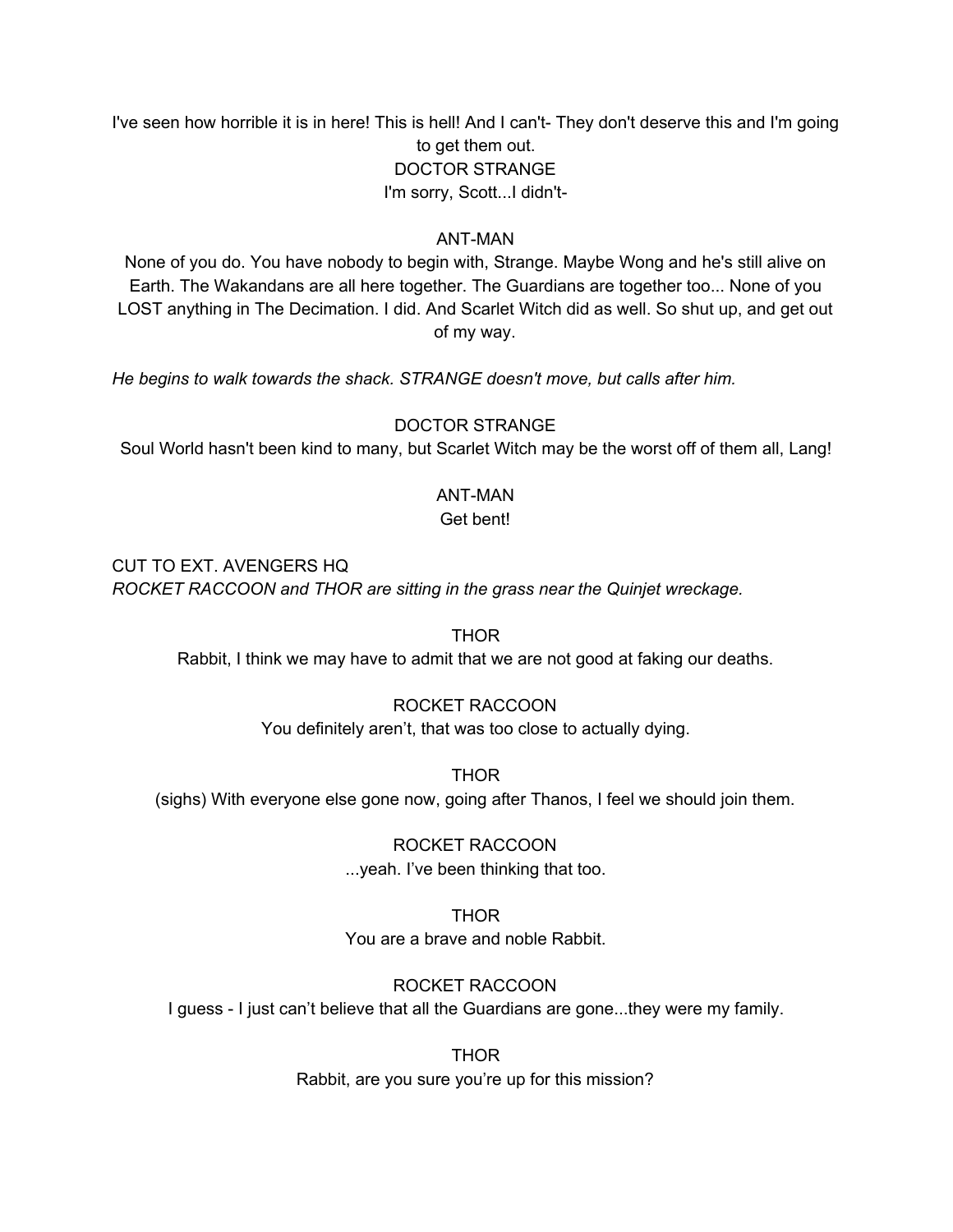# ROCKET RACCOON Yeah..yeah. I think so.

## **THOR** And if you're wrong?

# ROCKET RACCOON If I'm wrong...then what more could I lose?

*A bright flash of light appears in the sky as CAROL DANVERS lands on the ground in front of them.*

> **CAROL** I found Thanos. Are we going to kick some ass or what?

**THOR** Yes, of course. Rabbit, do you want a snack first?

> ROCKET RACCOON No I'm ready

**THOR** Do you need to go to the bathroom? It's a long trip.

# ROCKET RACCOON No

**THOR** Be sure because once we're in the bifrost we can't stop.

# ROCKET RACCOON I DON'T NEED TO USE THE BATHROOM

**THOR** Okay, great. BRING ME THANO - - actually wait I do have to go to the bathroom, wait right here.

*THOR exits into HQ.*

ROCKET RACCOON So you're like, made of light? You punch light?

**CAROL**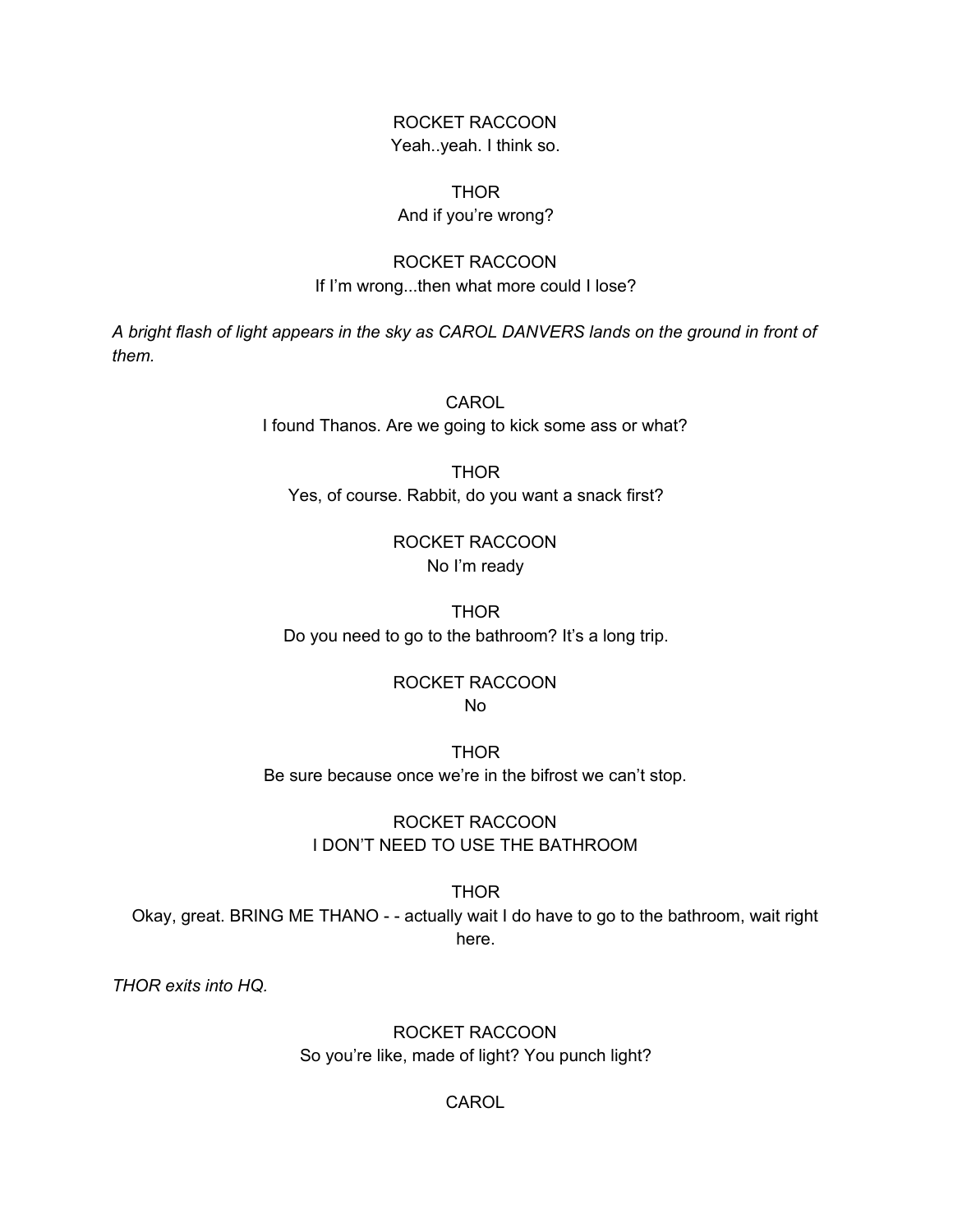Kind of, yeah.

ROCKET RACCOON Is that a Kree communicator?

**CAROL** Yes. But I'm not Kree, if that's what you're asking.

> ROCKET RACCOON No, no. How much do you want for it?

> > **CAROL** It's not for sale.

ROCKET RACCOON I could upgrade it for you.

**CAROL** I can do that myself - also I think you might just take it and not give it back.

> ROCKET RACCOON HAHA. You are correct, yes.

**CAROL** What planet are you from? Not here.

ROCKET RACCOON Not here, no. I don't really know.

**CAROL** 

I get it.

**THOR** Alright I'm done. Let's get to avenging.

*THOR raises Stormbreaker to summon the bifrost, ROCKET jumps on his shoulder.*

**CAROL** I didn't tell you where Thanos is yet.

> **THOR** Oh. Right. Where is he?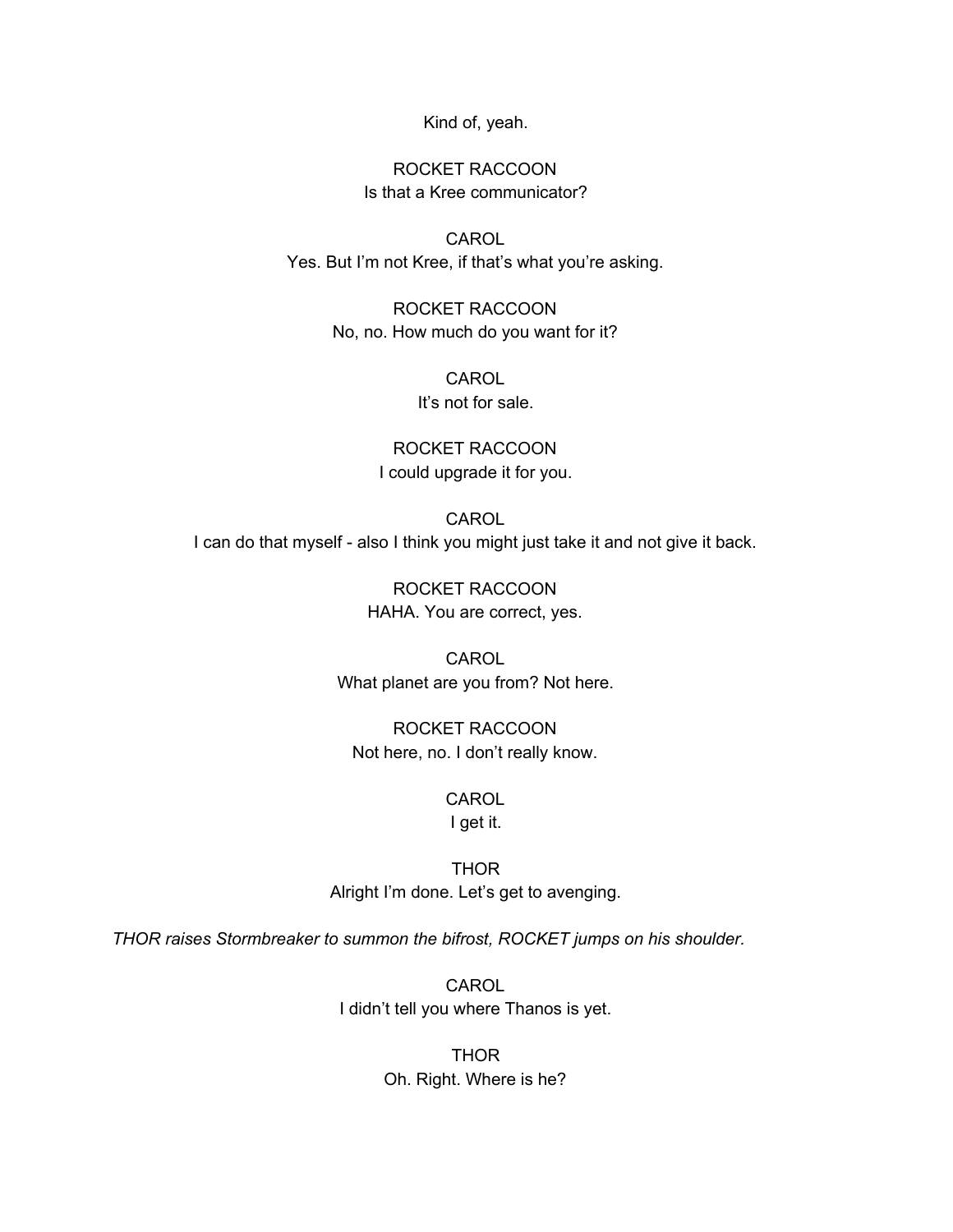*CUT TO INT. INSIDE SCARLET WITCH'S SHACK The shack is dense, cluttered, musty.Odd representations of Avengers hang from the ceiling: an effigy of the Hulk, a white star for Captain America, etc. ANT-MAN slowly walks in.*

ANT-MAN Knock, knock? Hello? It's, uh, Ant-Man. We knew each other on Earth? Hello?

*ANT-MAN looks around, picks up makeshift effigies of Hawkeye and Quicksilver.*

### ANT-MAN (CONT'D) Uh oh.

# SCARLET WITCH Viz? Is that you?

*From under a mass of old red blankets emerges SCARLET WITCH. The blankets slide off, except one, she is nearly naked now. Her hair is a white and long. Her eyes sunken.*

ANT-MAN Oh, woah, wow. Uh, no, I'm not Viz. I'm sorry. I'm Ant-Man, and I need your help.

SCARLET WITCH Ah, yes, yes, The Giant of Ants. I remember you from Germany years ago.

### ANT-MAN

(relieved) Yeah! That was me! You remember me!

# SCARLET WITCH

(laughs)

Oh he he he, ho, I do, I do remember you, and all the things you have done since.

### ANT-MAN

Uhhh pardon?

*SCARLET WITCH picks up a large doll of Ant-Man as Giant-Man.*

# SCARLET WITCH

Yes, yes, you've been a naughty, sneaky boy since then. But oh so many adventures you have gone on, my Ant, my sweet Ant-Man.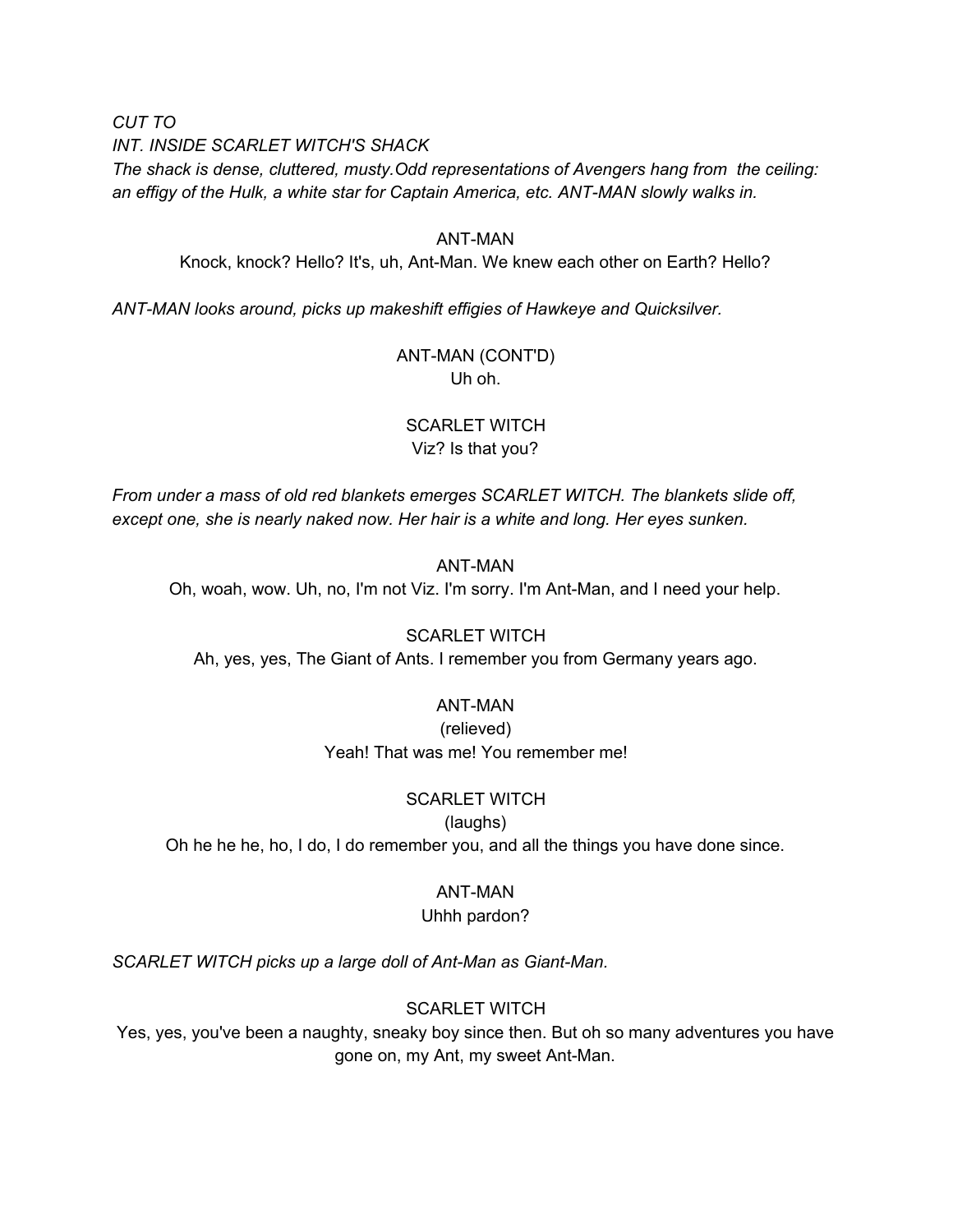#### ANT-MAN

Oh, wow, is that me? Wow, that's, uh something. Ok, I'm just going to get into this. Scarlet Witch, I believe you, with your chaos magic, and Doctor Strange's ability to warp dimensions can shatter Soul World. He pulled me here and I believe you could push him out using the same method, or something. Once he's on the other side, back on Earth, I think he could find a way to free us all. Or at least you.

### SCARLET WITCH

Hoo hehe ha ha, ye, why would I want to leave here? My castle? My domain? I can poop wherever I want.

> ANT-MAN Ew. Why did I touch things?

SCARLET WITCH I can make love to myself whenever I want-

# ANT-MAN GROSS STOP PLEASE

# SCARLET WITCH Little Ant, Little Ant, he he, so kind of you to be here, so brave, but you are just an Ant.

ANT-MAN Don't you want to see Vision again?

# SCARLET WITCH (somber) Viz? He's...on Earth? Alive?

ANT-MAN Uhhhhhhhhhhh, yeah, totally…

# SCARLET WITCH

Hooooo he ha haw haw HAW, no no, Anty Ant Antish Antem Man of Ants! No. You trick me! Viz is here! I've been living with him here for years!

# ANT-MAN What?

### SCARLET WITCH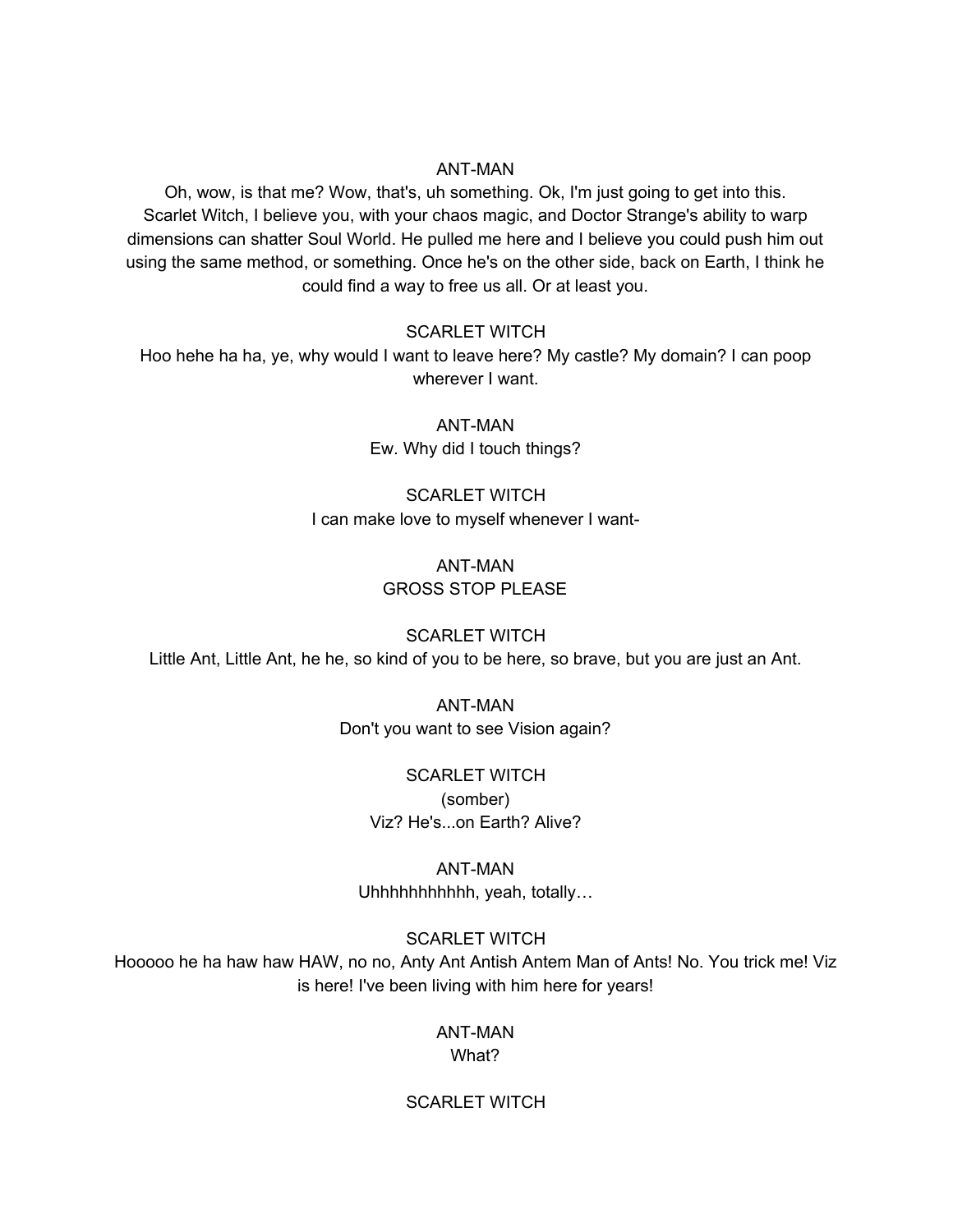Let's go get him, shall we, we shall, shall, Mr. Ant!

*SCARLET WITCH glides away, out through a backdoor.*

# ANT-MAN

### I've got a bad feeling about this.

*EXT. BACK OF SCARLET WITCH'S SOUL WORLD HUT. The porch extends to the back of the hut. SCARLET WITCH glides along it and down some steps. ANT-MAN descends the steps, cautious.*

### ANT-MAN

### What the hell...

### SCARLET WITCH VIZ! Ant-Man has come to visit!

*SCARLET WITCH glides to the center of a great field of pebbles, lowers herself and rummages through the dirt.*

# SCARLET WITCH (CONT'D) Oh, he he heeee, are you hiding, my love? Where is my Viz!

# ANT-MAN Hey, Wanda, I don't think-

### SCARLET WITCH HERE HE IS!

*She yanks a normal looking rock out of the ground. It is much larger than the surrounding rocks* and she has to hold it with both hands. There are googly eyes glued onto it and a piece of *orange jewelry on what can be assumed to be the forehead.*

# SCARLET WITCH (CONT'D)

I know you two only met once, but I think you should recognize him, Viz!

# ANT-MAN

# This is...Vision?

# SCARLET WITCH

Why, yes, little sweet Ant! In the flesh, as it were! Say hi, Viz! (doing a Vision impression) Chip cherrio, hello there, Mr. Lang. It is splendid to see you! (Scarlet Witch voice) Oh, so polite! As always! HEHE!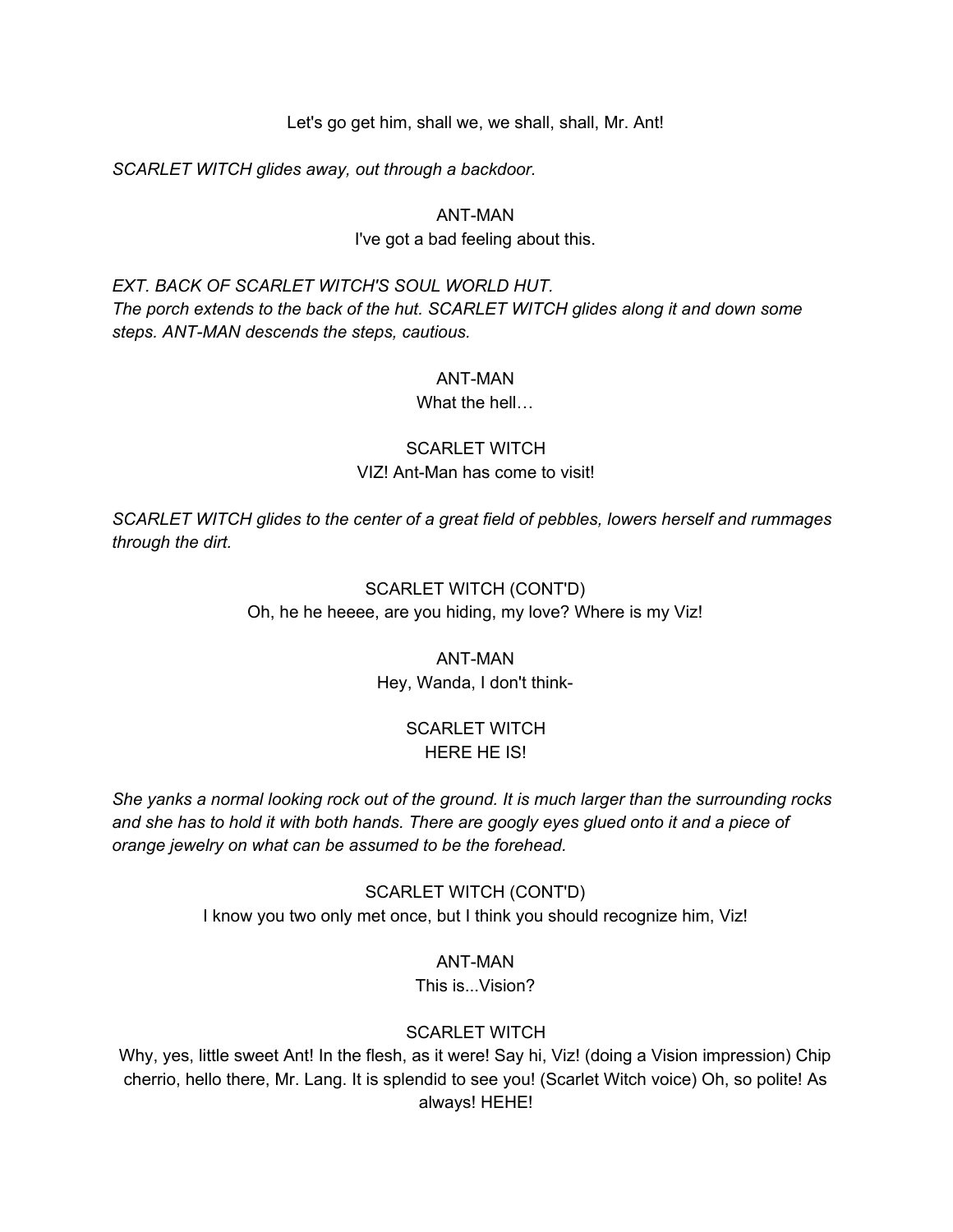#### ANT-MAN

#### Oh no. This is awful.

#### SCARLET WITCH

Now what say we go inside and chat a bit more? (Vision-voice) Oh, but Wanda, my dear, let's wait out here for a bit longer, yes? Bask in this wonderful light for a bit! I sure do love you and the sunlight! (Scarlet Witch Voice) Ohhhh Viz, so wise, so smart, so...handsome...

*SCARLET WITCH begins to makeout with the rock.*

#### SCARLET WITCH (CONT'D)

Hmmm, mmmMMMM, oh Viz. (Vision Viz) Wanda, touch me, touch me. (Scarlet Witch) Put yourself inside me, Viz.

### ANT-MAN

### GOD DAMN. OK. BYE.

*INT. SOUL WORLD BAR IN QUILLSVILLE*

*ANT-MAN sits at the bar, empty glasses strewn about him. The camera slowly pans around, showing DRAX, GROOT, MANTIS, and GAMORA on a stage in the back, playing the music. After a moment, MANTIS nods to the band, they keep playing, but she steps down, approaches ANT-MAN.*

# **MANTIS**

## You are sad.

# ANT-MAN

Yeah.

# **MANTIS**

I can feel it.

### ANT-MAN

# Great.

# (Beat)

I don't think we've met. Are you an Avenger or something?

**MANTIS** I am a Guardian of the Galaxy. My name is Mantis.

ANT-MAN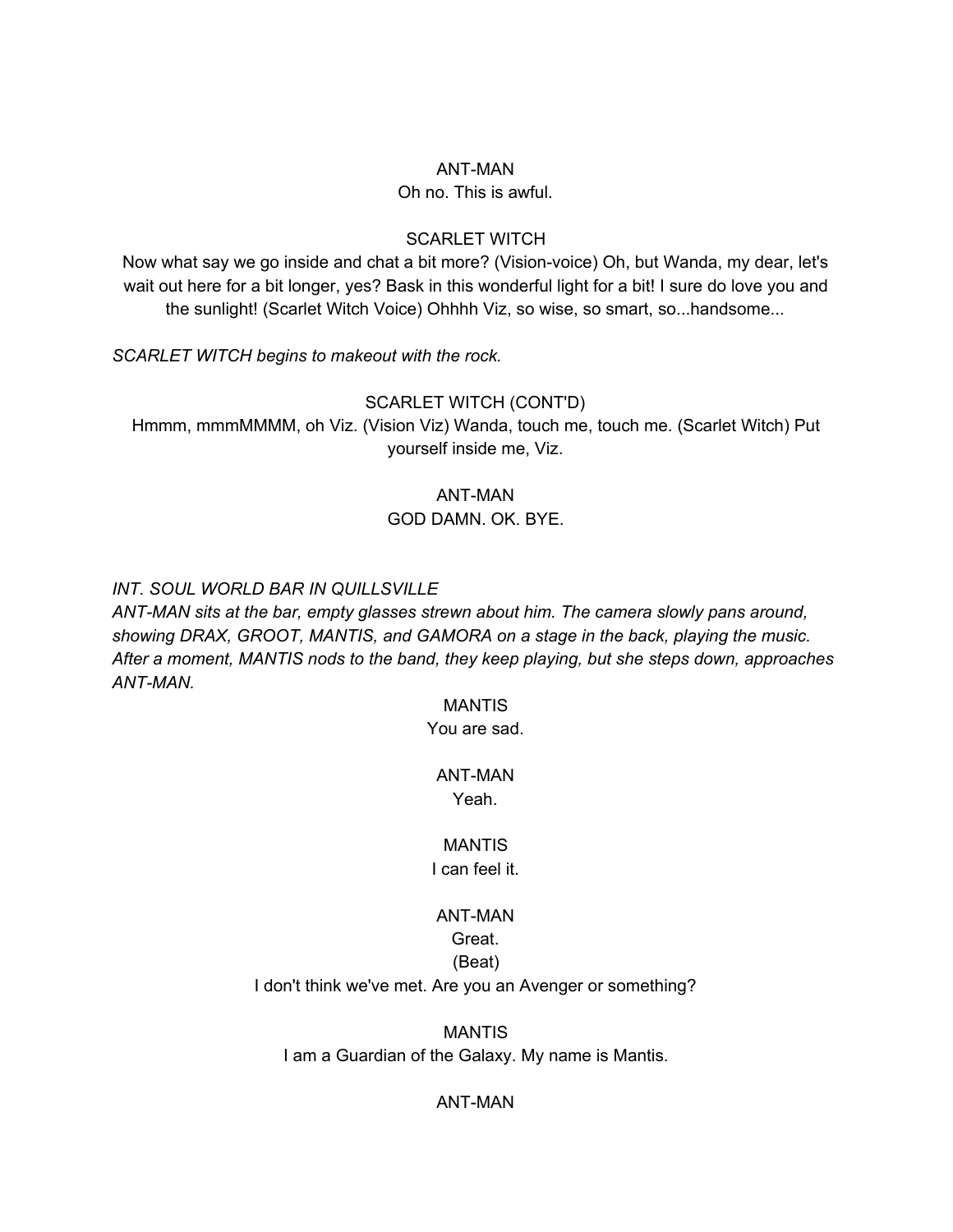Mantis? My name is Ant-Man. We're both bugs!

*They shake hands, and Mantis' antenna light up.*

### **MANTIS**

May I join you, Ant-Man?

# ANT-MAN

Sure!

### **MANTIS**

I would like to say I was sad for a long time when I first came to Soul World.

### ANT-MAN

Mantis-

# MANTIS

You do not need to make up a lie for me, Ant-Man. I can feel the Truth in you. I know you are not from here.

# ANT-MAN

Yeah, but that doesn't matter too much now. I'm here for good.

# **MANTIS**

When we all first arrived, after dying a shocking death, it took us all time to adjust. We were all sad. Sad like you are now.

# ANT-MAN

If you're working up to some sort of touching moment of catharsis or realization in me, just don't waste your time.

# MANTIS

I would like to waste my time with you.

*ANT-MAN looks up from his drink and looks at Mantis. Really looks at her for the first time.*

#### ANT-MAN What?

# **MANTIS**

I would like to give you company right now, and whether that be wasting a set of time, or not, I do not care. I am here for you, Ant-Man. If you want to talk.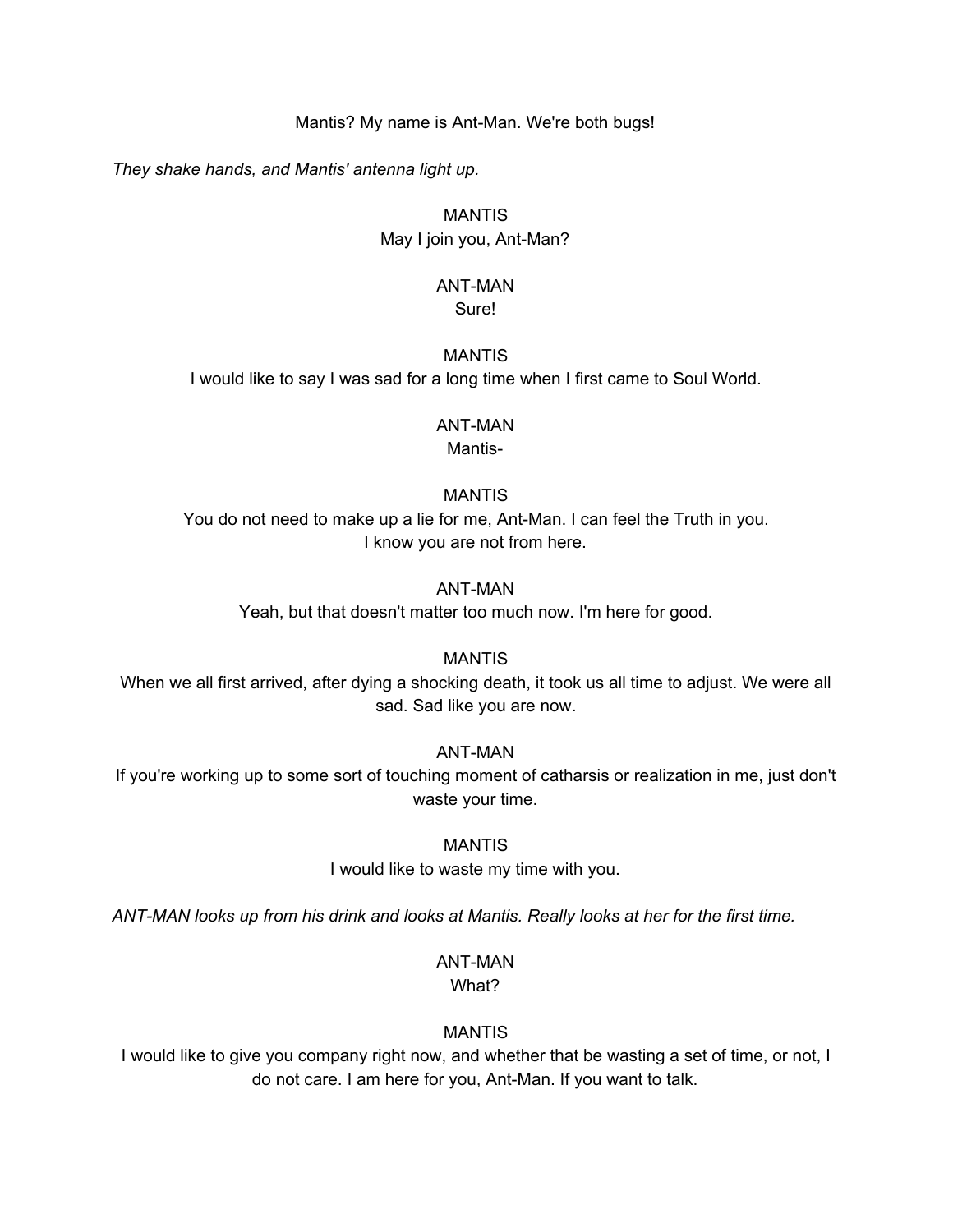# ANT-MAN Ok. (long beat)

# ANT-MAN (CONT'D)

Fine.

You know, we all have to work towards something. We all do. Some aim for a promotion at work, or a new car, or a vacation. Me? I got out of prison and wanted to provide a better life for Cassie, my daughter. Then I wanted to be a better hero for her, so I join Captain America, and then I had to aim for something else and work for my own freedom again so I could be a better example. I guess...I was always trying to do what's best for Cassie. And for however long I've been in Soul World, I've been trying to find a way to get us out, but most importantly, get her out. It's what I was working for, because that's all we do. Find goals, aim, work towards them, but...I've never not reached one.

Until now.

#### MANTIS

Yes. I think I do understand. At first, here at Soul World, we all worked towards something. But, eventually, we had to give it all up and build a life here. There is nothing wrong with not reaching your goals, Ant-Man. There are times when we fail and we must let that go. I do not know what it is like to have a daughter, but maybe it is time to work towards something else. Maybe it is time for The Ant-Man to work for himself. What is best for Ant-Man?

#### ANT-MAN

I...I don't know...I guess I got to think about it.

### **MANTIS**

That is OK.

You can have so much here. I have a family here with The Guardians. You can find something here too, in time.

*MANTIS' hand brushes onto ANT-MAN's. They lock eyes. The camera slowly pans out, up and out of the bar.*

### **INT. AN APARTMENT IN SOUL WORLD**

*WINTER SOLDIER is in his living room, shirtless. A radio lightly plays music. A knock at the door, he goes to open it. It's SPIDER-MAN.*

> SPIDER-MAN Can I come in?

*He enters.*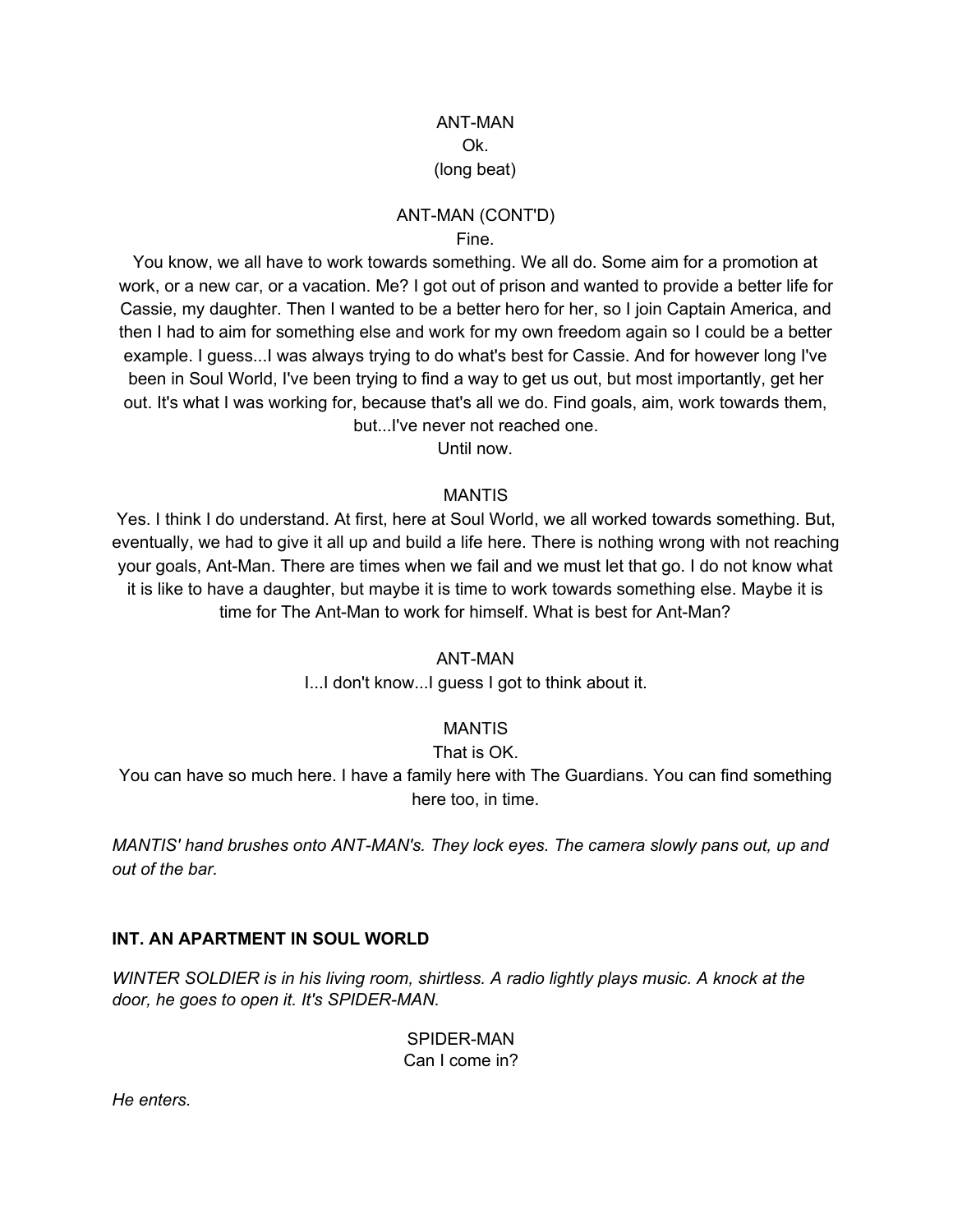#### WINTER SOLDIER

It's, uh, not a great room. You probably got a great room...

#### SPIDER-MAN

No, this- it's a great room!

*WINTER SOLDIER moves to clear off a chair, and turn off the radio.*

#### SPIDER-MAN

No- leave it on, the radio. I'm sorry about the way my father treated you.

#### WINTER SOLDIER

Oh, your father was great. He was great. The way he took care of Penny.

#### SPIDER-MAN

Yes-, but I mean the way he was with you. It's really me it has to do with. Johnny, I came here because my father-

#### WINTER SOLDIER

No, the way he saved her. I mean I could never do anything like that. That was something! The reason people treat me like nothing is because I'm nothing.

#### SPIDER-MAN

That's not true! You! You are everything!

*Beat.*

#### WINTER SOLDIER

Line?

#### SPIDER-MAN Uh, I think this the Ju Ju Bees line.

WINTER SOLDIER Damn, where's Quill's script?

*WINTER SOLDIER rummages around the apartment.*

SPIDER-MAN Uhhhhh, it's gone.

WINTER SOLDIER What? What do you mean it's gone?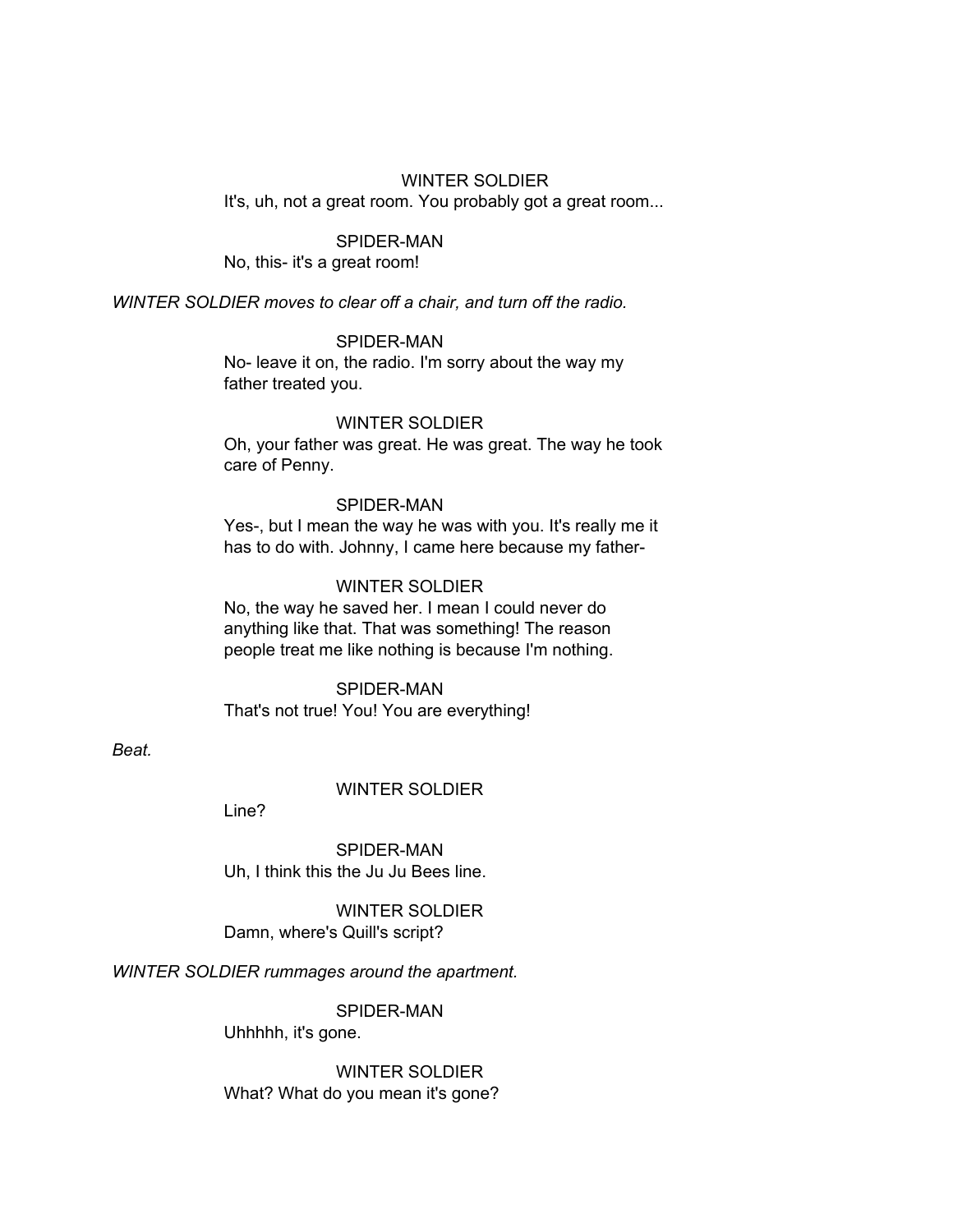#### SPIDER-MAN

I, sort of caught it on fire.

#### WINTER SOLDIER

You did WHAT?

#### SPIDER-MAN

Yeh, I was using the stove to cook a stew and I forgot it was on and my spider-sense totally didn't go off, Buck, it was weird, and I was in my bedroom and a fire, like a big fire-

#### WINTER SOLDIER

There was a fire in the kitchen? Why didn't I know there was a fire in our apartment?

#### SPIDER-MAN

I don't know, Buck!

#### WINTER SOLDIER

PETE! First the toilet backs up, then you blew up mailbox, and now you STARTED A FIRE IN THE KITCHEN?

#### SPIDER-MAN

No one said being roommates with the one and only friendly neighborhood Spider-man was going to be easy. Can we get back to the play?

#### WINTER SOLDIER

No, Pete! I can't get back to the play because I need to learn my lines and I can't do that because apparently MY ROOMMATE BURNED UP MY SCRIPT.

SPIDER-MAN IT IS THE JU JU BEES LINE, BUCK.

WINTER SOLDIER I DO NOT KNOW WHAT A JUJU BEAN IS.

#### EXT. - SOUL WORLD - DAY - TIME HAS PASSED

*A beautiful house in SOUL WORLD. A DRAX the Realtor sign hangs out front with a sticker plastered over it that reads "SOLD". The camera moves on through to the backyard, where ANT-MAN stands at a charcoal grill and WINTER SOLDIER stands next to him.*

> WINTER SOLDIER Yeah, it's a good layout! I think I counted, what, three bathrooms?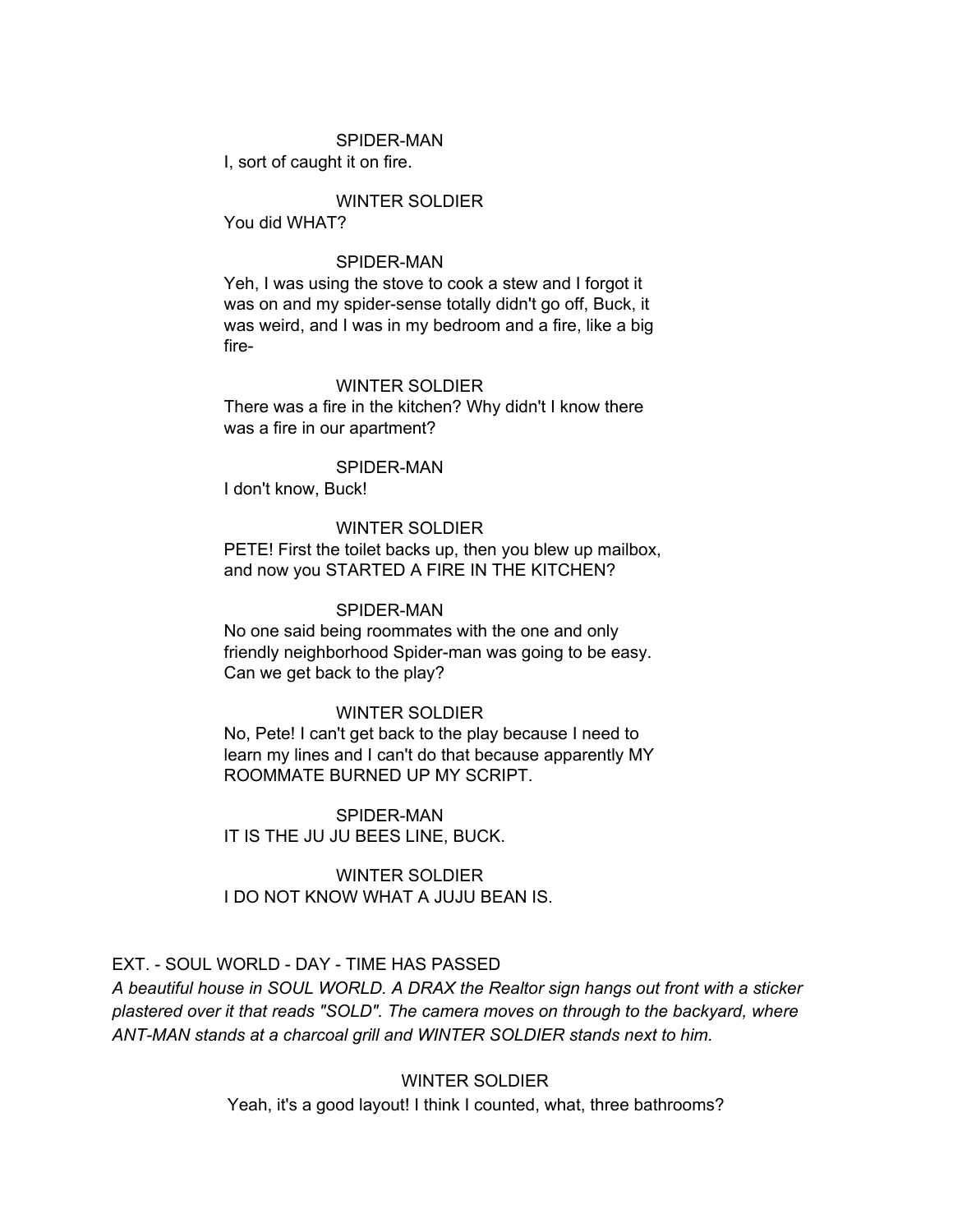### ANT-MAN

3 and a half! Drax gave us a really good deal, you should use him.

### WINTER SOLDIER

I'm trying, ha ha, trust me, I'm trying. Peter isn't sold on moving places.

*STAR LORD slides into frame.*

# STAR-LORD Did someone say my name?

WINTER SOLDIER No, well, yes, sort of. I was talking about Peter. Parker. Spider-Man.

# STAR-LORD

Oh Room-Mate Peter.

# ANT-MAN Bucky here wants to move places, but he doesn't think Peter would be open to it.

# STAR-LORD And why not?

*SPIDER-MAN slides into frame.*

SPIDER-MAN There's nothing wrong with our current place!

## WINTER SOLDIER It's a little cramped!

SPIDER-MAN Not if you live on the ceiling!

*MANTIS slides into frame. ANT-MAN and MANTIS share a small kiss.*

# ANT-MAN Hey honey.

**MANTIS** Hello Scott. Are the burgers almost done?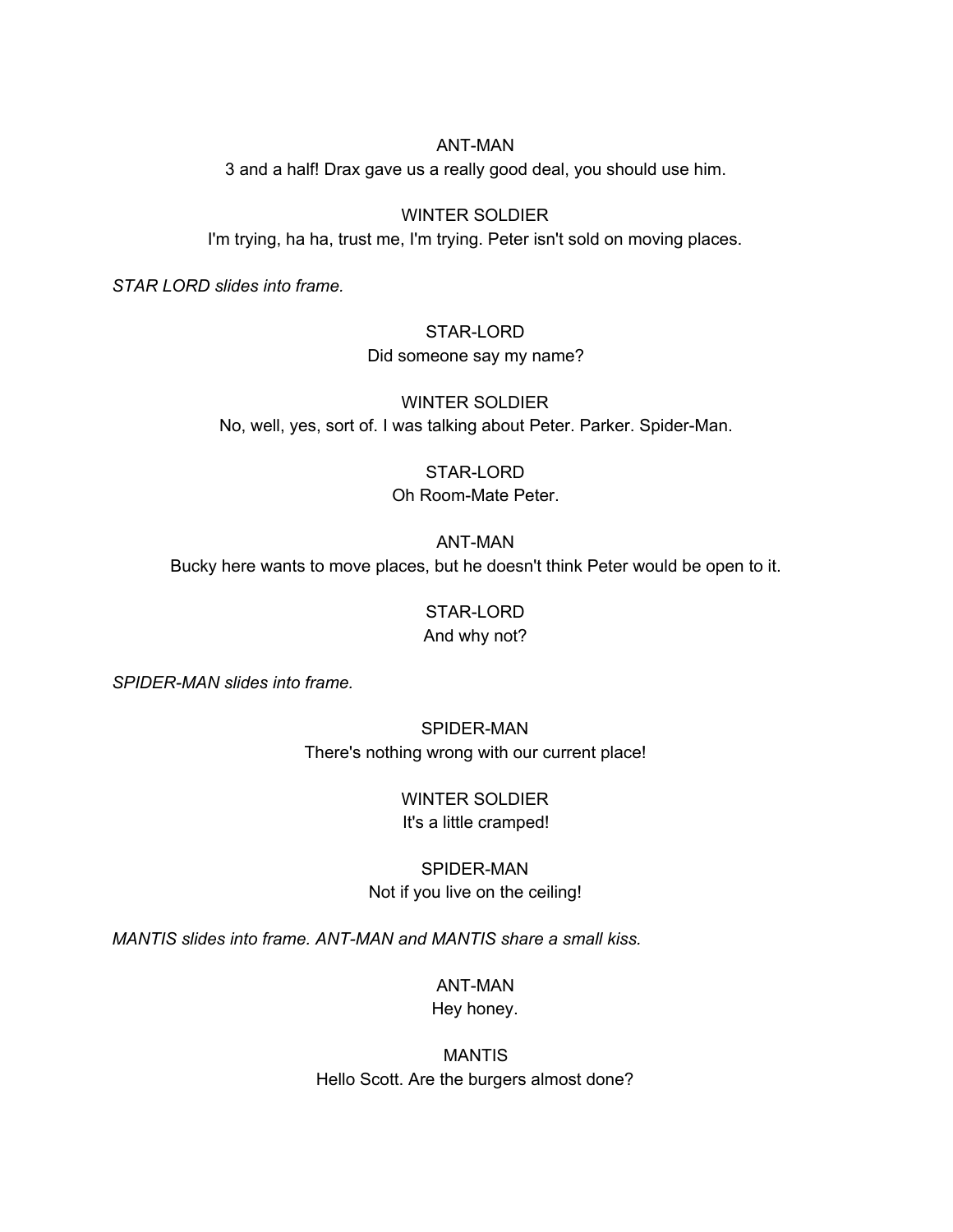ANT-MAN Yeah, just like, another minute I think, right, Bucky?

WINTER SOLDIER Yeah, yeah, I think so, I don't know, Strange brought these and I don't actually know where he got meat.

*DOCTOR STRANGE slides into view, floating.*

#### DOCTOR STRANGE It's best none of us know.

STAR-LORD Well as Mayor, I think it's my duty to also be the Health Department. So, it's within my jurisdiction-

> DOCTOR STRANGE Stop talking, Quill. Nobody voted you Mayor.

> > STAR-LORD We JUST had a re-election!

SPIDER-MAN And nobody voted in that one, just like the first three!

> **MANTIS** You are a bad, not fun Mayor, Quill.

> > STAR-LORD Aw, come on-

DOCTOR STRANGE Are the burgers almost done, Scott?

ANT-MAN I DON'T KNOW WHAT MEAT THIS IS!

> WINTER SOLDIER How long should this cook for?

> > DOCTOR STRANGE Soon.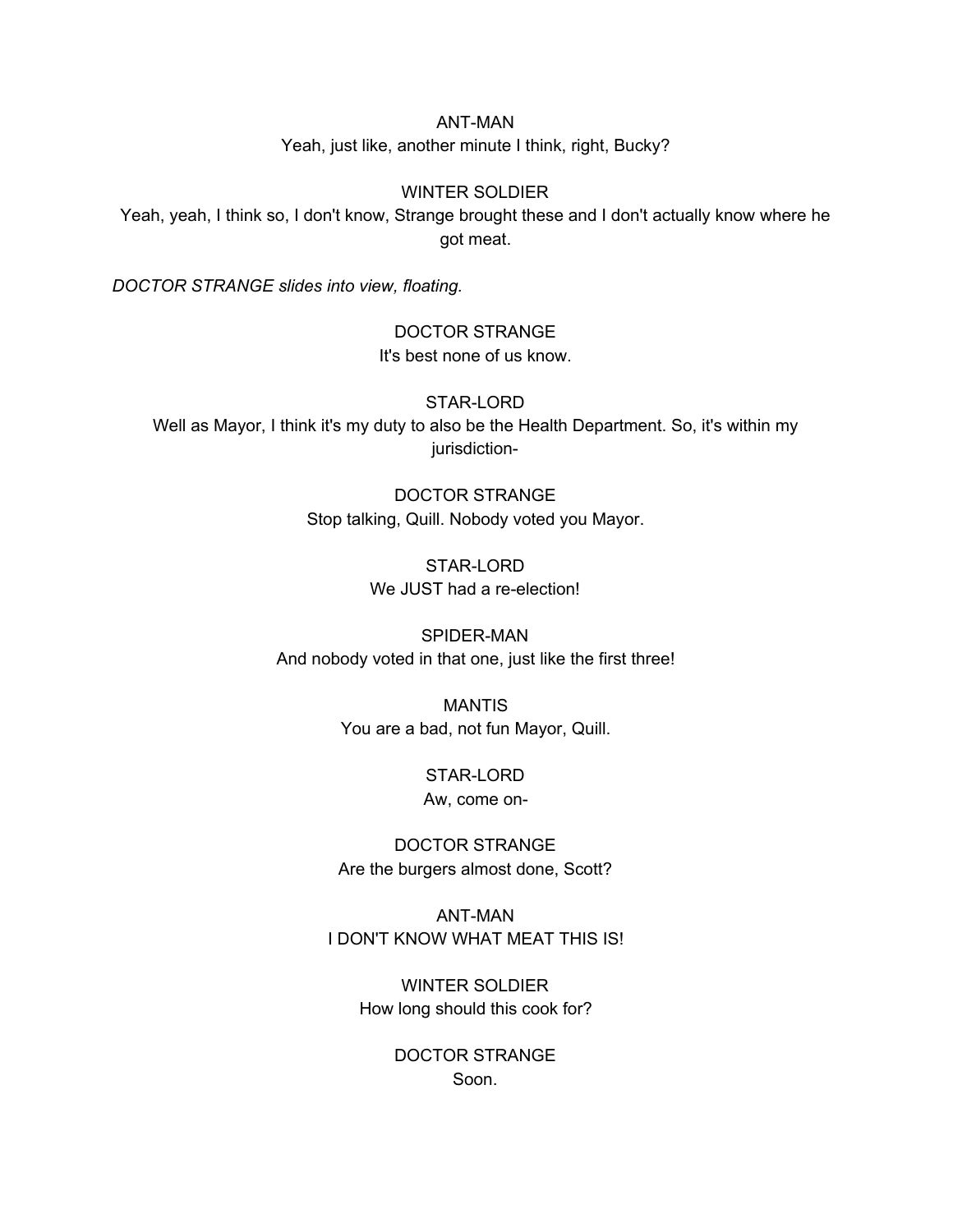STAR-LORD Jeeze, come get me when they're done.

# SPIDER-MAN

Same.

*Both Peters leave.*

# WINTER SOLDIER

Same, but I'm going somewhere else. Away from those two.

*WINTER SOLDIER leaves.*

MANTIS Well, I'm going to go check on the punch. Be right back.

*MANTIS pecks ANT-MAN on the cheek.*

DOCTOR STRANGE You two seem happy. *You* seem happy, Scott.

ANT-MAN I am, Steve. I feel like I'm starting to like it here.

DOCTOR STRANGE It seems like ages ago when I accidentally pulled you here.

> ANT-MAN A lot can happen in a year.

# DOCTOR STRANGE

Yes...

Goodbye, Scott. You may have not been the right man for the job at the start, but I think you are now.

# ANT-MAN What?

DOCTOR STRANGE

Tell me, Scott. What do you think a man who continually loses everything is capable of?

# ANT-MAN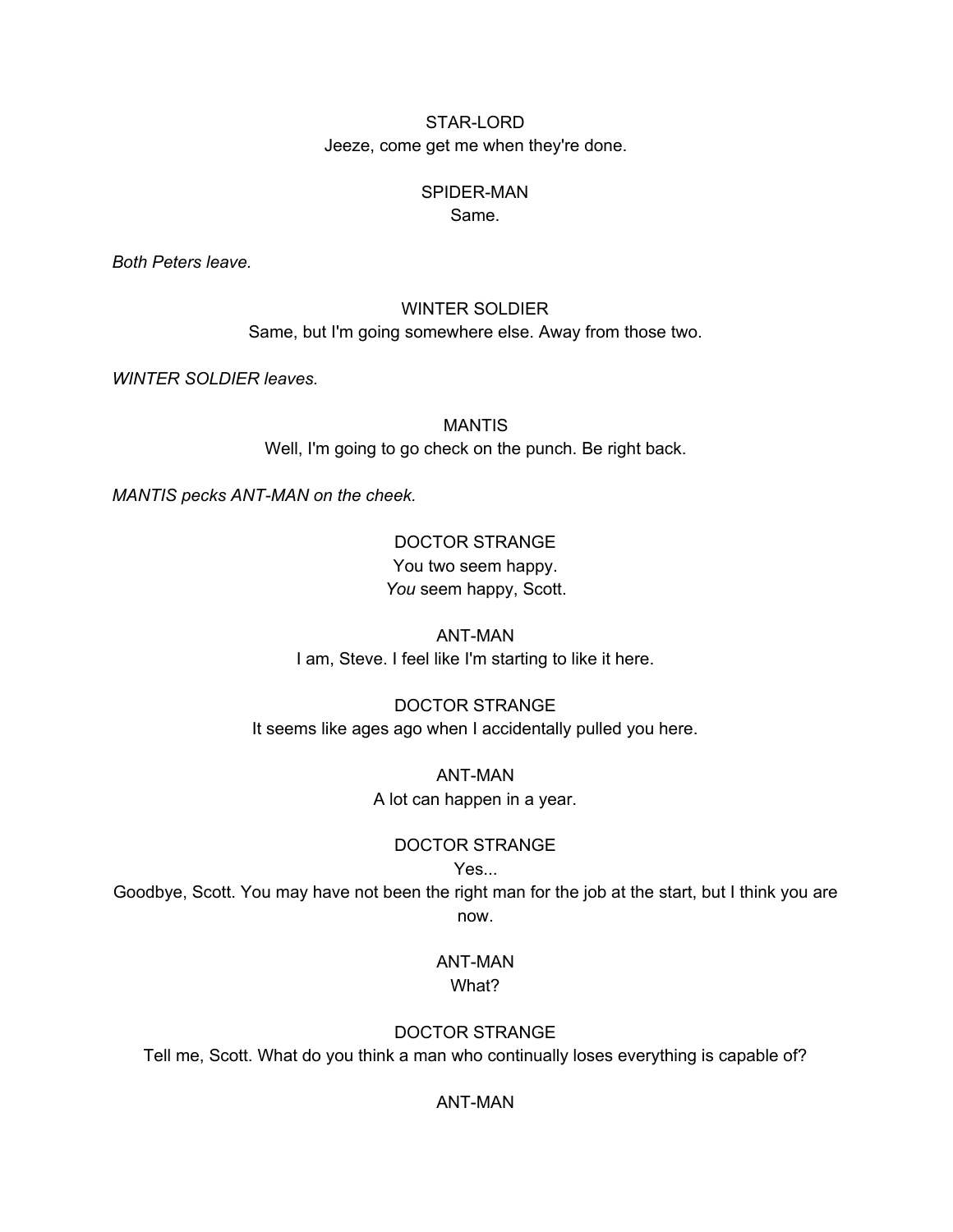I don't-Steve, what are you talking about?

# DOCTOR STRANGE

Goodbye, Scott. We're in the Endgame now. Again.

*DOCTOR STRANGE does one fluid, subtle hand motion, and magic and sparks begin to encircle ANT-MAN.*

#### ANT-MAN

#### (tearfully)

STEPHEN NO! I have a life here! I love Mantis! We have a home! PLEASE DON'T-

*ANT-MAN reaches out to DOCTOR STRANGE but ANT-MAN bursts into light. Gone. His BBQ spatula and apron fall to the ground.*

# DOCTOR STRANGE

# All according to plan...

*SOMEWHERE IN JAPAN.*

*THOR, ROCKET RACCOON, CAROL, IRON MAN, and NEBULA are walking through a field while consulting a map.*

#### ROCKET RACCOON

So much for knowing EXACTLY where Thanos was.

# **CAROL**

He WAS right here. He must have gone somewhere else while Thor was using the bathroom.

# **NEBULA**

It doesn't matter, we just need to find him.

*A sudden shower of sparks appears in front of them as a circle opens in the sky and ANT-MAN drops out of it.*

#### ANT-MAN

Oh god. What? No…(he begins throwing up)

# IRON MAN

Whoa, Lang. Everyone said you were dead or disappeared.

# ANT-MAN

Hrrrrnnnnnghghghghghghh…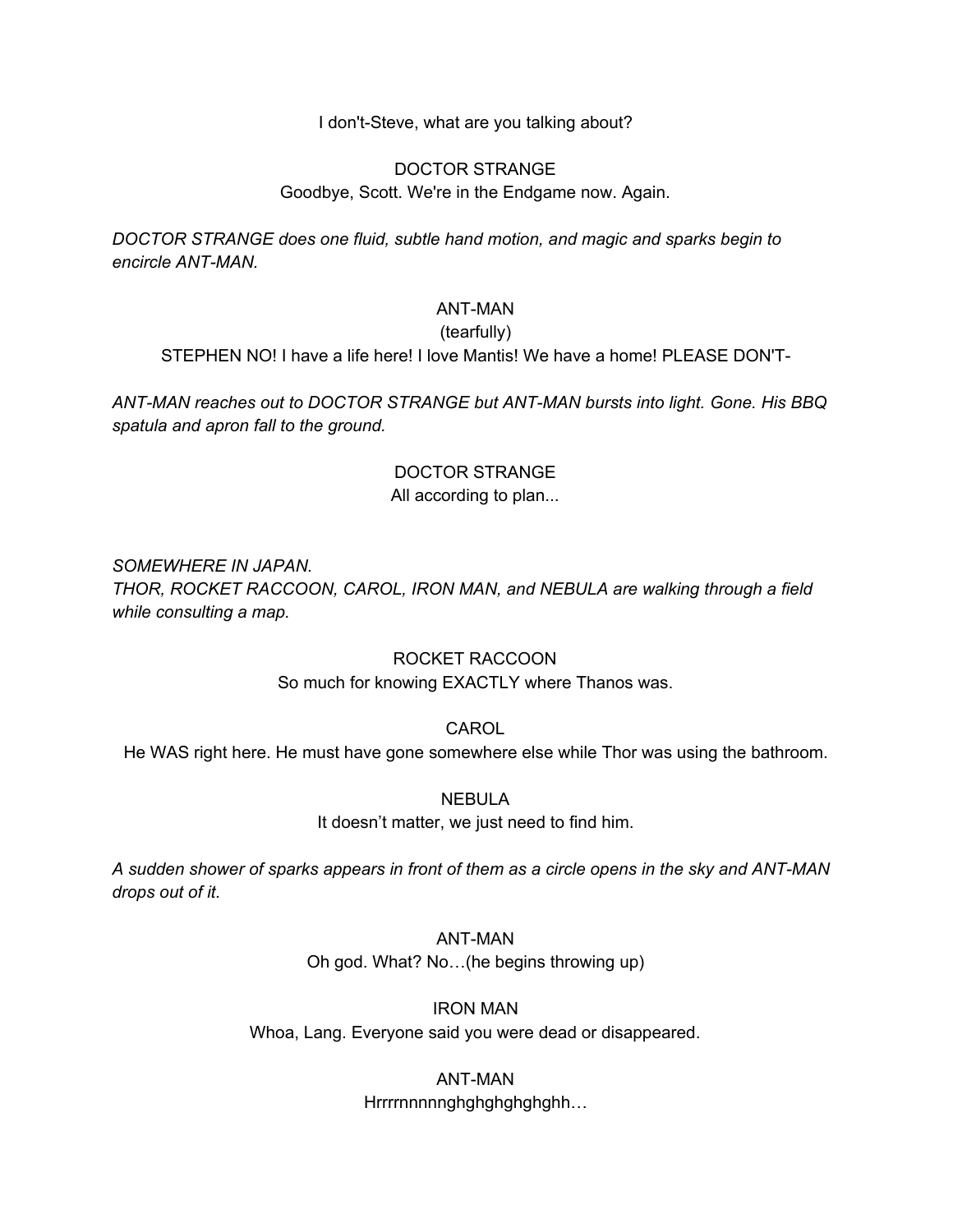# IRON MAN

...you okay?

ANT-MAN Blllllelelelelelelelgh (breathes heavily) Yes. Well, no. I was in Soul World. For a year.

**THOR** Don't be ridiculous Lang, you were only gone for maybe an hour.

> ANT-MAN Time gets wacky in Soul World.

ROCKET RACCOON So you were there for a year? Did you see any of the missing people?

ANT-MAN Oh, yeah a lot of them. The wizard guy sent me back here. Dr. Strange. He said we were in the -

> IRON MAN Endgame, right. We get it.

ROCKET RACCOON Did you see Quill??

ANT-MAN Oh yeah, the Mayor. He's the worst.

> ROCKET RACOON What about Drax?

ANT-MAN What does he look like again?

IRON MAN He's covered in drawings, like a kid who scribbled all over the wall.

ROCKET RACCOON Right, they aren't drawings OF anything. They're just a mess.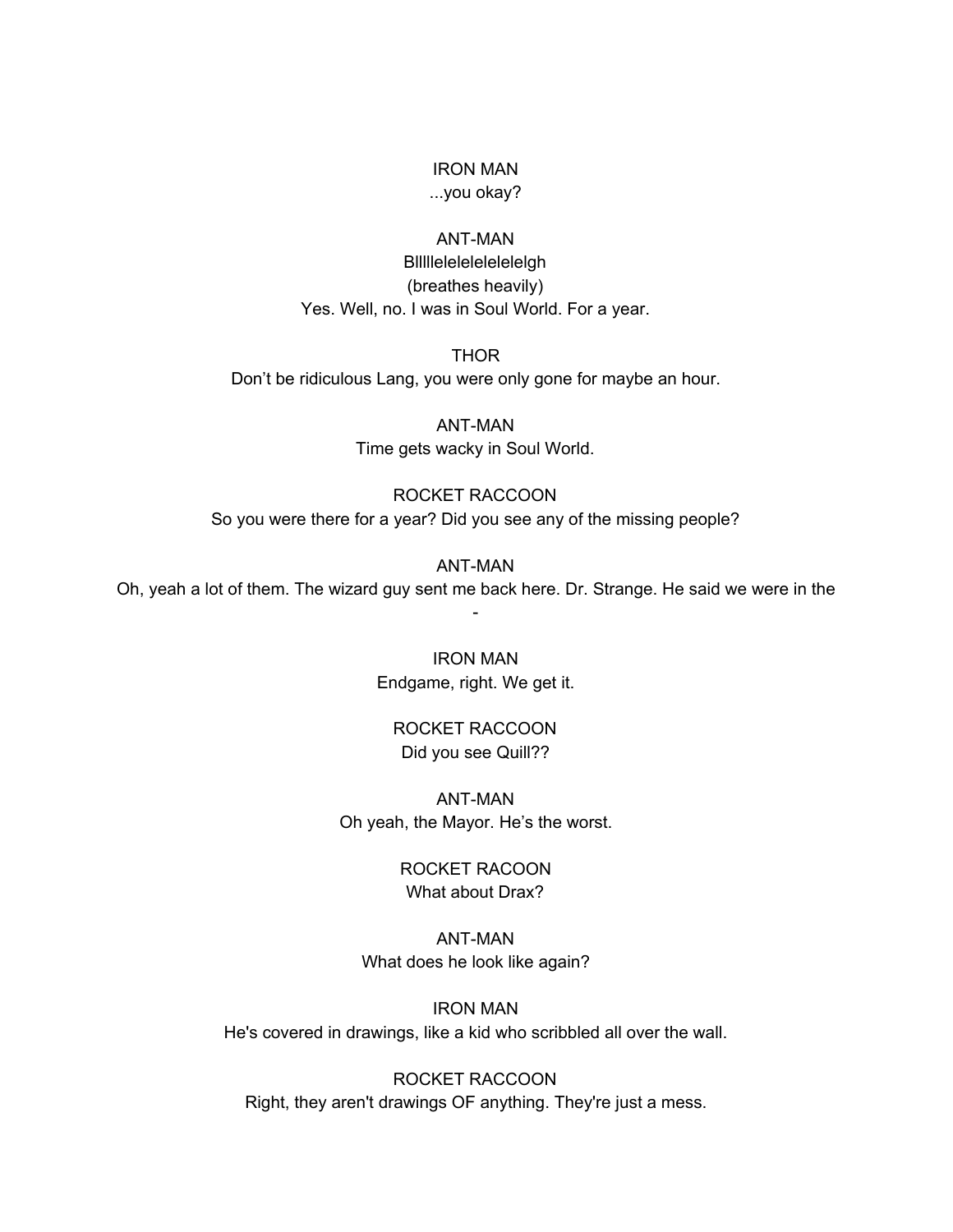#### IRON MAN

Oh and his skin is a gross shade of gray, like he's been dead awhile.

#### ANT-MAN

Oh, yeah. He's there for sure. He plays saxophone.

# ROCKET RACOON This is great news! What about Mantis?

### ANT-MAN

(whispers) Mantis

#### IRON MAN

Lang? You okay?

#### ANT-MAN

Yeah, totally! (laughs) Let's go beat up Thanos or get sushi or whatever it is you are doing in Japan.

### *EXT. FUKUOKA PROVINCE, JAPAN. COUNTRYSIDE.*

*Ronin, Black Widow, Deadpool, and Wolverine travel through bamboo forests, rice fields, and eventually arrive at Thanos' house that we saw at the end of Infinity War, a traditional Japanese Farmhouse. A scarecrow made of Thanos' armor sits outside. Widow's team approaches the house, and knock on the door.*

*Thanos opens it.*

#### THANOS

You could not live with your own failure. Where did that bring you? Back to me.

*Thanos bows dramatically. He's dressed in a navy blue kimono.*

**THANOS** Irrashaimase. Hello honored guests.

# BLACK WIDOW Oh this is already extremely problematic.

RONIN Hello, adversary.

> DEADPOOL Hiya, Cable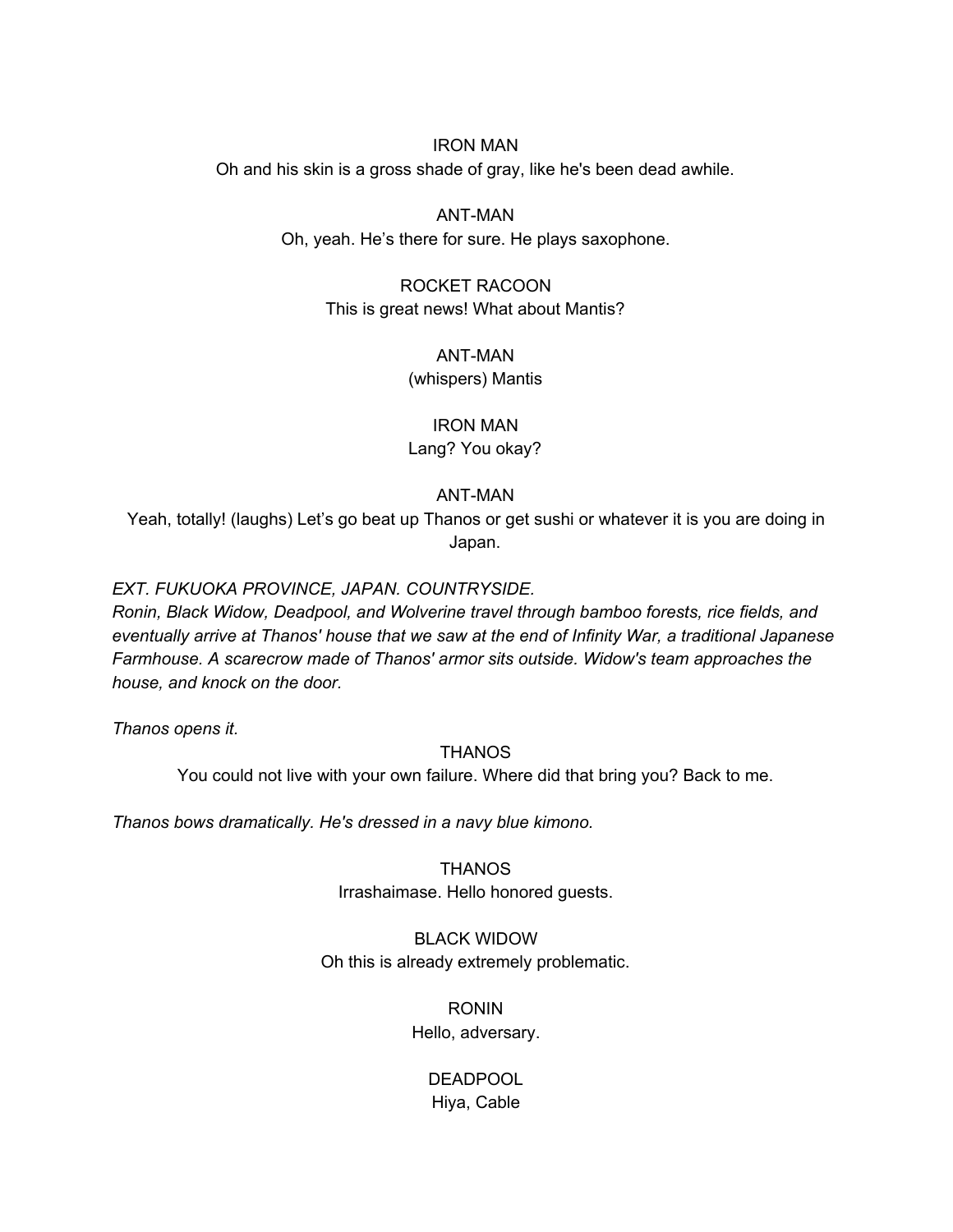Oh - it's - how did you find me? I'm on Japan.

### BLACK WIDOW

I told you he would recognize us without disguises.

### **DEADPOOL**

I listened, I'm wearing a mustache.

# BLACK WIDOW

#### OVER YOUR COSTUME

Thanos, you're IN Japan. Which is on Earth. You're like a 13 hour quinjet ride away from us.

#### THANOS Impossible. It's so different here.

RONIN

Yeah, the architecture is super different from Wakanda, I'm sure. But we have a lot of different styles? I can see where the confusion came from but still, yeah, Japan is on Earth.

> THANOS But the people look completely different.

# **DEADPOOL** Whoa whoa whoa, slow down there Mr. Racist.

# WOLVERINE

Yikes.

# BLACK WIDOW

Yeah, agreed on that yikes. That's not great. We're here to set things right. You need to unsnap the gauntlet and bring everyone back.

#### **THANOS** It's not as simple as all that.

**DEADPOOL** BRING BACK UNCLE BEN, YOU MONSTER!

# THANOS

I suppose we both owe each other a conversation then...would you like to join me for a meal? I'll cook you a nice breakfast. Balanced, as all things should be.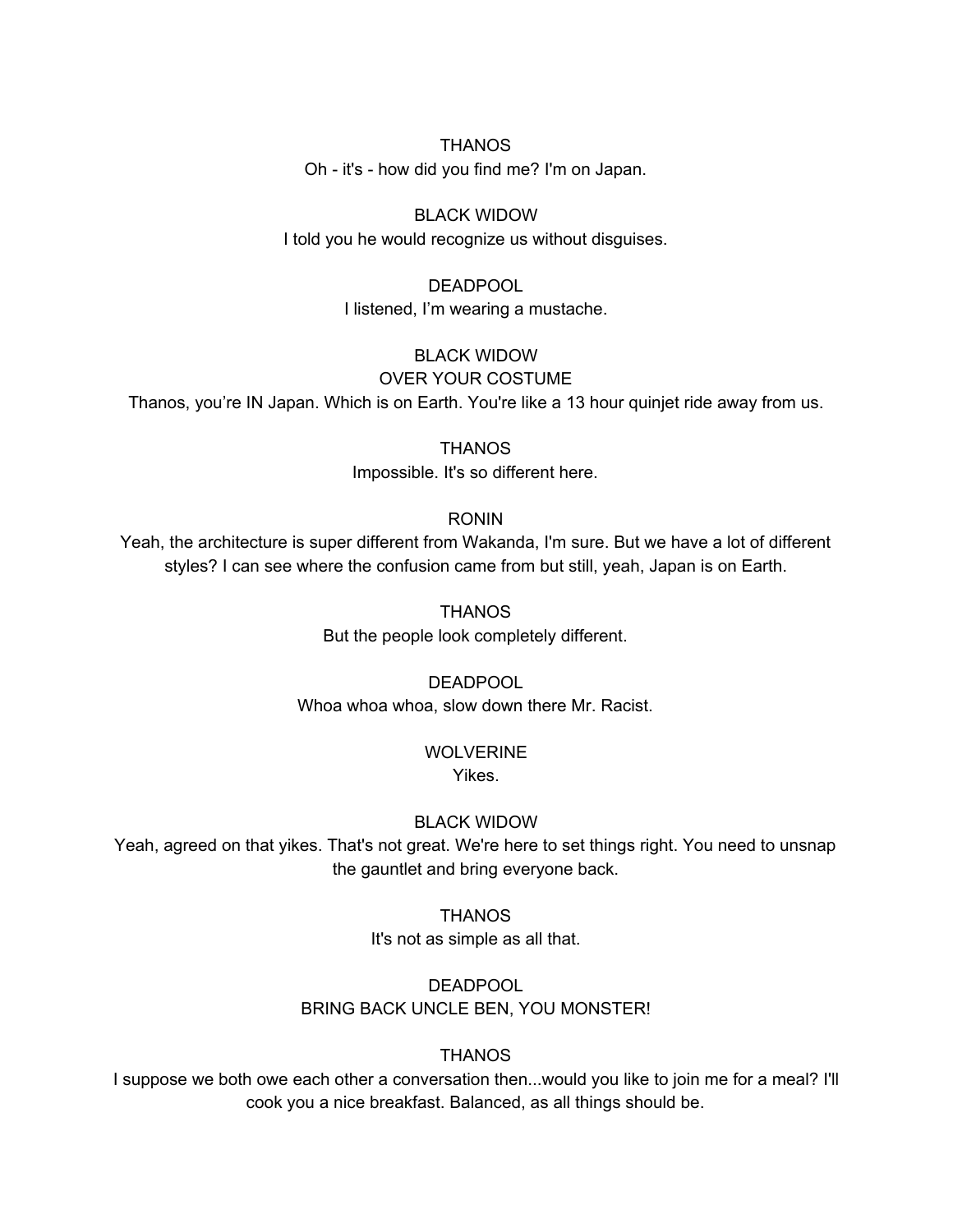### BLACK WIDOW Oh fuck you.

*The three remove their shoes and follow Thanos through his home to the kitchen. Thanos' couch is littered with Hello Kitty dolls. He has Hatsune Miku posters on every wall. There are a lot of stuffed Shiba Inu toys. Everyone is extremely uncomfortable as Thanos beckons them to sit around a large table.*

*Thanos pulls out a bowl of Edamame and places it in front of the three.*

**THANOS** Please enjoy these Japanese treats, known as 'Tokyo Beans.'

*Thanos performs an elaborate tea ceremony before setting up utensils to prepare breakfast.*

THANOS (CONT'D) My wife is the better cook, I'm afraid.

> BLACK WIDOW You got married?

**THANOS** In the traditional Japanese sense, yes I did. I adapted to their culture.

> **WOLVERINE** This is not gonna be good.

*From under the table, Thanos pulls out a large body pillow. On it is printed Sailor Moon. Ronin bows to her in greeting. Thanos folds the pillow in half back to Ronin*.

> **THANOS** Please meet my wife, Tsukino Usagi.

**DEADPOOL** (laughs and laughs, excessive laughter, it goes on for way too long)

> BLACK WIDOW Is that Sailor Moon?

> > THANOS (laughs)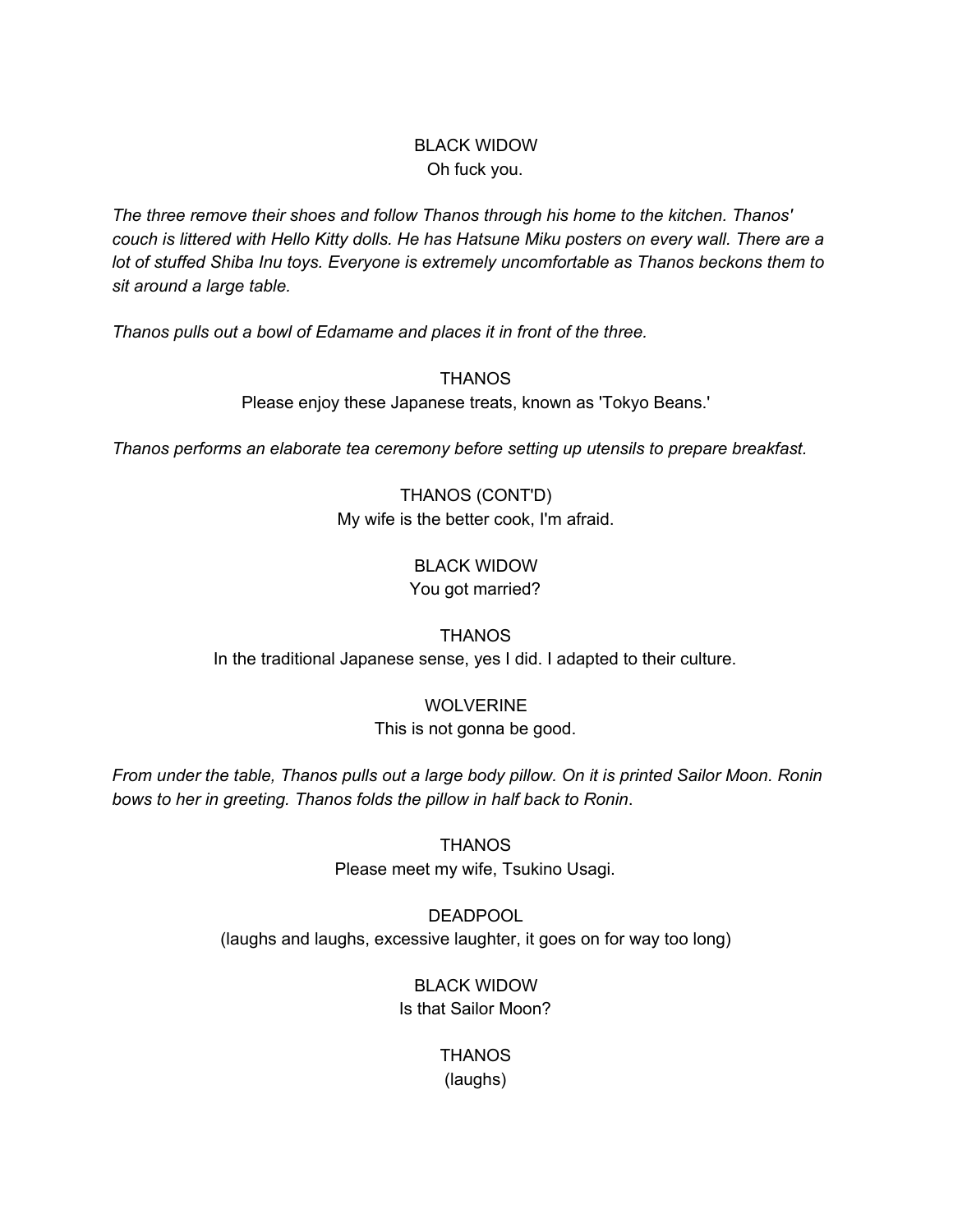Well, yes, but she prefers Usagi. You see, in this culture, powerful men like myself do not form relationships with flesh women-–

# BLACK WIDOW

Oh I really do not like the phrase 'flesh women'-

# THANOS

They instead perform sexual magical rituals with these totems.

# **DEADPOOL**

Question - by 'rituals' you do mean that you stick your dick in this pillow right?

# BLACK WIDOW

Wow this is-–this is very bad. In a lot of ways, this is very very bad. I thought this guy was the most frightening villain I have ever faced, but holy shit he's just a huge fucking douchebag.

*Everyone watches as Thanos places the pillow between his arms, and proceeds to make biscuits on a hibachi grill, using his arms as Sailor Moon's arms, puppeteering the pillow.*

> RONIN Do you know how to do the onion train thing?

#### **THANOS** Oh, she does indeed.

*Thanos does the onion train thing.*

BLACK WIDOW This man murdered half the universe.

# DEADPOOL I'm having a great time. Do you have any more Tokyo Beans?

*DEADPOOL winks at the Sailor Moon pillow.*

**THANOS** What was that? Did you just WINK at my WIFE?

# **DEADPOOL**

She started it, I was only being polite. My mask probably just reminds her of her old pillow boyfriends. Wink.

*THANOS slams his hand on the table.*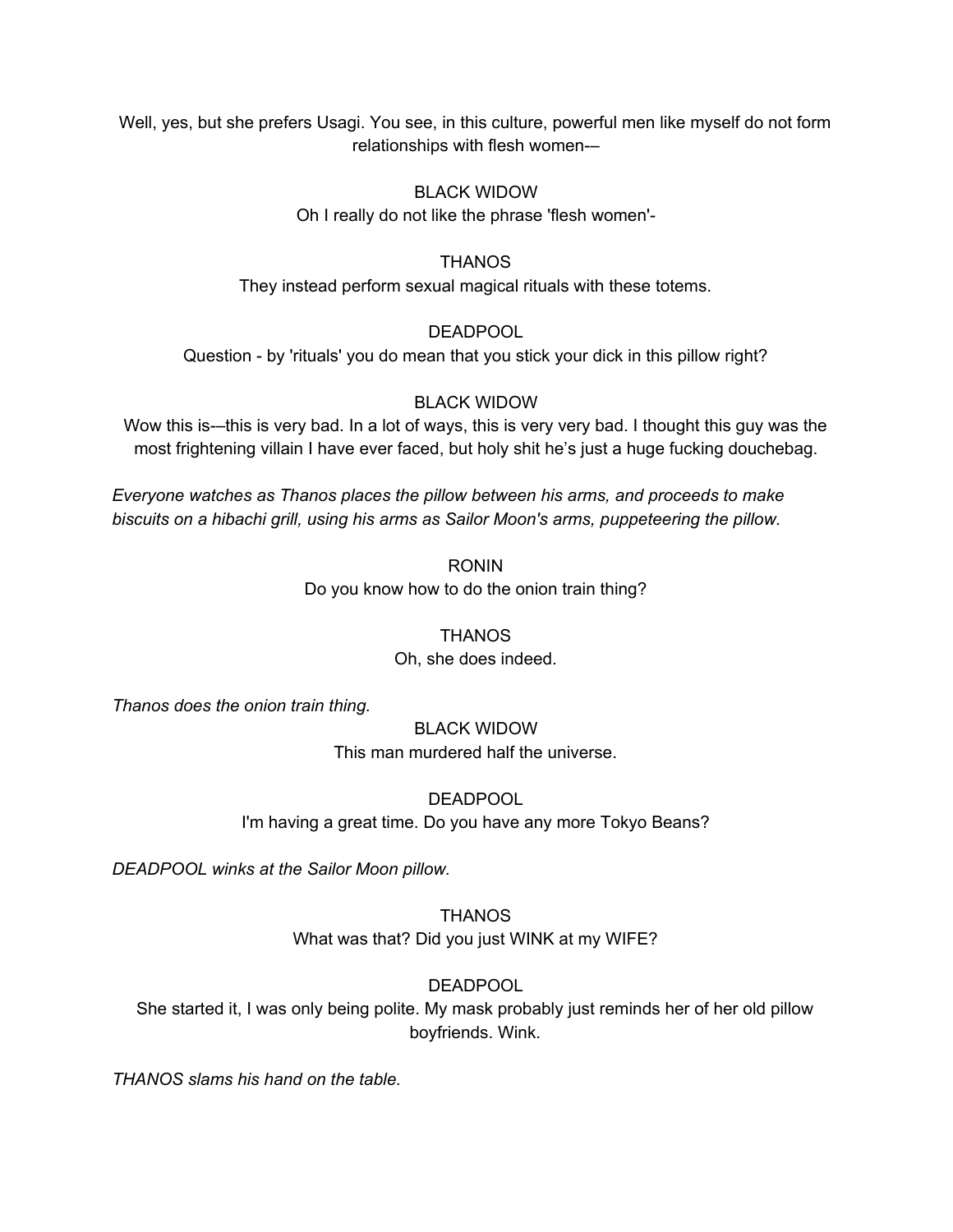ENOUGH! (deep breath) Where are my manners, it's time for dessert.

*There's a short knock at the door, right before it explodes inwards, revealing Captain America, Banner, War Machine, Iron Man, Thor, Carol, Rocket Racoon, and Ant-Man.*

> CAPTAIN AMERICA Aligned with the Axis powers, have you, Thanos?

> > RONIN Whoa.

BLACK WIDOW Yeah Cap, not great. Hey, where's Vision 2?

> BANNER Don't worry about it.

WAR MACHINE He fell out of the quinjet.

BLACK WIDOW Ok. Hey, where's Banner? Why is Hulk greyscale now?

**BANNER** No idea. Get punched by Thanos, Hulk goes away. Eject Vision 2 through the roof of the quinjet, Hulk goes Grey.

> BLACK WIDOW I hate this team.

**THANOS** (Laughing) You all found me too, did you? Oh, you Avengers are an impressive lot.

> **DEADPOOL** OH MY GOD WE'RE ALL HERE CAN I SAY IT (several beats) I'M GONNA SAY IT - AVENGERS, ASSEM-

WAR MACHINE Thanos. We've come to kill you, we didn't come for tea.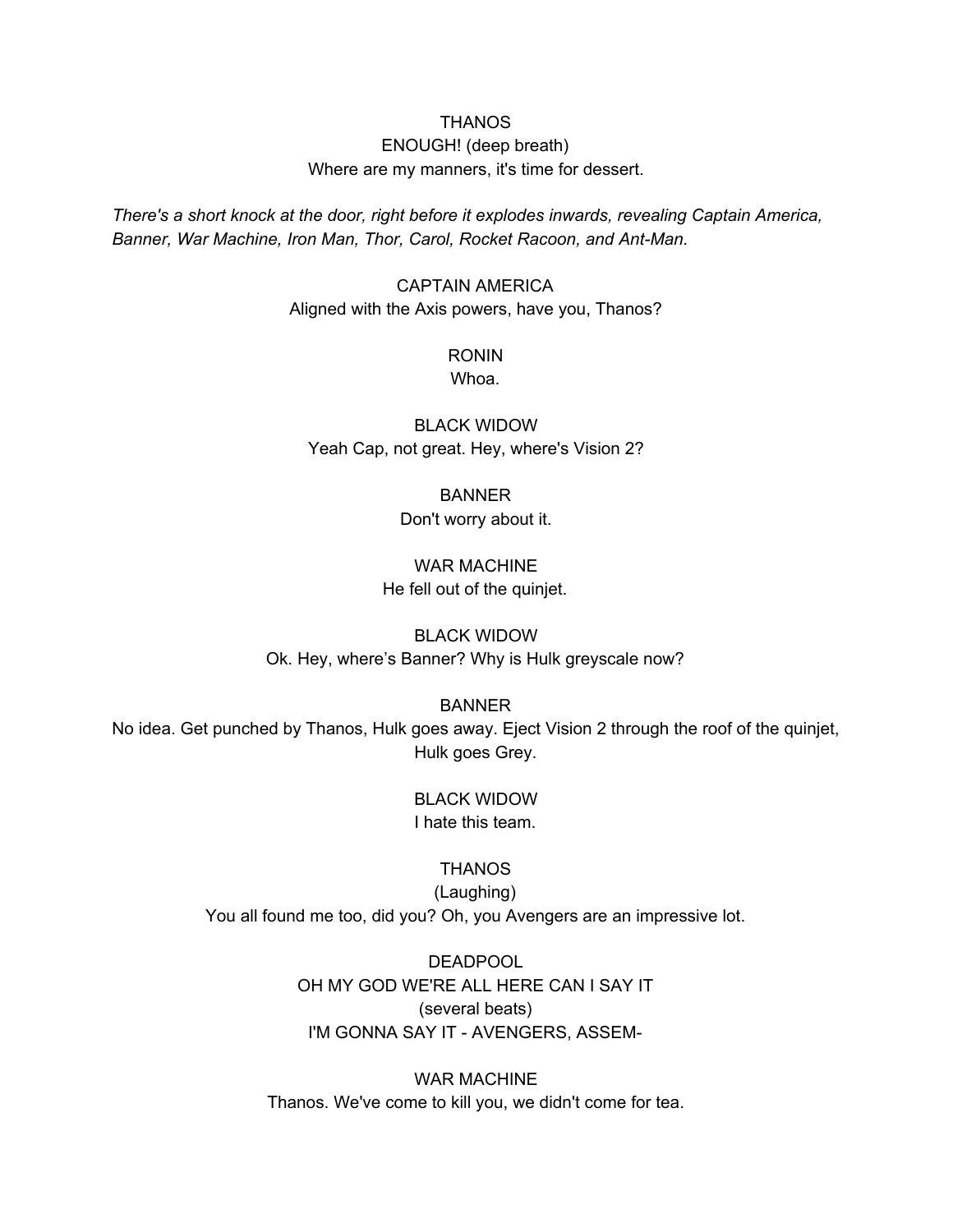#### DEADPOOL -BULLLLL

#### **THANOS**

I knew this day would come, but I assure you: Since you've seen me last I am a changed man.

#### IRON MAN

To say the least. Rhodey is right, we didn't come here for any goddamn tea!

*IRON MAN slaps the cups away.*

# IRON MAN (CONT'D) (furious) People died, you bastard! Good people! Peter died! Because of you!

# CAPTAIN AMERICA

Tony, wait-

# IRON MAN

No, Steve. NO! We know how this ends. We go toe to toe with big ball chin over here and we make him use that oven mitt to bring everyone back!

#### DEADPOOL

Wait wait wait, Tony wait. (beat) (to Scott) Aren't you the ant guy? I have an idea.

#### CAPTAIN AMERICA

We don't have time for plans Deadpool. Thanos just wants to watch the universe burn! I'm with Tony, let's end this.

#### **DEADPOOL**

Okay but don't you want to hear my idea first? It's really good. (loud whisper) IT'S ABOUT THANOS' BUTT

> ANT-MAN Oh. I get it. That's gonna be a hard no from me pal.

#### BANNER

(to everyone) We came all this way, let's fight!

> **THANOS** Stop.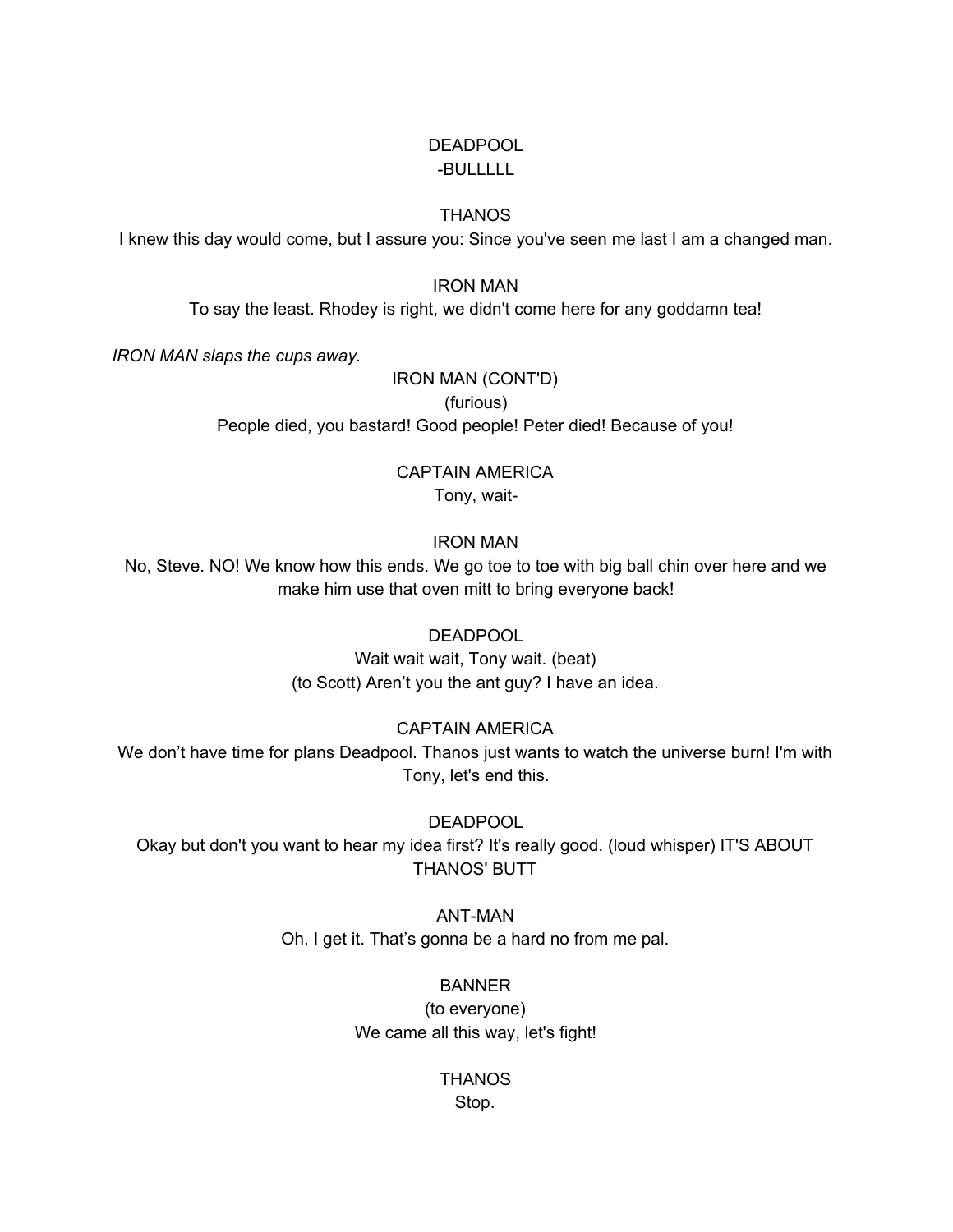*THANOS holds up his right hand, bringing into focus the Infinity Gauntlet still on his hand.*

#### **THANOS**

Why do you humans choose to squabble? Time and time again, you humans roll around in the dirt with each other. You forget so easily there are things larger than you.

#### BANNER

#### Thanos, don't-

#### **THANOS**

(defeated) Don't worry, little man. The gauntlet is powerless.

#### IRON MAN

#### What did you say?

# **THANOS**

After using the gauntlet to wipe out half the universe it ceased to function. It shattered and seared itself to my hand. A constant reminder...of my sacrifice...

IRON MAN

Your sacrifice? YOUR sacrifice? What did you lose? What could you possibly, POSSIBLY, know about loss?

# THANOS

#### My daughter...Gamora-

RONIN Are we supposed to know who that is?

#### **DEADPOOL**

You know, Zoe Saldana.

#### **THANOS** Who?

# BANNER Wait, are you saying we tracked you down for nothing?

#### BLACK WIDOW

No. Nonono, nonooo. NO. There has to still be a way to reverse everything.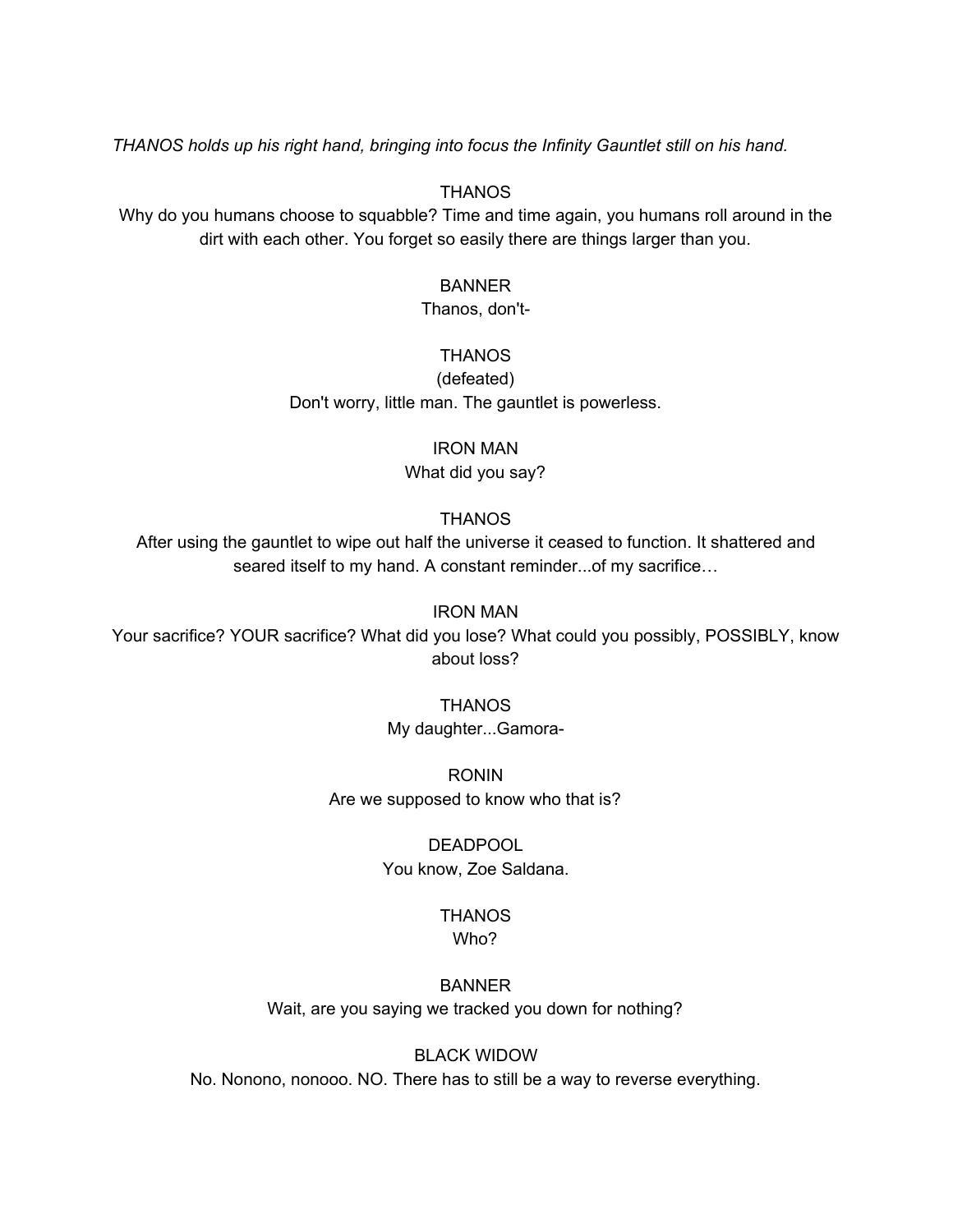Like I said to you earlier: the stones are powerless, the gauntlet is shattered. I cannot change what I have done in the past, such as you cannot change your past. You all should accept your present and forgive your past, like I have done here in Japan. This is why I have chosen to live peacefully here as a humble rice farmer with my wife. Would anyone like some Pocky?

#### IRON MAN

Screw your Pocky. Screw you. Screw this! Tony. OUT!

*IRON MAN exits.*

# CAPTAIN AMERICA Everything ends eventually…

*CAP exits.*

# BANNER It was all for nothing-

*BRUCE BANNER exits.*

# BLACK WIDOW (desperate) There has to be a way...

#### **THANOS**

You remind me so much of my daughter...Wait...Gamora- That's it, there is a way!

DEADPOOL I have a time travel watch-

*Suddenly, LOKI appears*

LOKI

Tremble in my wake, mortals.

#### **THOR**

Brother! You're alive!

**THANOS** 

What is the meaning of this? I explicitly said no resurrections this time. HOW ARE YOU ALIVE?

LOKI

I've died many times, o mighty Thanos. You killed me, a dark elf killed me, I killed myself. That's three lives down, you got enough in you to finish me off?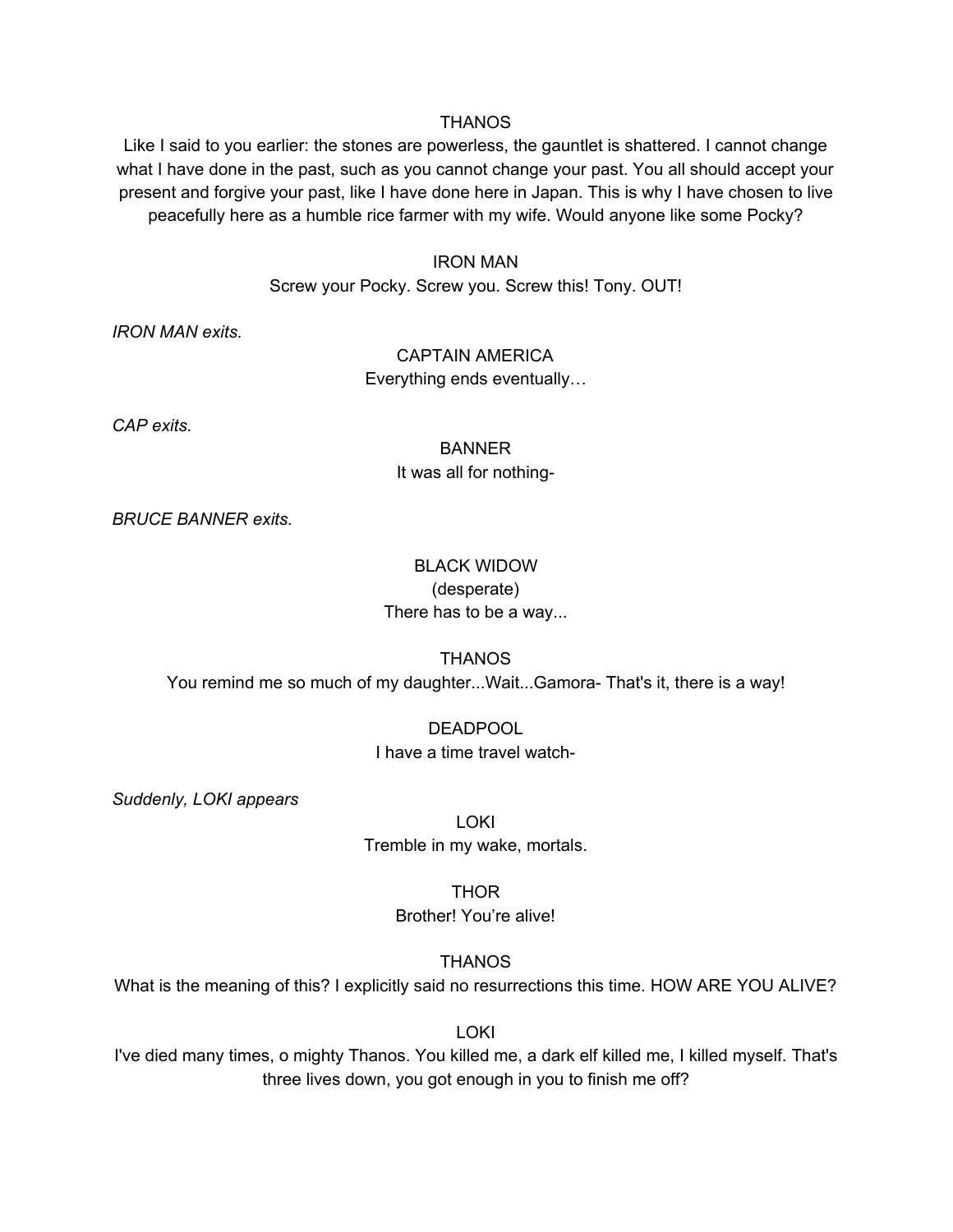#### I guess we'll see.

*THANOS punches LOKI in the head, very hard. LOKI falls to the ground and THANOS steps on his head. A moment passes and LOKI gets back to his feet.*

#### LOKI

#### 4, 5. STILL ALIVE.

*THANOS bashes LOKI in the face with the giant metal spatula. LOKI stumbles forward and THANOS slams his head onto the still hot grill. Sizzle sizzle. LOKI falls down but then slowly stands back up.*

### LOKI (CONT'D)

6, 7. All good boys go to heaven. (laughs maniacally) Two lives left. I think I'll save one for next Christmas. But in the meantime... how bout a kiss Santy Claus?

#### **THANOS**

#### Do not kiss me.

LOKI Not literally, no. It's a metaphor. For this.

*LOKI reveals that he has a bazooka, which he aims at THANOS*

THOR

### Go for the head!

#### THANOS

You really think you can defeat me, even now I am more powerful than you could ever imagine.

#### LOKI

CAN I do it? I don't know. But I think I've earned a shot, don't you? My life has been a series of rejections and misunderstandings. Brutal mistreatment and abuse. You, Thanos, worst of all. Using the mind stone to CONTROL me, taking everything I feared and hated about myself, my brother, my life. USING that to get me to do what you wanted. And then discarding me like so much common trash. KILLING ME when I stood up to you, when I tried to show my brother the depth of how much I had grown and changed. That I was reborn. THAT I COULD BE WORTHY. And now I'm going to end it all, I'm going to kill you and everyone you care about.

**THANOS** 

Everyone I care about is already gone.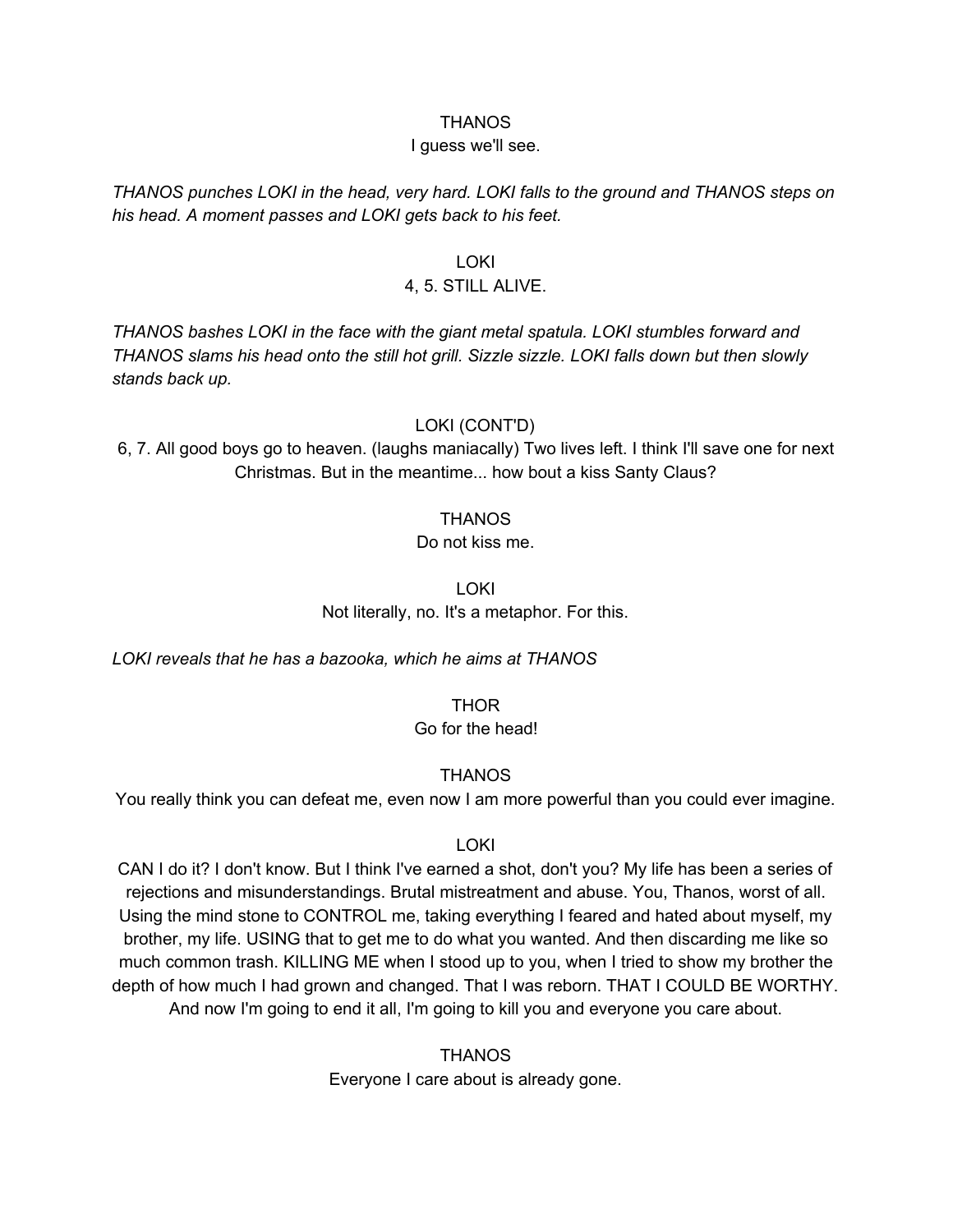### LOKI IS THAT SO

*LOKI picks up the SAILOR MOON PILLOW and rips it in half with his bare hands.*

# **THANOS**

(screams) NO NO NO NO NO NO NO NO NO NONONONOONONONONONO NOOOOOOOOO (begins sobbing)

*The rest of the AVENGERS have come back into the room to watch as THANOS tries shoving the stuffing back into the pillow. It is embarrassing.*

> LOKI Oh. This is...pathetic. Thanos. Have some self respect.

CAPTAIN AMERICA Thanos...hey. I get it, man. I know what it's like.

> **THANOS** You could never.

#### DEADPOOL

(loud whisper) Are you still going to kill him?

LOKI ...I don't think I can. This is beneath me.

# **THANOS**

(cries louder) No, no I'll fight you. I'll get you for this.

**DEADPOOL** 

Thanos, give it up man.

*A bright light fills the room. Everyone turns to see CAROL, all powered up.*

**CAROL** I have had it with this guy.

#### WAR MACHINE

I don't know Carol - it's getting pretty weird here. I don't think we need to do anything.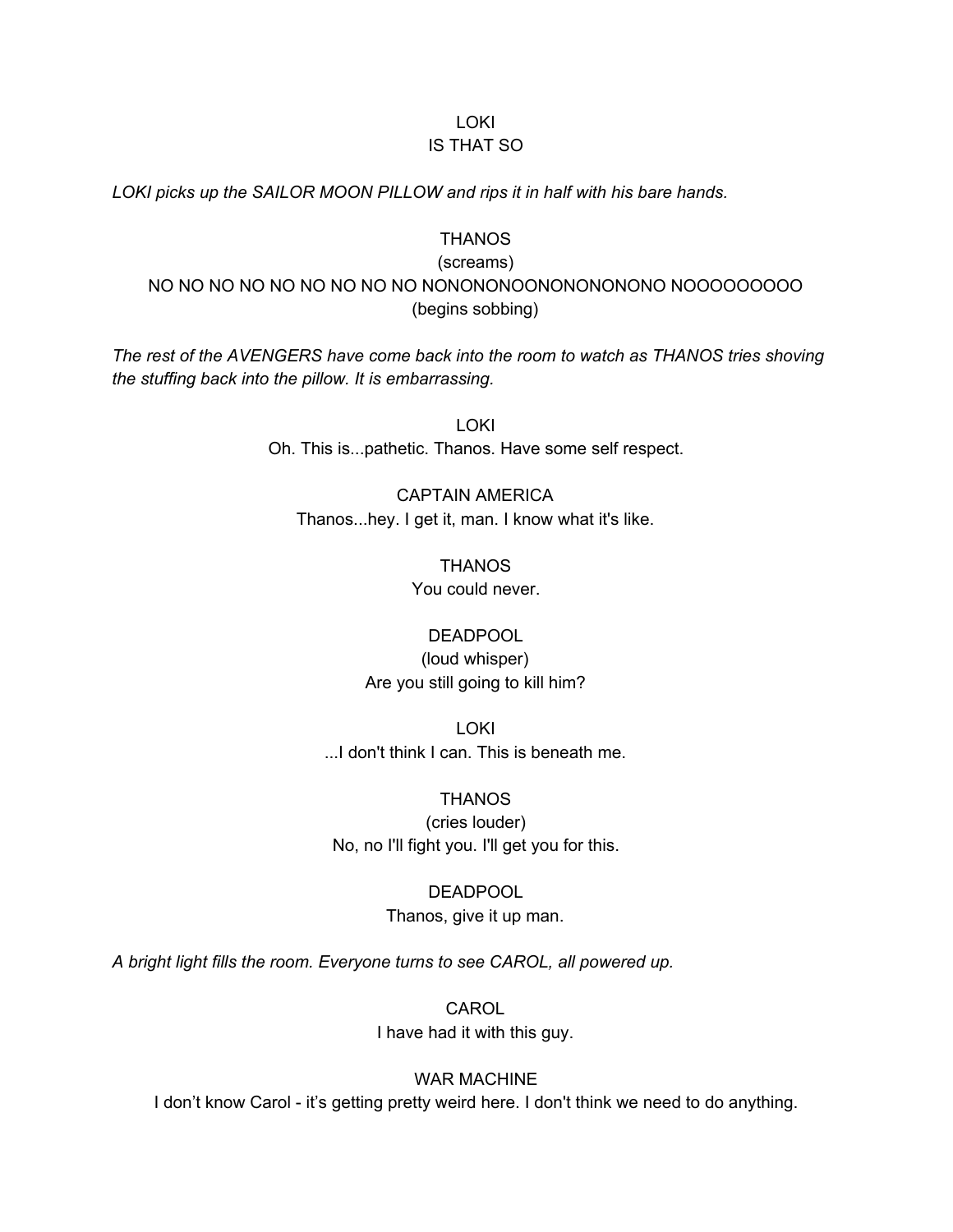### **CAROL** Oh, I'm still going to do something.

*CAROL walks over to THANOS and calmly punches through his head, exploding it. Gore and blood splatters everywhere, including all over the AVENGERS.*

### DEADPOOL MARRY ME

IRON MAN ...could you have done that the whole time?

#### **CAROL**

Yes.

# **THOR** And you didn't?

# **CAROL**

Nope.

# CAPTAIN AMERICA WHY NOT?

**CAROL** I thought we came here to fight. You guys were just standing there.

### RONIN Oh right.

ROCKET RACOON Yeah that makes sense. Does anyone mind if I saw off Thanos' arm and get the gauntlet?

> **THOR** Sure Rabbit, whatever you want.

IRON MAN Well. At least we kept our promise?

DEADPOOL The promise to take you in my arms? And hold you right where you belong?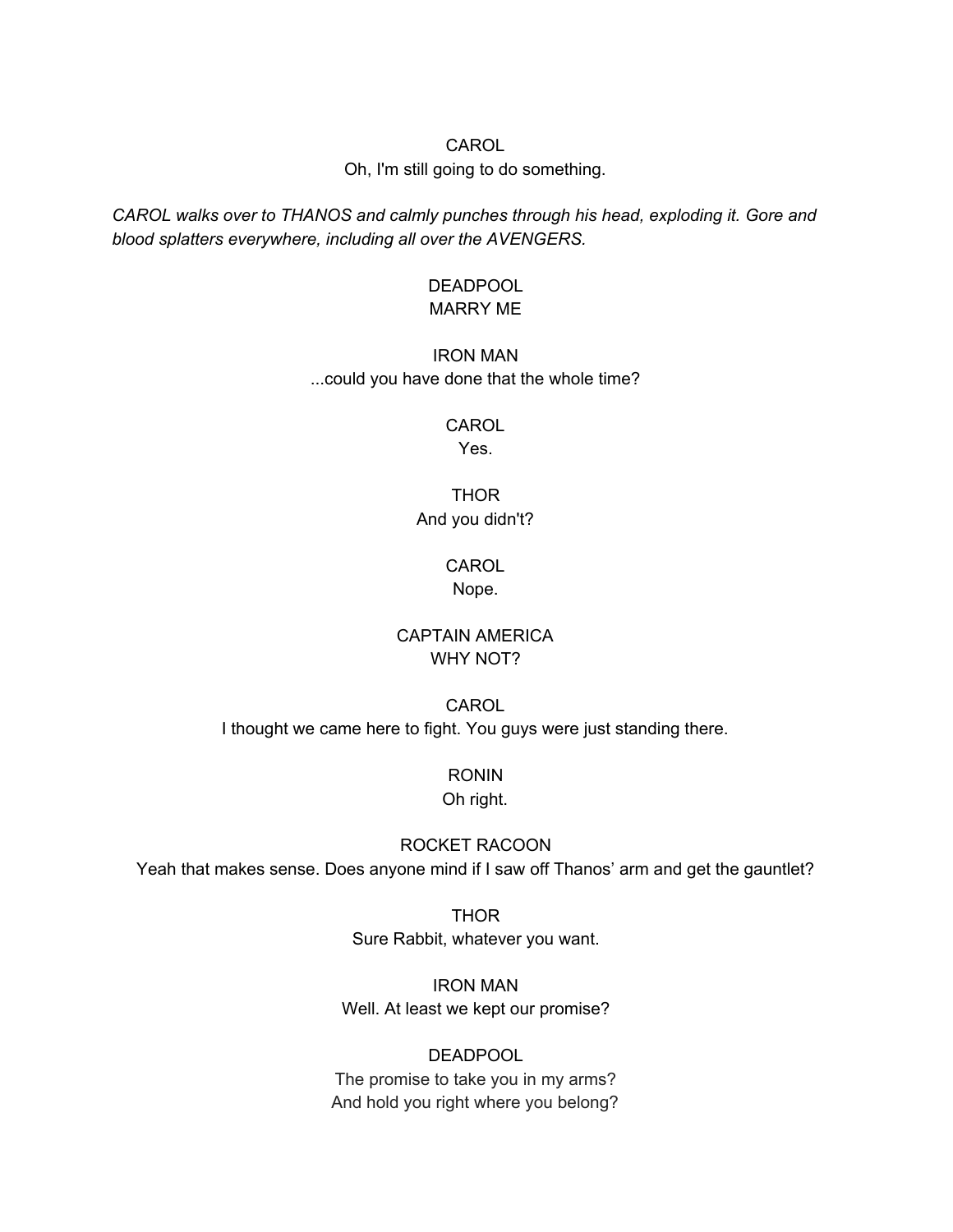Til' the day my life is through This I promise you

#### IRON MAN

No.

If we can't save the earth, you can be damn sure we'll avenge it.

# **CAROL** (beat) I avenged it.

# IRON MAN Right.

BANNER Can we go home now?

**THOR** I don't really have a home anymore.

> ROCKET RACOON Me either.

### NEBULA

Me either.

#### RONIN Me either.

# LOKI

#### Nor me.

BLACK WIDOW Let's all go to Avengers Headquarters then. We'll find everyone a home. Whatever it takes.

> DEADPOOL Wakanda Forever!

> > END.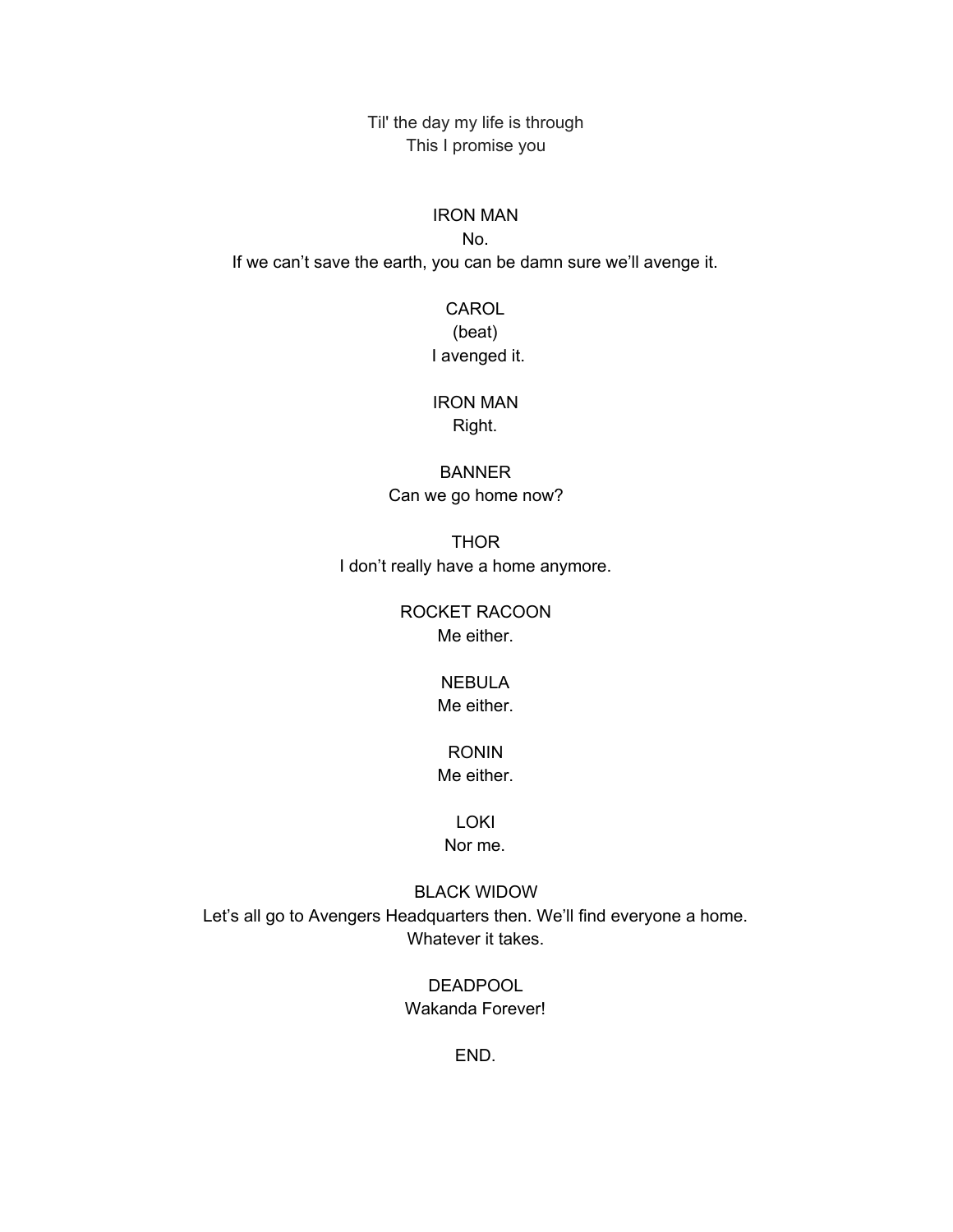*Post Credits Scenes 1 INT. PACIFIC OCEAN, MARIANAS TRENCH*

# VISION 2

What would would I give / if I could live / out of these wateeeeeers/ what would I pay / to spend a day / warm on the saaaaand / betcha on land / they understand / bet they don't / reprimand their androids / bright young robots / sick of gobots / ready to staaaaaaaand

*POST CREDITS SCENE 2. Quillsville theater. Opening Night. The curtains part to reveal Spider-Man.*

# SPIDER-MAN

That was the summer of 1963, when everybody called me "Baby", and it didn't occur to me to mind. That was before President Kennedy was shot, before the Beatles, when I couldn't wait to join the Peace Corps, and I thought I'd never find a guy as great as my dad. That was the summer we went to Kellermans.

*The audience applauds and we cut to later with WINTER SOLDIER standing on stage next to SPIDER-MAN.*

# WINTER SOLDIER

Nobody puts Baby in the corner. (beat)

Sorry about the disruption, folks...but I always do the last dance of the season. This year somebody told me not to. So I'm gonna do my kind of dancin' with a great partner... who's not only a terrific dancer...but somebody who's taught me that there are people... willing to stand up for other people no matter what it costs them. Somebody who's taught me...about the kind of person I want to be. Miss Frances Houseman.

*SPIDER-MAN and the WINTER SOLDIER KISS.*

*Post Credits Scene 3 AND NOW, A PREVIEW OF THE NEW DISNEY+ SHOW, FALCON AND THE WINTER SOLDIER.*

> VISION 2 Bucky and Falcon/ Bein' best friends/ Playing together/ The fun never ends/